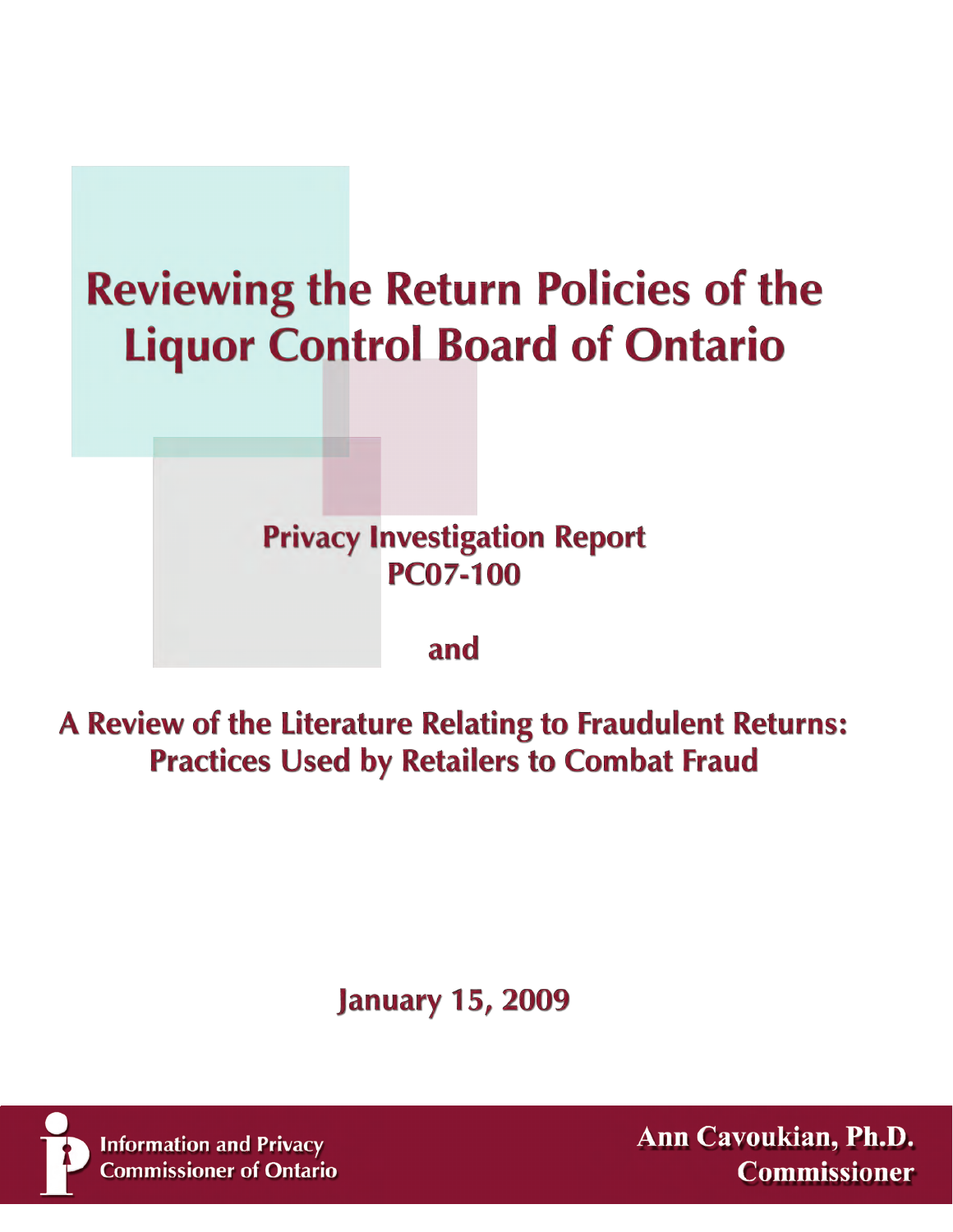# **Table of Contents**

 $\mathbf{\hat{P}}$ 

## Report

# **Addendum**

| Return of merchandise purchased with a stolen credit or debit card 27 |  |
|-----------------------------------------------------------------------|--|
|                                                                       |  |
|                                                                       |  |
|                                                                       |  |
|                                                                       |  |
|                                                                       |  |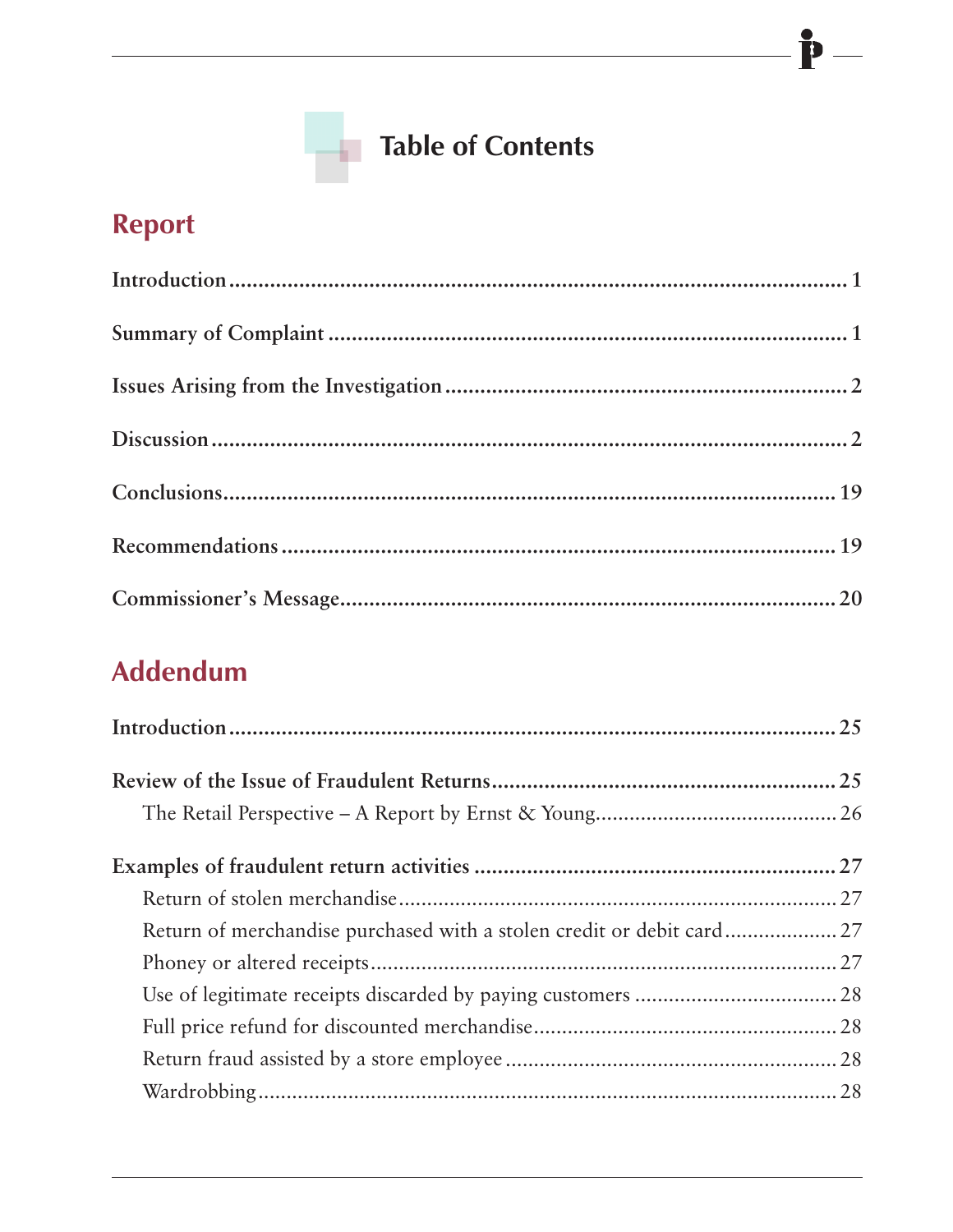| Examples of practices used by retailers to combat the problem of return fraud  29                                                       |  |
|-----------------------------------------------------------------------------------------------------------------------------------------|--|
|                                                                                                                                         |  |
|                                                                                                                                         |  |
| Collection of personal information and confirmation of identity32                                                                       |  |
| Protecting customers' privacy, while at the same time attaining<br>the legitimate business objective of detecting and preventing fraud, |  |
|                                                                                                                                         |  |
| Employ a variety of strategies, not just collection of personal information  38                                                         |  |
|                                                                                                                                         |  |

 $-\mathbf{\hat{P}}$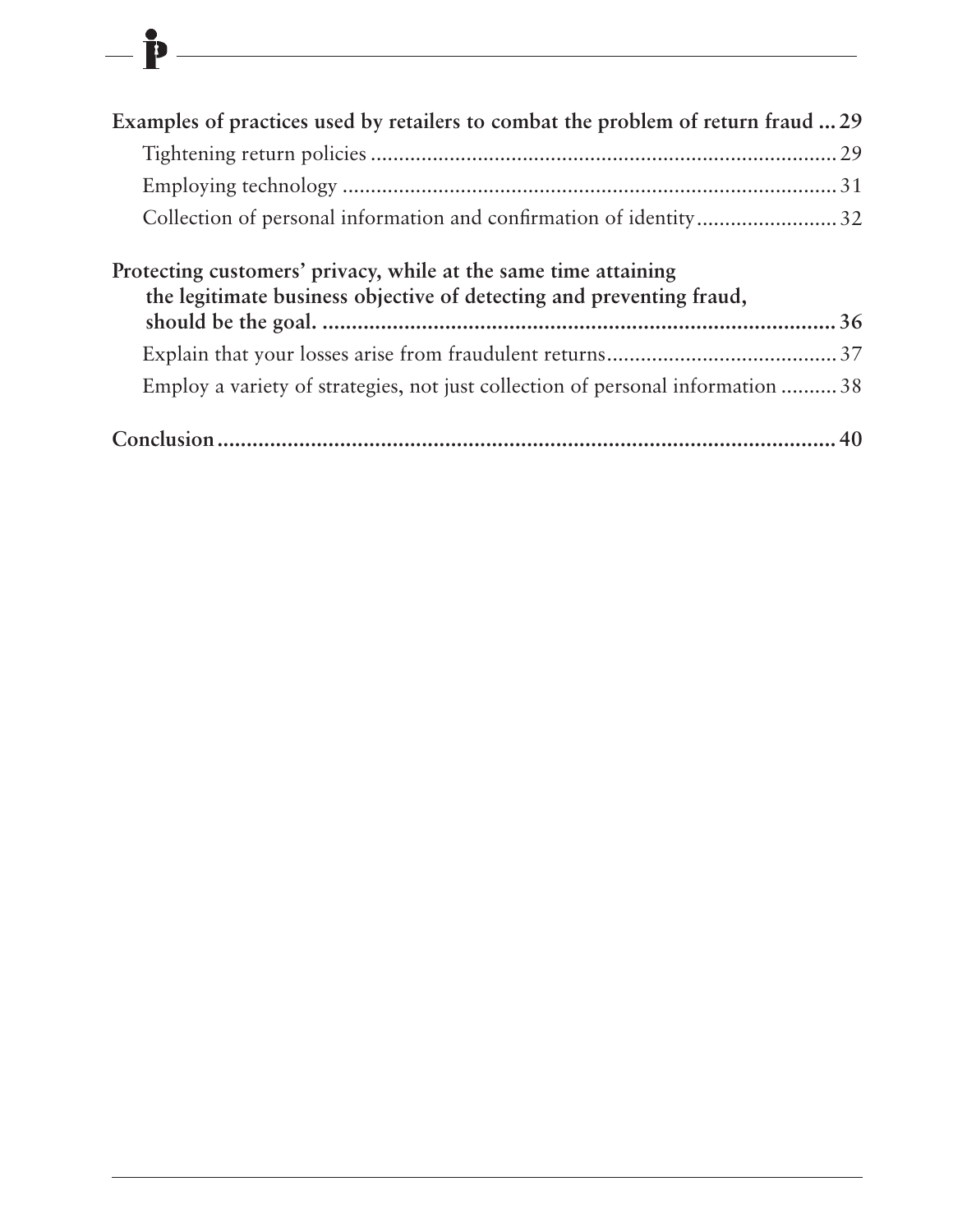# **Report**

### **Introduction**

This investigation report deals with the collection of personal information by a retailer from a customer who was returning a product. This is an issue that continues to trouble both customers and retailers alike. Retailers want to offer liberal return policies in order to encourage customer convenience and loyalty. Customers enjoy the advantages of such policies, but may object to providing retailers with additional personal information, as a condition of returning a product. Underlining this issue is the fact that the abuse of return policies and fraudulent activities results in significant financial losses for retailers. In 2007, it was estimated that the costs relating to fraudulent returns amounted to \$10 billion in the United States.

This report will deal with a specific complaint filed with my office in Ontario. However, in recognition of the significance of this issue for consumers and retailers alike, we included an Addendum containing a review of the literature relating to fraudulent returns and practices used by retailers to combat the problem. The report culminates in recommended practices on how to attain the legitimate business objective of detecting and deterring fraud with respect to retail returns, while at the same time, protecting customers' privacy.

### **Summary of Complaint**

The Office of the Information and Privacy Commissioner of Ontario (IPC) received a privacy complaint from an individual, involving the Liquor Control Board of Ontario (the LCBO). The complainant felt that the LCBO had improperly collected his personal information, in contravention of the provisions of the *Freedom of Information and Protection of Privacy Act* (the *Act*).

Specifically, the complainant advised that he went to one of the LCBO's retail stores in order to return an unopened bottle of spirits. He had a receipt for the product, which he had paid for in cash.

The complainant advised that he was asked by the store's manager to provide his name and address in order to receive the refund. The complainant reluctantly provided his name and address, but was of the view that he had been "forced" to do so. In addition, the complainant indicated that he was not told why his personal information was being collected, or what it would be used for, other than it was being collected for "his safety." In addition, he was not informed of the retention period to which his personal information would be subject.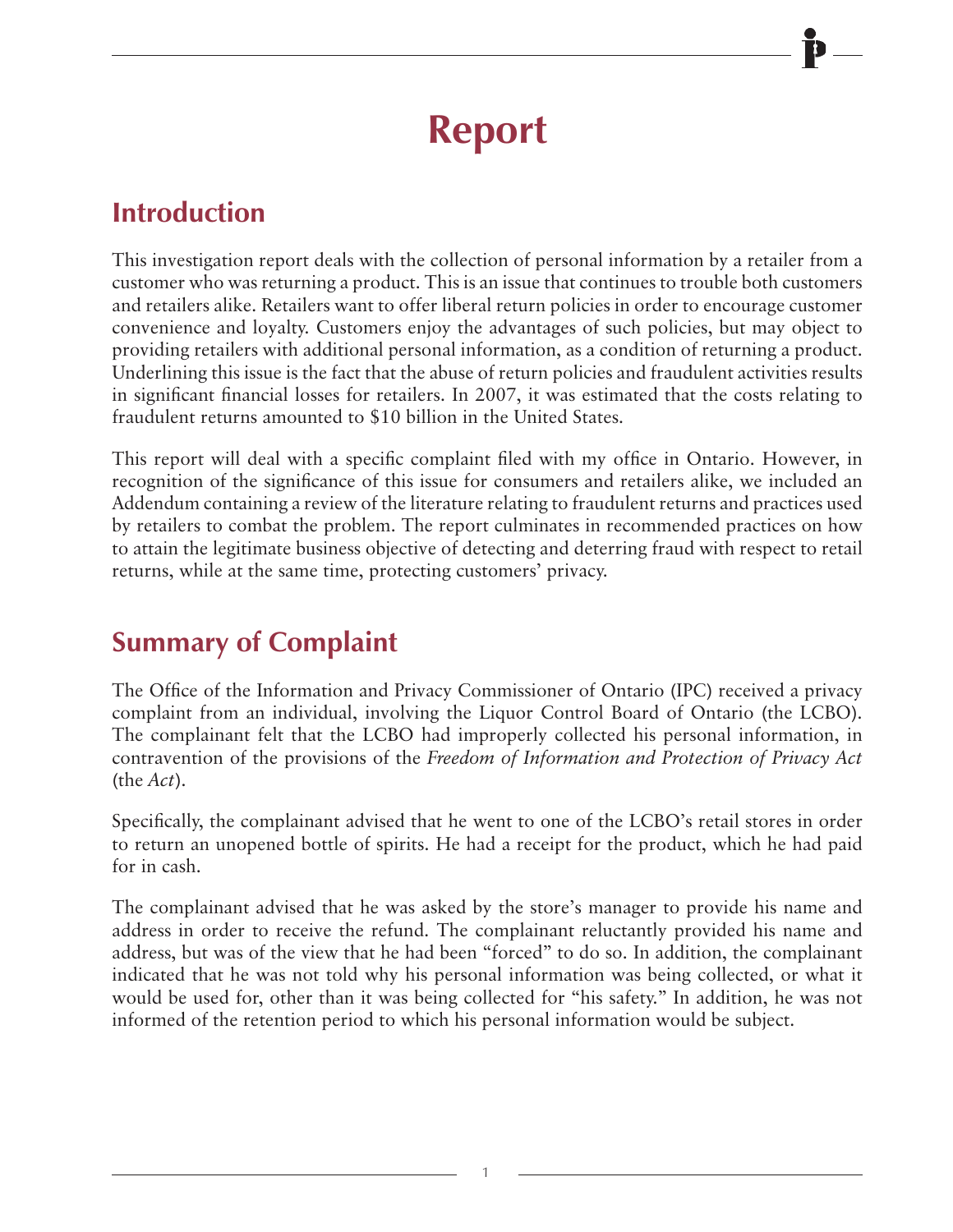The complainant advised that, "there seemed to be no reason for providing the name and address since the purchase was in cash, with the receipt." In addition, if the product was found to have been stolen, there would have been no method of tracing the product back to the purchaser given that the purchase was made in cash.

In summary, the complainant was of the view that the LCBO's collection of personal information was "in violation of privacy laws."

In Ontario, the *Liquor Control Act* authorizes a government agency, the LCBO, to operate retail stores, for the sale of liquor in the province.

The IPC conducted an investigation into the complaint, which involved obtaining information from both parties, both verbally and in writing. In addition, staff met with representatives from the LCBO to obtain further information. Both parties were given the opportunity to provide written representations to this office, which they both chose to do.

### **Issues Arising from the Investigation**

I have identified the following issues arising from this investigation, each of which will be discussed in turn.

- (A) Is the information "personal information" as defined in section 2(1) of the *Act*?
- (B) Is the collection of the "personal information" by the LCBO in accordance with section 38(2) of the *Act*?
- (C) Is the notice provided by the LCBO in accordance with section 39(2) of the *Act*?
- (D) Is the use of the "personal information" in accordance with section 41(1) of the *Act*?
- (E) Is the retention of personal information in accordance with section 40(1) of the *Act*?

### **Discussion**

#### **Issue A: Is the information "personal information" as defined in section 2(1) of the** *Act***?**

At issue in this complaint is the information that was collected by the LCBO, namely the complainant's name and home address. As a general rule, the LCBO collects an individual's name, residential address and telephone number when goods are returned for a refund. Accordingly, this investigation will focus on these three pieces of information.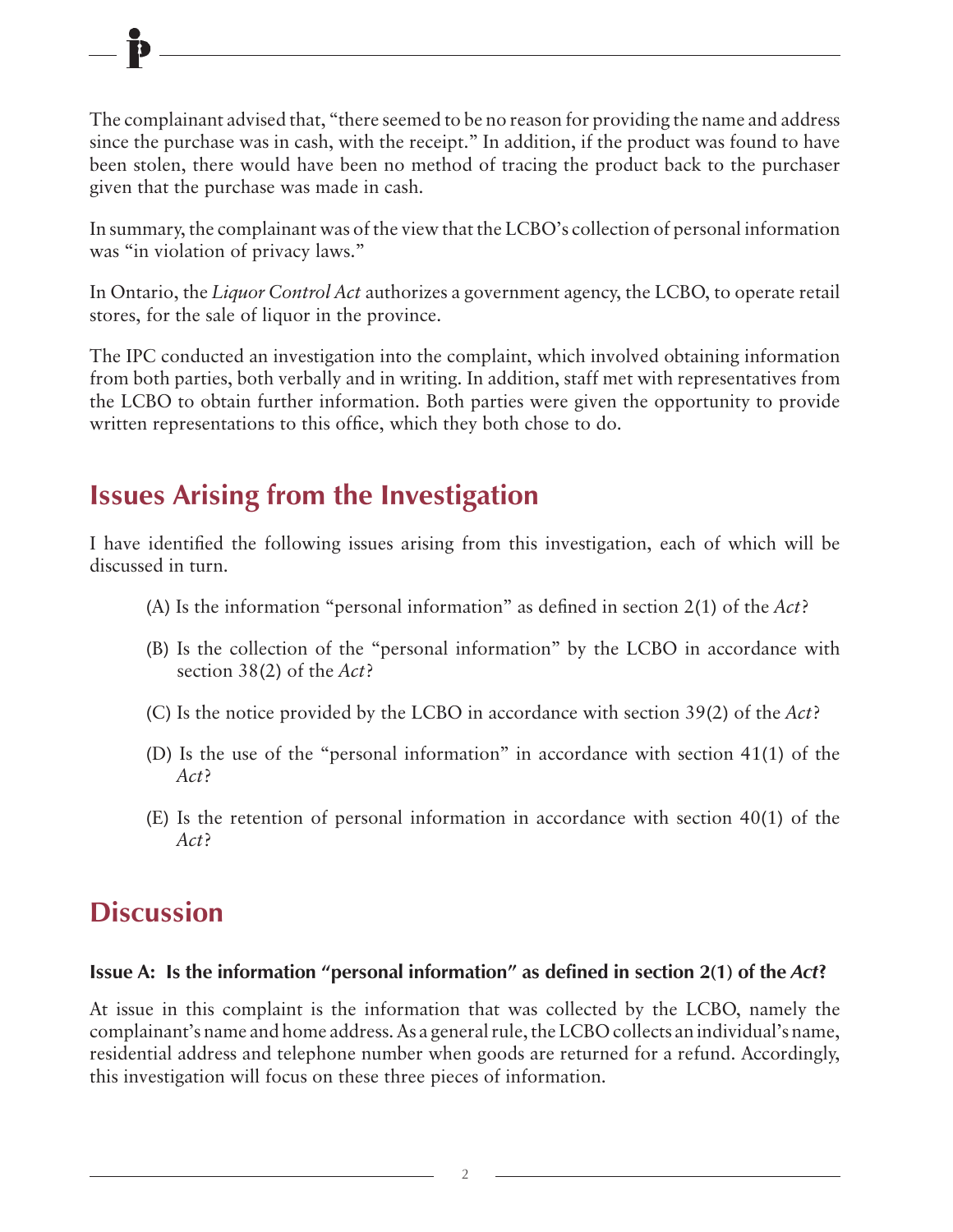The definition of "personal information" is set out in section 2(1) of the *Act*, which states in part:

"personal information" means recorded information about an identifiable individual, including,

…

(d) the address, telephone number, fingerprints or blood type of the individual,

…

(h) the individual's name where it appears with other personal information relating to the individual or where the disclosure of the name would reveal other personal information about the individual.

Based on the above definition, I am satisfied that the information in question clearly qualifies as "personal information" under the *Act*. The parties do not dispute this conclusion.

#### **Issue B: Is the collection of the "personal information" by the LCBO in accordance with section 38(2) of the** *Act***?**

The section of the *Act* that addresses the collection of personal information is section 38(2), which establishes a basic prohibition on the collection of personal information, but states that there are three circumstances under which the collection of personal information may take place. Section 38(2) states:

No person shall collect personal information on behalf of an institution unless the collection is expressly authorized by statute, used for the purposes of law enforcement or necessary to the proper administration of a lawfully authorized activity.

In order for a particular collection practice to be in accordance with the *Act*, it must be shown to satisfy at least one of the three conditions set out in section 38(2). In other words, the institution must show that the collection of personal information is either, (1) expressly authorized by statute, (2) used for the purposes of law enforcement, or (3) necessary to the proper administration of a lawfully authorized activity.

#### *Representations of the Parties*

The LCBO submits that the *Liquor Control Act* authorizes it to, among other things, operate government retail stores for the sale of liquor in Ontario. In particular, section 3(1) provides that the LCBO has the power to:

(a) buy, import and have in its possession for sale, and to sell, liquor and other products containing alcohol and non-alcoholic beverages;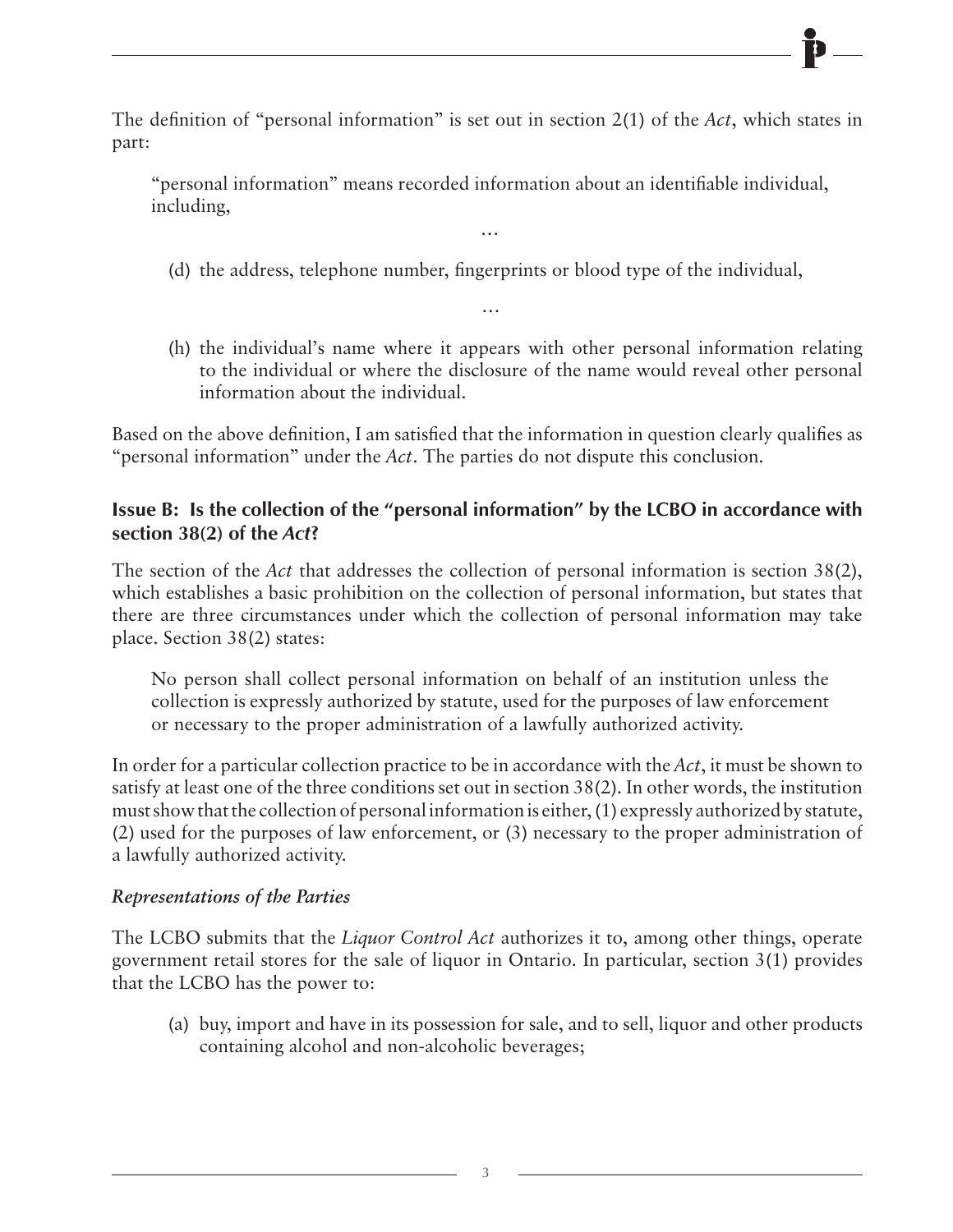- (b) control the sale, transportation and delivery of liquor;
- (d) establish government stores for the sale of liquor to the public; and
- (n) do all things necessary for the management and operation of the Board in the conduct of its business.

The LCBO submits that the collection of personal information in the context of a refund relates directly to its authorized sale of liquor and is necessary for the management and operation of the LCBO in the conduct of its retail business.

The LCBO provided the following information regarding the collection of personal information in the context of the return of a product for a refund. Customers may return, and in some cases exchange, products for the following reasons:

- 1. Over-purchase (including from special occasion permit functions such as weddings);
- 2. Wrong size/product type;
- 3. Customer changed his/her mind;
- 4. Customer doesn't drink alcohol;
- 5. Product recall; and
- 6. Customer complaint.

Returns for the first four reasons are considered routine refunds where the product is returned to the store inventory, while reasons five and six fall within the scope of quality control where the product is destroyed or forwarded to the LCBO's Quality Assurance department for further investigation.

Customers may return any product, excluding gift cards, sold by the LCBO to any LCBO store for a full refund, provided the product is unopened, in saleable condition, and the customer possesses the receipt for the purchase. Where there is no receipt, the return may be allowed at the discretion of the manager. Customers may exchange one product for another of equal value, and no personal information is required.

All returns where money is refunded require that a name, address and telephone number be entered on the Point of Sale (POS) system - the electronic cash register. The customer has the option of providing the personal information verbally or in writing. Where the customer does not have a receipt, the customer may be required to show a piece of photo identification, such as a driver's licence, so that the staff member can visually verify the customer's identity. The photo identification number is not, however, recorded, or retained.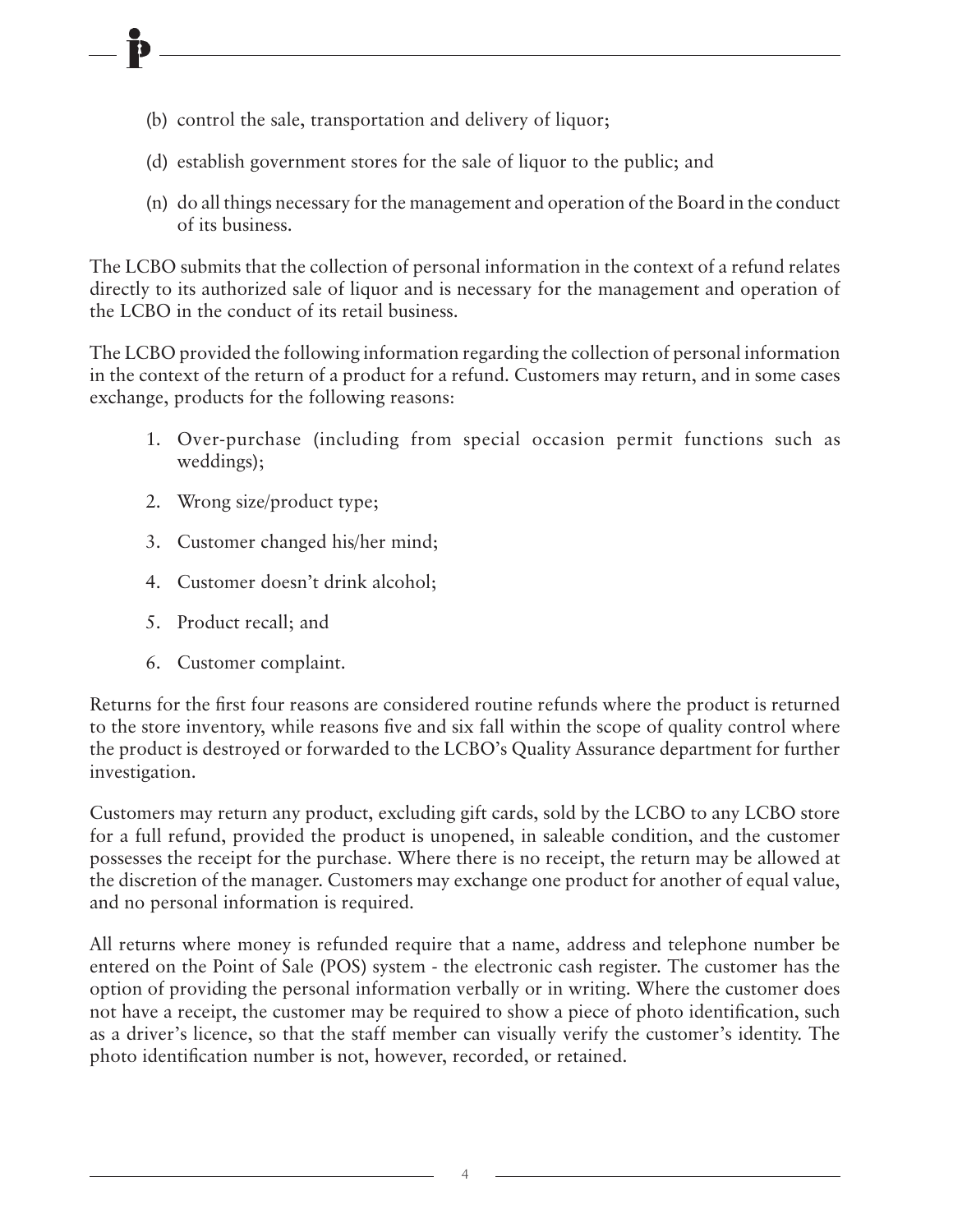The personal information entered on the POS system in individual stores is transferred onto the LCBO's mainframe, which is called the T-log, on a daily basis. Personal information, such as customer name, address and telephone number, once entered on the POS system, cannot be accessed by staff at the store level.

Once the customer has provided the above information, the money is refunded, and the customer is required to sign a "refund transaction" to confirm that they received the refund. This receipt also contains their name and address. I have been advised by the LCBO that this receipt will no longer contain any personal information, effective the end of February, 2009.

In the case of refunds involving large amounts of money (over \$500 without a receipt, and over \$2,000 with a receipt), the refund is provided via postal mail.

Where the product is returned for a quality control reason, the customer's personal information appears on a customer complaint screen, which is then forwarded to the Quality Assurance Department for possible investigation to manage health and safety concerns, mitigate product tampering incidents, and identify potential product quality issues. In addition, the customer may be contacted in order to resolve quality-related complaints.

In summary, the LCBO collects customers' personal information for three reasons: to reduce potential losses associated with fraudulent returns; to send refunds in the mail; and to manage quality assurance matters where a customer has lodged a complaint about a product.

With regard to the first reason, the LCBO is of the view that the collection of personal information plays a critical role in identifying fraud related to returned products, which is estimated to represent eight to ten per cent of returns, and has proved "extremely valuable in curtailing fraudulent returns." In addition, the LCBO submits that the collection of personal information relates directly to its authorized sale of liquor and is necessary for the management and operation of the LCBO in the conduct of its retail business.

In support of its position, the LCBO notes that it is an acceptable common practice for retail organizations to collect name and address information when processing return transactions for the purpose of preventing fraud.

The LCBO referred the IPC to a number of investigations conducted in other Canadian jurisdictions that upheld the collection of limited amounts of customer personal information by retail stores, when goods are returned. These cases will be discussed in detail below.

The complainant submits that the collection of personal information is an unnecessary invasion of an individual's privacy in "the sensitive field of alcohol." The complainant states:

I have been referred to several cases in dealing with this matter and respectfully submit that they are wrong as far as the issue of whether or not retaining the name, address, phone number of a person returning an item in perfect condition with a cash receipt is concerned. The main argument is that the LCBO cannot control its employees to the extent that these employees are collecting the customer's receipts that they don't use and then stealing products and then having these items returned. It's respectfully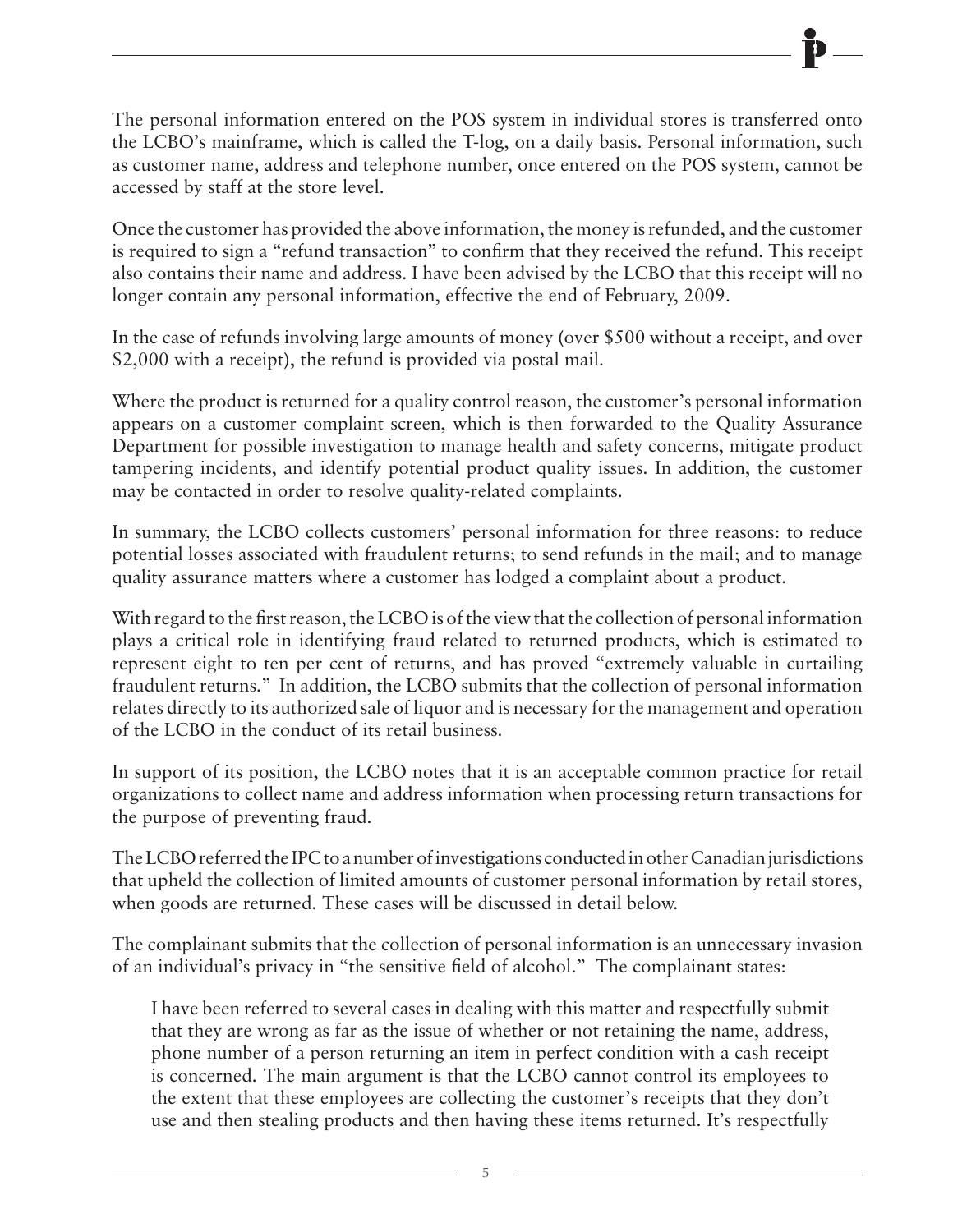submitted that there are better and different methods of deterring this theft than asking innocent customers for personal information and then calling them up to see if they in fact returned the product. It is respectfully submitted if employees are engaging in this type of activity which would be obviously visible to the naked eye, it should be easy to prevent with other methods and also the LCBO has more to worry about than returned product.

#### *Analysis*

The collection of certain types of personal information has been considered by several other jurisdictions in Canada.

In 2005, the Office of the Information and Privacy Commissioner of British Columbia (OIPCBC) dealt with a complaint from an individual who had been asked to provide her name, address and telephone number upon returning merchandise to a Canadian Tire store. The issue in this case was whether British Columbia's *Personal Information Protection Act* (*PIPA*) permitted a retailer to require someone who was returning merchandise to provide identifying personal information, for the purpose of combating fraudulent returns of merchandise.

Commissioner David Loukidelis considered the evidence submitted by Canadian Tire and the Retail Council of Canada (RCC). In Order P05-01, the Commissioner noted that:

The RCC has periodically studied losses to retailers from theft, fraud, and other activities. Its 2003 Canadian Retail Security Report indicated that "the total retail sales lost due to theft were over \$3 billion annually or \$8 million each day"... The largest part of these losses stems from theft, but the RCC says these figures are relevant because stolen products are often returned fraudulently for refund …

… the RCC adds retailers have had to improve their procedures regarding returns while maintaining good customer service. This of necessity has required better information about returns and the individuals who make them.

…

This information is used by many retailers, the RCC indicates, to analyze the risk that a particular return of goods may be fraudulent…the RCC says retailers have identified a number of 'strong indicators that a transaction may be an attempt to get money from a retailer fraudulently,' including these:

- Frequent returns by the same customer;
- Multiple refunds made to different individuals at the same address;
- Returns of product unaccompanied by a receipt;
- An unusually high level of returns without a receipt (may be a sign of employee collusion);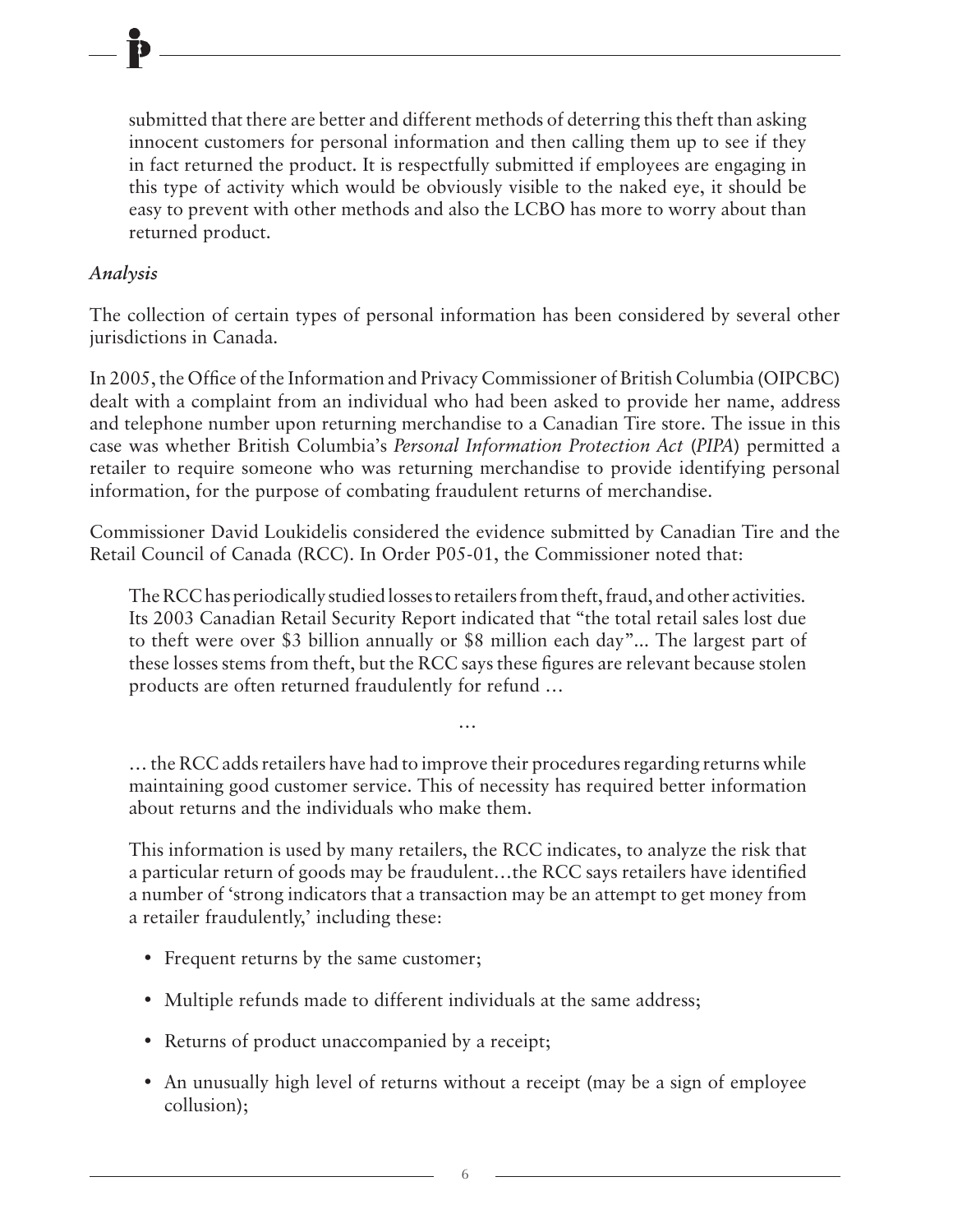- Above-average returns of the same product (also useful as a warning of product performance and quality problems);
- A volume of returns that is excessive in relation to the volume sold;
- Returns of an unusual type of product such as a product that is purchased to be used immediately (e.g. consumable products); and
- The presentation of counterfeit receipts of credit or debit card slips along with stolen merchandise (this is typically gang-related activity).

Personal information is "essential," according to the RCC, to help a retailer decide whether a fraud is being attempted…The collection of personal information also deters fraud because …

… criminals abhor visibility. Our members advise us that the mere request for personal information will cause some customers to refuse or leave the desk immediately. Our members recognize that some legitimate customers genuinely object to providing personal information. But it has also proven to be a strong indicator of fraud. Those retailers who ask for an address to which they can send a cheque reimbursing the customer are confident that a customer who refuses this information has a high likelihood of being a fraudster …

The material before me establishes that some individuals return stolen goods to retailers using receipts that they have obtained illegitimately. In other words, the fact that someone who is returning an item produces a receipt does not mean the item was not stolen or that the receipt genuinely relates to the item being returned.

To summarize, the material before me establishes that there is a real, not merely a perceived or minimal, problem with the fraudulent return of stolen goods by supposed customers, with or without sales receipts in hand. The organization has other loss prevention measures in place, but collection and use of identifying personal information is, it says, an important feature of its overall loss-reduction efforts.

Commissioner Loukidelis concluded that the collection of an individual's name, address and telephone number by Canadian Tire was "appropriate" and "necessary" under the applicable sections of *PIPA*. In doing so, the Commissioner considered the following factors in concluding that the personal information at issue is necessary for loss prevention purposes.

First, the Commissioner noted that the type of personal information at issue is generally available to the public and is generally not sensitive in nature. Second, the information is collected to implement a risk management strategy, i.e., to minimize monetary loss due to fraud, and not for the purpose of using it as an asset or turning it into a "collateral advantage." Third, Canadian Tire limits its requirement to basic identifying information that is directly related to, and minimally required for, achieving its legitimate purposes.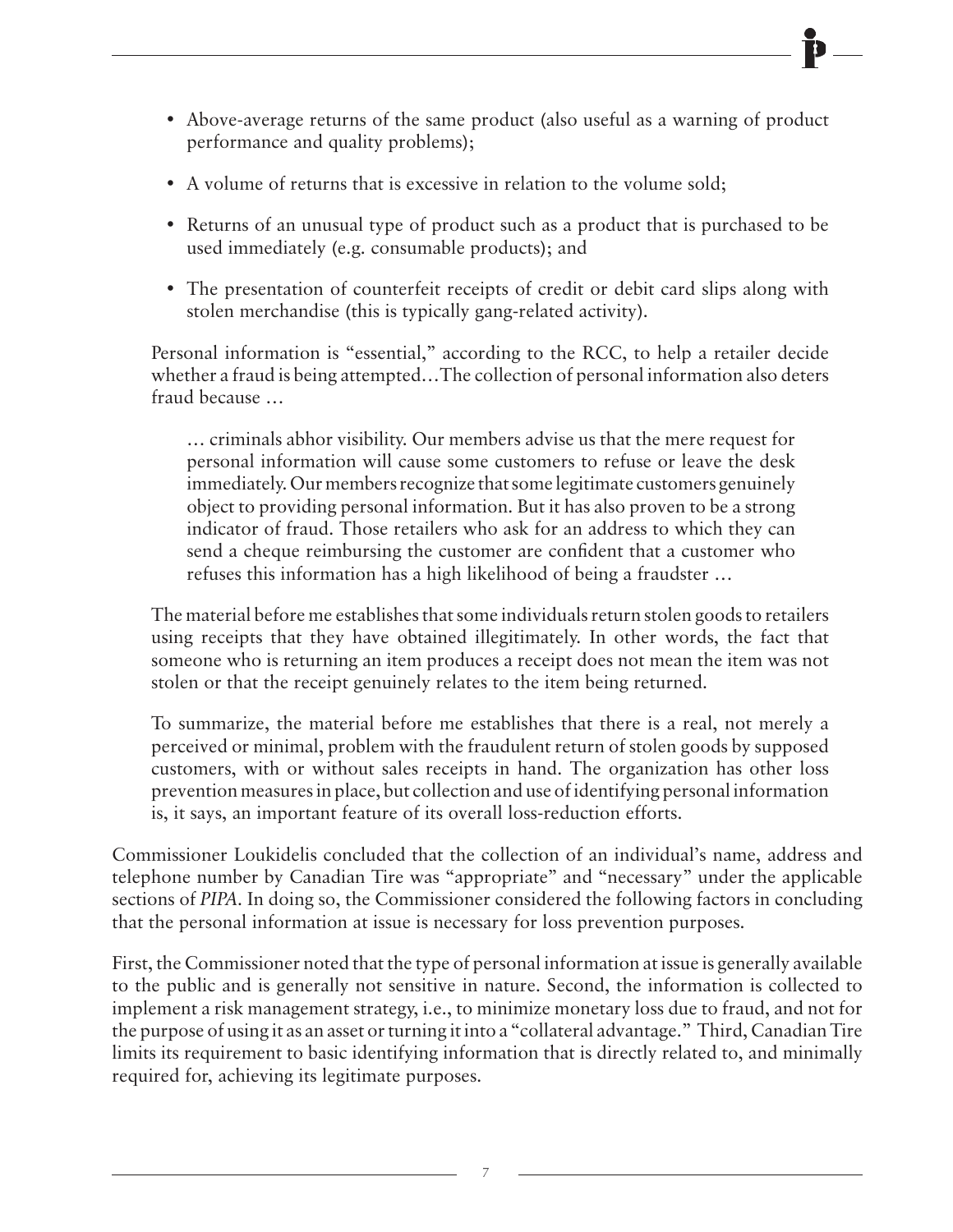Following the OIPCBC's order, the Office of the Information and Privacy Commissioner of Alberta (OIPCA) initiated an investigation following a complaint that two Canadian Tire stores were collecting customers' personal information, including driver's licence numbers. Then-Director Elizabeth Denham noted that the complainants in this matter were not concerned with the collection of their names, addresses and telephone numbers, but were solely concerned with the collection, recording and retention of their driver's licence numbers. However, she commented on the issue of the collection of name, address and telephone number, stating:

Because the complainants were not concerned with the collection and recording of their names, addresses and telephone numbers, I will consider only the collection, recording and retention of D/L [driver's licence] numbers in this context. I note that Commissioner Loukidelis in his recent order found that collecting names, addresses and telephone numbers to be acceptable under B.C.'s *PIPA*, but he did not address the recording of D/L numbers. His reasons for reaching that conclusion are persuasive in my view for the purposes of Alberta's *PIPA*.

Ms. Denham concluded that it was not reasonable for retailers to collect and retain customers' driver's licence numbers when merchandise is returned. She also found that it was reasonable in some cases to ask for photo identification to confirm identity, but not to record this information.

In February, 2007, the Office of the Privacy Commissioner of Canada (OPC) published a Case Summary<sup>1</sup> in which the OPC received a complaint from an individual who had been asked to provide his name, address and telephone number, and to show a form of photo identification to a retailer in order to receive a refund.

The OPC launched an investigation and found that it was appropriate for a retailer to verify the customer's identity by requiring that the customer produce photo identification, which is checked but not recorded, in the context of a refund or exchange of merchandise, as the loss of privacy to the customer, as a result of viewing the identification, was minimal. In addition, although the complainant was not concerned about the collection of his name, address, and telephone number by the retailer in processing his refund, the OPC's Assistant Commissioner, Heather Black, considered the issue, and determined that the collection of this information in the context of a refund or exchange resulted in a minimal loss of privacy to the customer and was, therefore, appropriate in the circumstances. The Assistant Commissioner concluded that any loss of privacy to the customer must be weighed against employee or customer fraud, which "means higher prices for all consumers."

In coming to the above conclusion, the Assistant Commissioner considered information provided by the RCC, who submitted that obtaining personal information, such as name, address and telephone number, is necessary to combat theft and fraud. The RCC provided examples of how such a purpose is met. They are:

<sup>1</sup> PIPEDA Case Summary #361, 2007.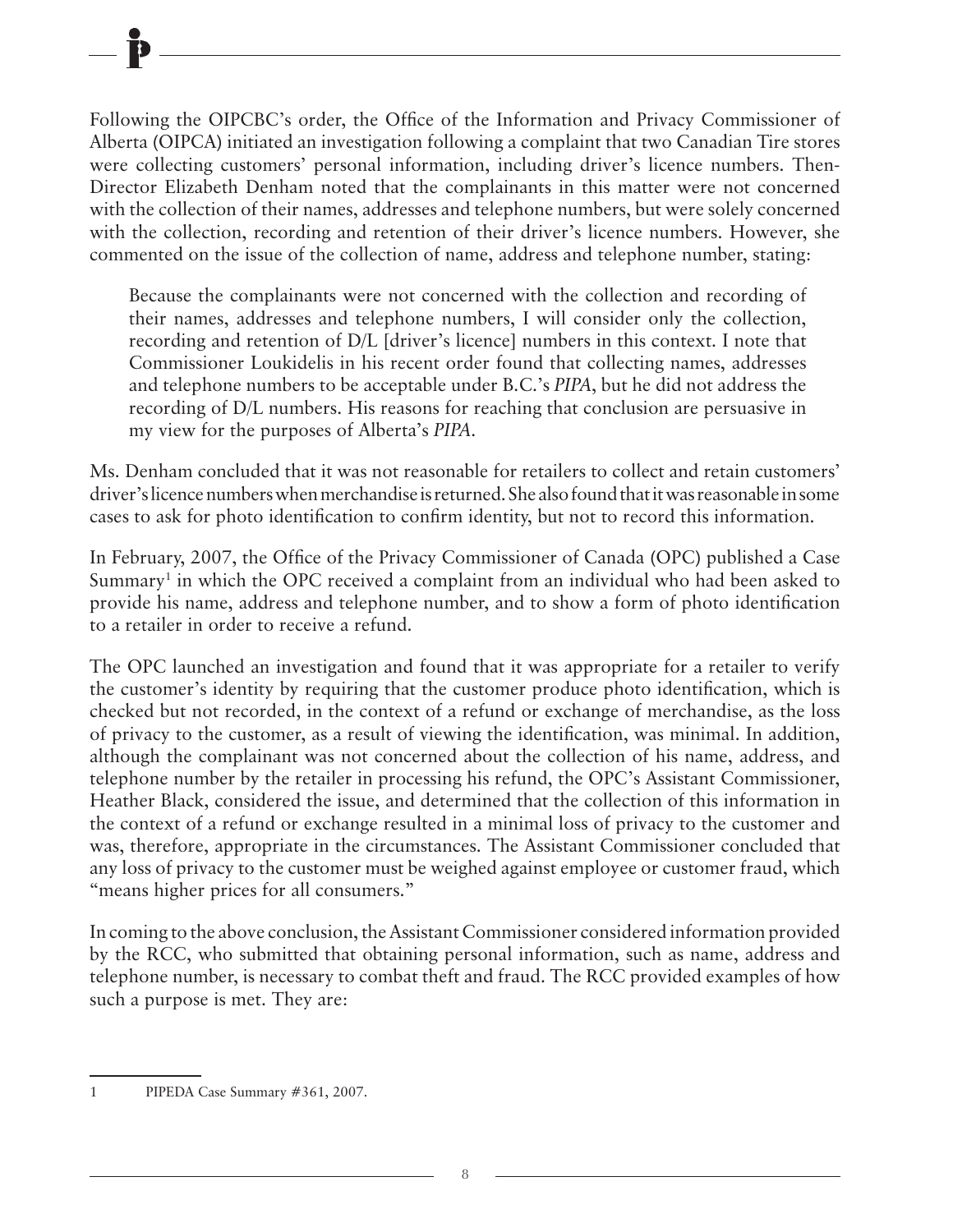- Reduction of theft by employees. Employees can no longer claim that an item had been returned for refund by an unknown person. Information about the customer is now available so stores can verify the return.
- Identification of multiple returns made by the same person or persons who have different names but are connected with the same address or telephone number.
- Identification of buying patterns. For example, people may buy an item and then use half of it. They then return the unused portion and claim the item is defective or was not full upon purchase.
- Reduction of "receipt theft." This is the theft of items listed on receipts that people find outside a store or in a mall.

In September, 2007, the OPC initiated a joint investigation with the OIPCA after being notified by TJX Companies Inc. and Visa that TJX had suffered a network computer intrusion affecting the personal information of an estimated 45 million payment cards in Canada, the United States, Puerto Rico, the United Kingdom and Ireland. TJX is the parent company of Winners Merchant International L.P. (Winners).

The personal information that was accessed by the intruder(s) consisted primarily of credit card numbers used by customers who paid using that method of payment. Also accessed were the names, addresses and telephone numbers of customers as well as Canadian driver's licence numbers and other provincial identification numbers for unreceipted merchandise-return transactions. The latter set of personal information was collected for the purpose of preventing fraud.

One of the issues to be determined was whether TJX and Winners had a reasonable purpose for collecting the personal information affected by the intrusion. In making their determination, the OPC and the OIPCA applied section 5(3) of the *Personal Information Protection and Electronic Documents Act* (*PIPEDA*), and section 2 of Alberta's *PIPA*. Both provisions state that an organization may collect, use or disclose personal information only for purposes that a reasonable person would consider appropriate in the circumstances.

The OPC and the OIPCA determined that the collection of customers' names and addresses for the purpose of deterring fraud during the return of goods was reasonable and appropriate in the circumstances, and was in compliance with their respective statutes. However, the report concluded that the recording of ID numbers, such as driver's licence numbers, was excessive and contrary to the two relevant statutes.<sup>2</sup>

More recently, on December 2, 2008, the Privacy Commissioner of Canada and the Information and Privacy Commissioners of British Columbia and Alberta released a guide to retailers on the collection of driver's licence numbers when processing customer returns. Consistent with the

<sup>2</sup> After considering further submissions made by the retailer, the OPC and the OIPCA allowed the collection of driver's licence numbers on a temporary basis. The retailer devised an algorithm that would instantly convert the driver's licence number to a unique identifying number. It is important to note that the decision resulting from this joint investigation was in the context of the return of merchandise in the absence of a receipt.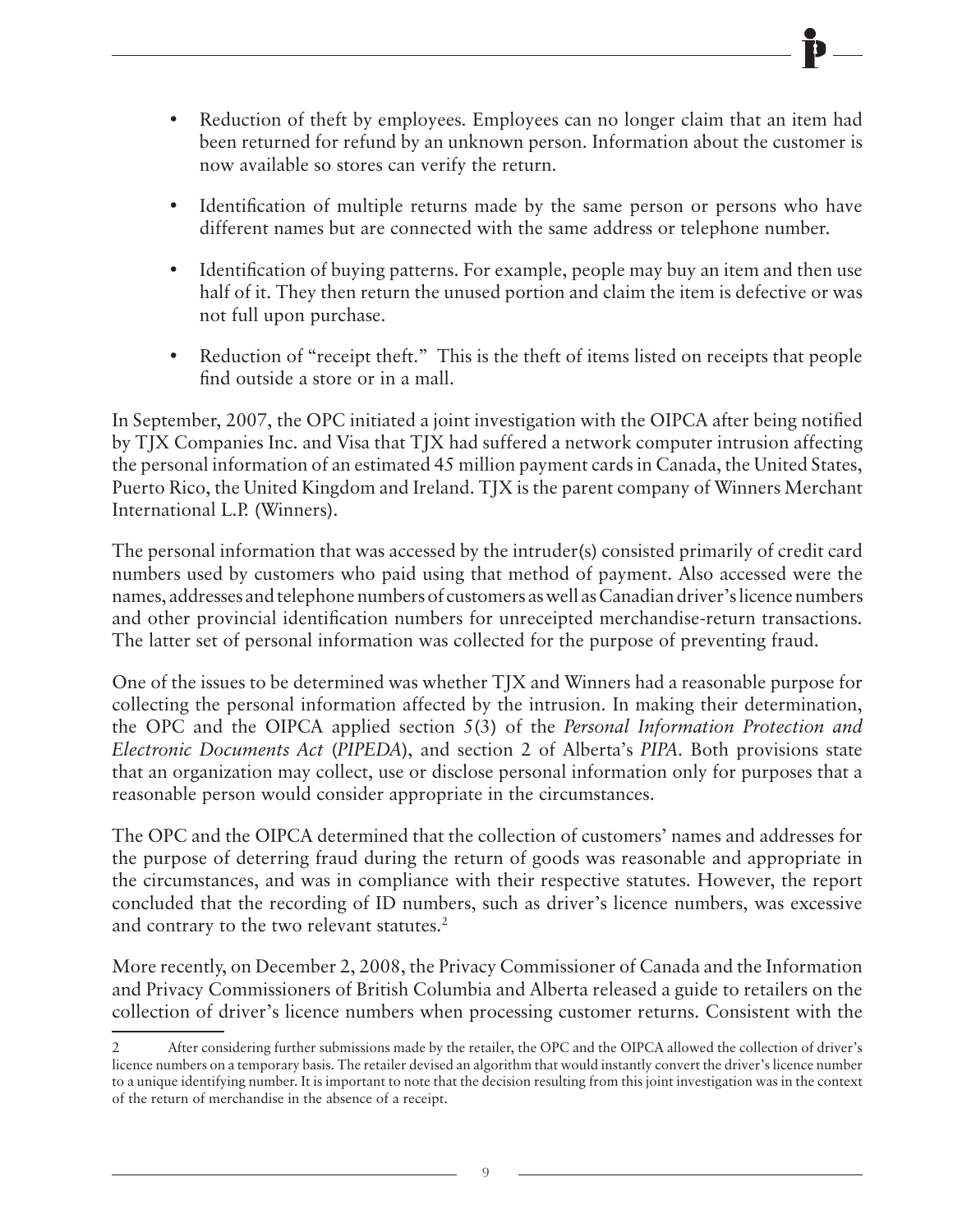jurisprudence of the three offices reviewed above, the guide discourages retailers from collecting a customer's driver's licence, in most situations. As noted in the guide, in most instances, asking to view a customer's licence in order to verify their name and address will be sufficient to meet the needs and legitimate purposes of the retailer.

As part of the present investigation, we decided to retain Ernst & Young to conduct a thorough review of industry practices regarding the collection of personal information from customers returning merchandise, and the related privacy considerations. We viewed this as an opportunity to address the issue of returning goods in Ontario, in an in-depth and comprehensive manner.

In their report, Ernst & Young confirmed that retailers collected personal information for a number of reasons, including the primary purpose of fraud control. The report describes the type of fraudulent activity that can take place:

Criminals, rogue employees, and even some customers commit fraud by abusing return policies. Customers may buy products, apply for rebates, return the purchases, and then buy the items back at the returned-goods discount. Rogue employees may collect receipts left in the store by customers and then use them in different locations to return stolen goods for cash. Criminals return stolen goods for refunds as well – in some cases using counterfeit receipts and in other cases returning goods that were purchased with fraudulent or stolen tender. Other types of fraudulent activities include placing lower priced tags on merchandise with the intent to return the goods for the full retail price, and buying differently priced, similar-looking items and returning a less expensive item as a more expensive one.

… the collection of personal information from individuals returning merchandise is intended to identify the perpetrators of fraud and to deter them. The identification of such perpetrators allows retailers to prevent the fraudulent return and, where appropriate, involve law enforcement.

The findings of the Ernst & Young report will be discussed in the Addendum to this report.

The issue I must determine is whether the LCBO's collection of personal information is in accordance with section 38(2) of the *Act*. As previously indicated, section 38(2) states:

No person shall collect personal information on behalf of an institution unless the collection is expressly authorized by statute, used for the purposes of law enforcement or necessary to the proper administration of a lawfully authorized activity.

In this case, the LCBO stated that the collection of personal information in the context of a refund relates directly to its authorized sale of liquor and is necessary for the management and operation of the LCBO in the conduct of its retail business.

Therefore, the LCBO has taken the position that its collection of personal information is "necessary to the proper administration of a lawfully authorized activity." The LCBO states that the lawfully authorized activity in question is the sale of liquor to the public via government stores, which includes, among other functions, providing refunds to customers.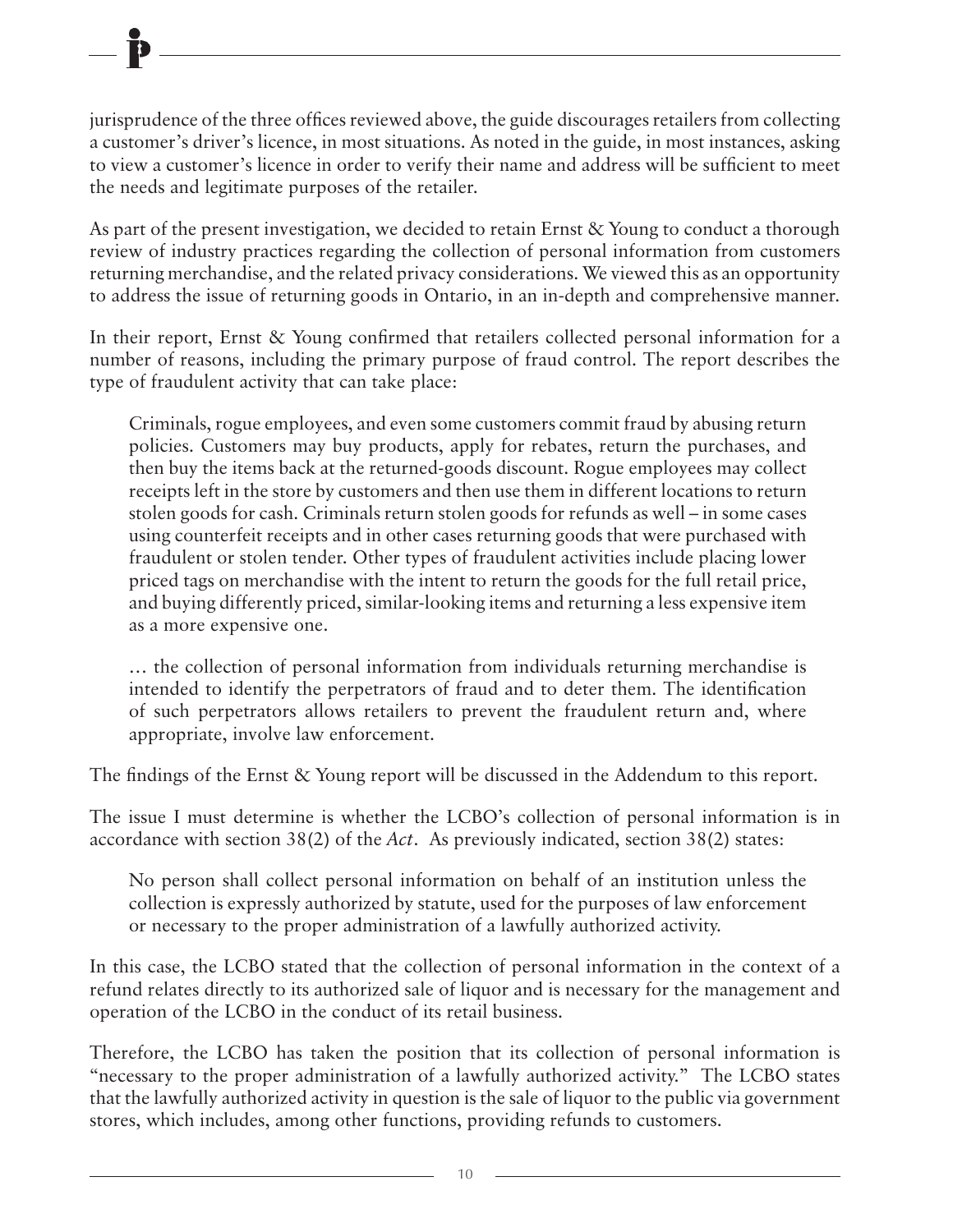In *Cash Converters Canada Inc. v. Oshawa (City)*<sup>3</sup> , the Ontario Court of Appeal made reference to past decisions of the IPC in interpreting the necessity condition:

In cases decided by the Commissioner's office, it has required that in order to meet the necessity condition, the institution must show that each item or class of personal information that is to be collected is necessary to properly administer the lawfully authorized activity. Consequently, where the personal information would merely be helpful to the activity, it is not "necessary" within the meaning of the Act. Similarly, where the purpose can be accomplished another way, the institution is obliged to choose the other route.

Accordingly, in order to demonstrate that a specific collection of personal information is permissible under the necessity condition set out in section 38(2) of the *Act*, the institution in question must show that the collection of each item or class of personal information is necessary to administer the lawfully authorized activity.

In applying the general rule to the facts of this investigation, the LCBO is required to demonstrate that the collection of each item or class of personal information is necessary to the prevention and detection of fraud in the context of the return of merchandise.

Based on the information provided by the LCBO, as well as my review of the current caselaw, the report produced by Ernst & Young and the guide to retailers issued by my federal and provincial colleagues on December 2, 2008, it is clear that the accepted industry standard is to collect personal information such as name, address and telephone number, in the context of a retail return.

In addition, there is significant evidence that the collection of an individual's name, address and telephone number is a necessary measure in preventing and detecting fraud. It is estimated that approximately eight to ten per cent of returns are fraudulent, and result in significant monetary losses to retailers. This is a legitimate business concern. I appreciate that the complainant feels that the collection of his personal information by the LCBO was intrusive and a breach of his privacy. However, it is important to note that any monetary losses suffered by a retailer as a result of fraudulent returns will be visited on customers in the form of higher prices.

It should be noted that this is not a case where the product is held under strict controls such that only internal theft would be possible. If that was the case, the collection of customers' personal information may not be necessary. However, the LCBO's products are clearly on display in their stores permitting easy, unobservable access by staff, customers and thieves alike.

Accordingly, I am satisfied that the collection of a customer's name, address and telephone number satisfy the necessity condition of section 38(2) of the *Act* and, therefore, that the collection of this type of personal information is in accordance with section 38(2).

3 (2007), O.J. No. 2613 (Ont. C.A.).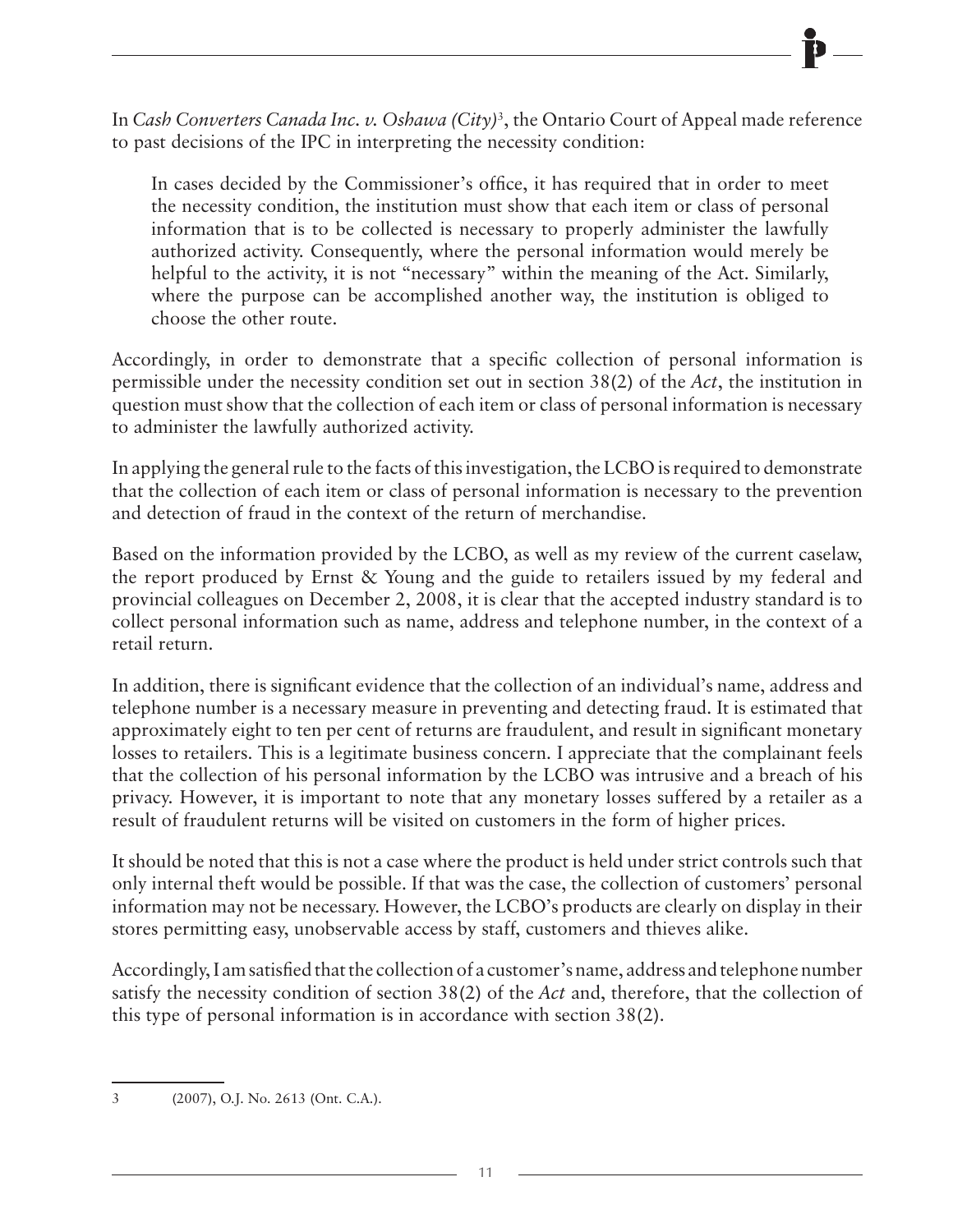In addition, although in this case the complainant was not asked to produce any government issued photo identification, I am of the view that visually examining a piece of photo identification to verify a customer's identity is acceptable. However, consistent with the position taken by the above-noted Commissioners in other Canadian jurisdictions, the recording and retention of the identification number is not acceptable.

#### **Issue C:** Is the notice provided by the LCBO in accordance with section 39(2) of the *Act*?

Section 39(2) of the *Act* states:

Where personal information is collected on behalf of an institution, the head shall, unless notice is waived by the responsible minister, inform the individual to whom the information relates of,

- (a) the legal authority for the collection;
- (b) the principal purposes for which the personal information is intended to be used; and
- (c) the title, business address and business telephone number of a public official who can answer the individual's questions about the collection.

In its representations, the LCBO states:

On the LCBO Returns/Exchange receipt we include a notice that the customer's personal information is necessary for processing the transaction, and include a contact phone number for further inquiries. We recognize that this notice does not fully inform the customer that the information may be used to verify and investigate potential fraudulent returns …

The complainant submits that he was not informed of the purposes for which his personal information was collected, other than that it was for his "safety." In addition, the complainant indicates that he was not told he might be contacted in future by LCBO staff to verify the return.

I have reviewed the LCBO's internal and external policies on returning products, as well as its external privacy policy. I have also reviewed a typical receipt produced when a product is purchased, and the receipt that the customer must sign when given a refund.

The LCBO's policy on returning products is entitled *Returning Product to the LCBO*, and is available on their website. The policy describes the type of products that can be returned, including defective products and those that a customer feels caused illness. In general, however, an item must be unopened, in saleable condition, and the customer must have a receipt.

In the case of a return due to a defective product, the policy indicates that the product may be returned for a full refund without a receipt. The policy also states that the "pertinent information is forwarded to the LCBO's Quality Assurance Department."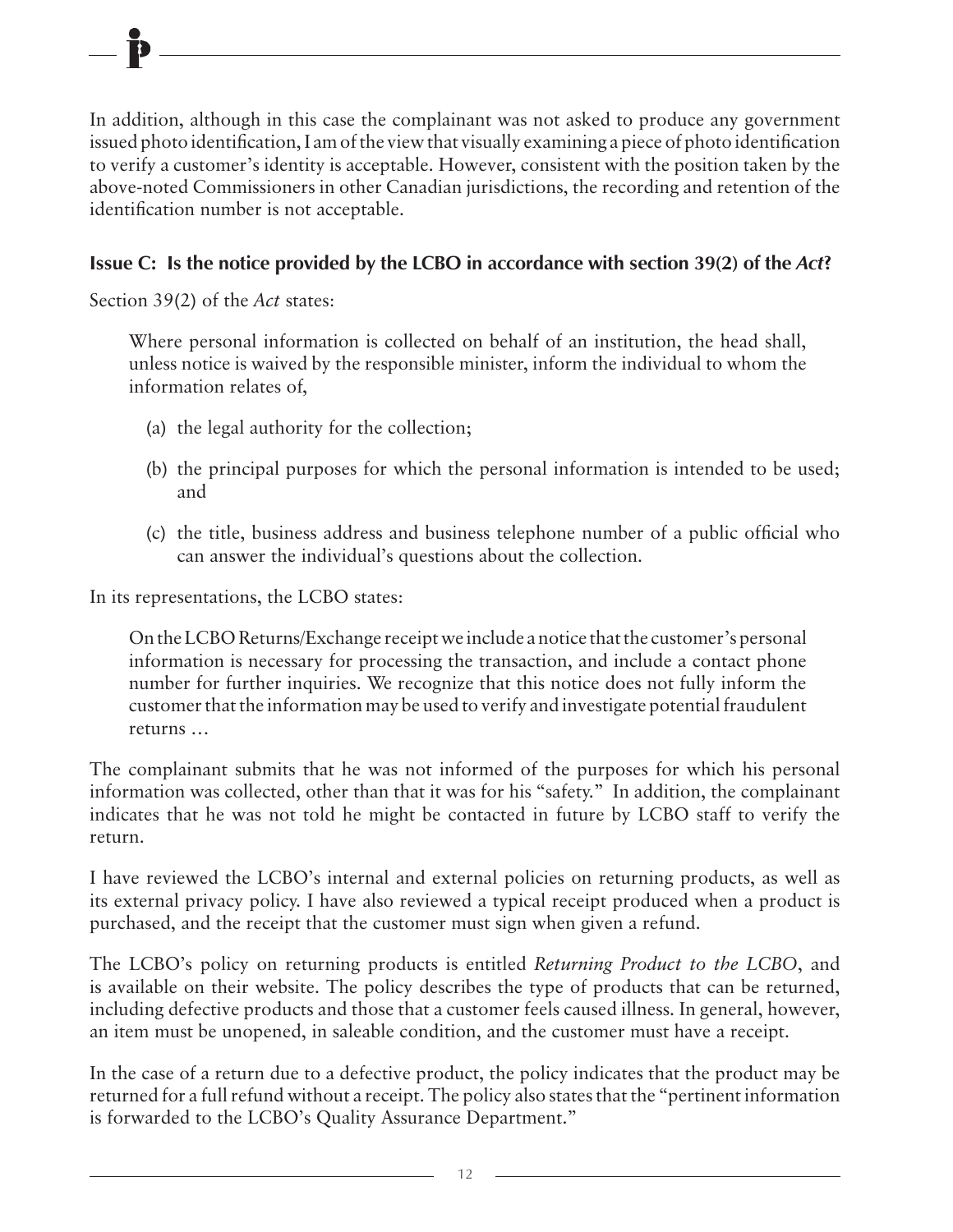However, the policy does not advise the reader that a customer's personal information, such as their name, address and telephone number, will be collected at the time of the return, and the purpose for this collection. In addition, the policy does not provide the customer with the contact information of a public official who can answer questions about the collection.

The LCBO's internal policies relating to returns are entitled *General Return to Stock and Head Office Issued Refunds*, and *Debit and Credit Returns*, and provide step-by-step instructions for staff members on how to process returns, including the collection of personal information. However, these policies contemplate the personal information being recorded in writing on a particular form, as opposed to being entered electronically into the POS system. In addition, staff members are not advised of the purpose of the collection, nor are they instructed to explain the purpose of the collection to the customer. I am advised by the LCBO that these policies and procedures are currently under review and will be updated within 3 months of receiving this report to incorporate the recommendations contained therein.

The LCBO's privacy policy is available on their website. It states that personal information is collected when individuals register to become a user on any LCBO website or when goods are purchased from the LCBO. It states "… therefore, all information is only collected when you voluntarily provide it to us." The policy also indicates that the LCBO may require the individual's name, address, email address and payment/credit card information. In addition, the policy states that the LCBO's collection of personal information is under the authority of the *Liquor Control Act*.

The privacy policy goes on to state that the LCBO collects personal information in order to better serve the customer and meet customer service expectations. The policy states that the LCBO uses personal information to:

- Process, verify and deliver orders;
- Better understand product preferences;
- Track and analyze trends and patterns;
- Administer the Air Miles® Rewards Program;
- Administer ballots for contests, draws and raffles;
- Conduct information and education programs such as tutored tastings; and
- Comply with any legal and regulatory requirements.

This policy fails to mention that the LCBO collects personal information in the context of refunds, nor does it state that the purpose of the collection is to prevent and detect fraud.

I have reviewed a sample of a typical receipt given to the customer at the time of purchase. The receipt states "… all returns require a receipt." I have also reviewed the receipt that customers sign upon receiving a refund. This receipt states "… your personal information is necessary for processing this transaction. For questions/information about its use, contact Customer Service at …"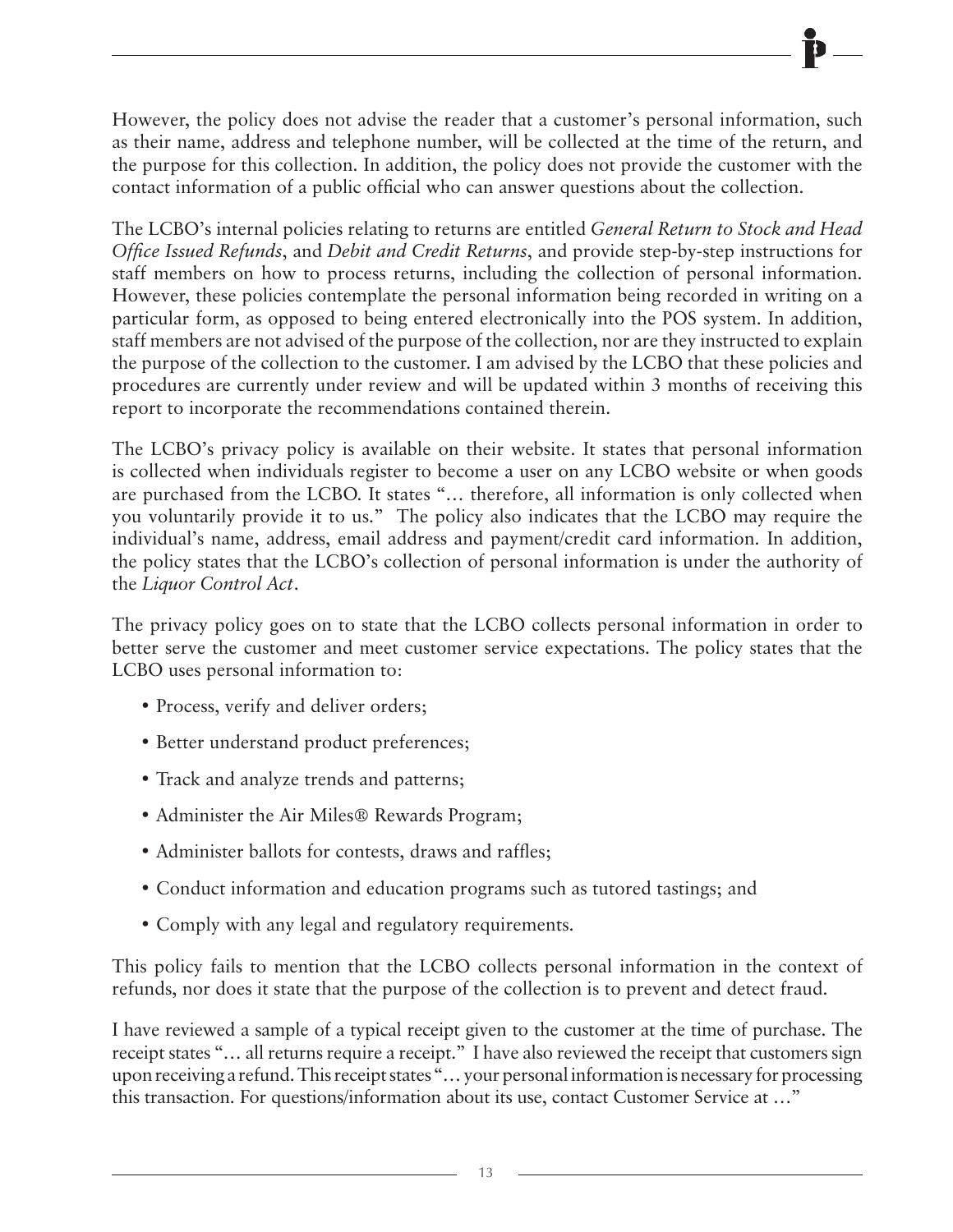While I appreciate the LCBO's attempts to provide customers with information by way of its privacy policy and returns policy, these policies fail to provide adequate notice about the collection of personal information in the context of a refund, as contemplated by section 39(2) of the *Act*.

Specifically, customers are not notified that their name, address and telephone number will be collected when returning a product and that the primary purpose of this collection is the prevention of fraud, both internal and on the part of customers.

In addition, I am of the view that the LCBO's privacy policy is not only incomplete, but inaccurate. The privacy policy states that personal information is only collected when the customer voluntarily provides it. However, that is not the case. The LCBO requires the customer to provide their name, address and telephone number in order to receive a refund. There is nothing optional about this requirement.

Further, while this information should be included in the privacy policy posted on its website, the LCBO should look for additional opportunities to provide customers with greater access to this information. For example, I note that some companies post their return policy in-store, at any counter where a return may take place. Other companies provide customers with the name and contact information of their Chief Privacy Officer, at the point of return, should the customer have any questions about the collection of their personal information during the return process.

The explanation for the collection of personal information that was given to the complainant in this case, namely that the information was collected for his "safety," is unacceptable. I had a similar experience when I recently returned products to my local LCBO store, and was asked to provide my personal information as part of the refund process. When I asked the customer service representative (who didn't know), and then the manager, why my personal information was being collected, I was emphatically advised that the purpose of the collection was to monitor possible incidences of product tampering. My staff was subsequently able to confirm with LCBO's head office that this was not, in fact, correct, and that the actual purpose of collecting personal information was to deter and detect fraud. These examples indicate a complete lack of understanding about the purpose of collecting customers' information during the return process. I decided to test this one more time at another liquor store, asking the customer service representative the reason why personal information was collected when processing a return. While she was very co-operative and helpful, she indicated that she honestly didn't know the reason behind the practice but simply followed the automatic prompts given by the cash register – requiring that personal information must be entered in order to complete the return transaction. When asked to "guess" the reason why, she said it was probably to prevent product tampering so that, for example, "coloured water couldn't be substituted for wine."

As noted, the LCBO's internal return policies are silent on the issue of the purpose of the collection of personal information. As a result, I am not confident that LCBO staff are aware of why they are collecting this information from customers, nor are they providing adequate explanations to their customers.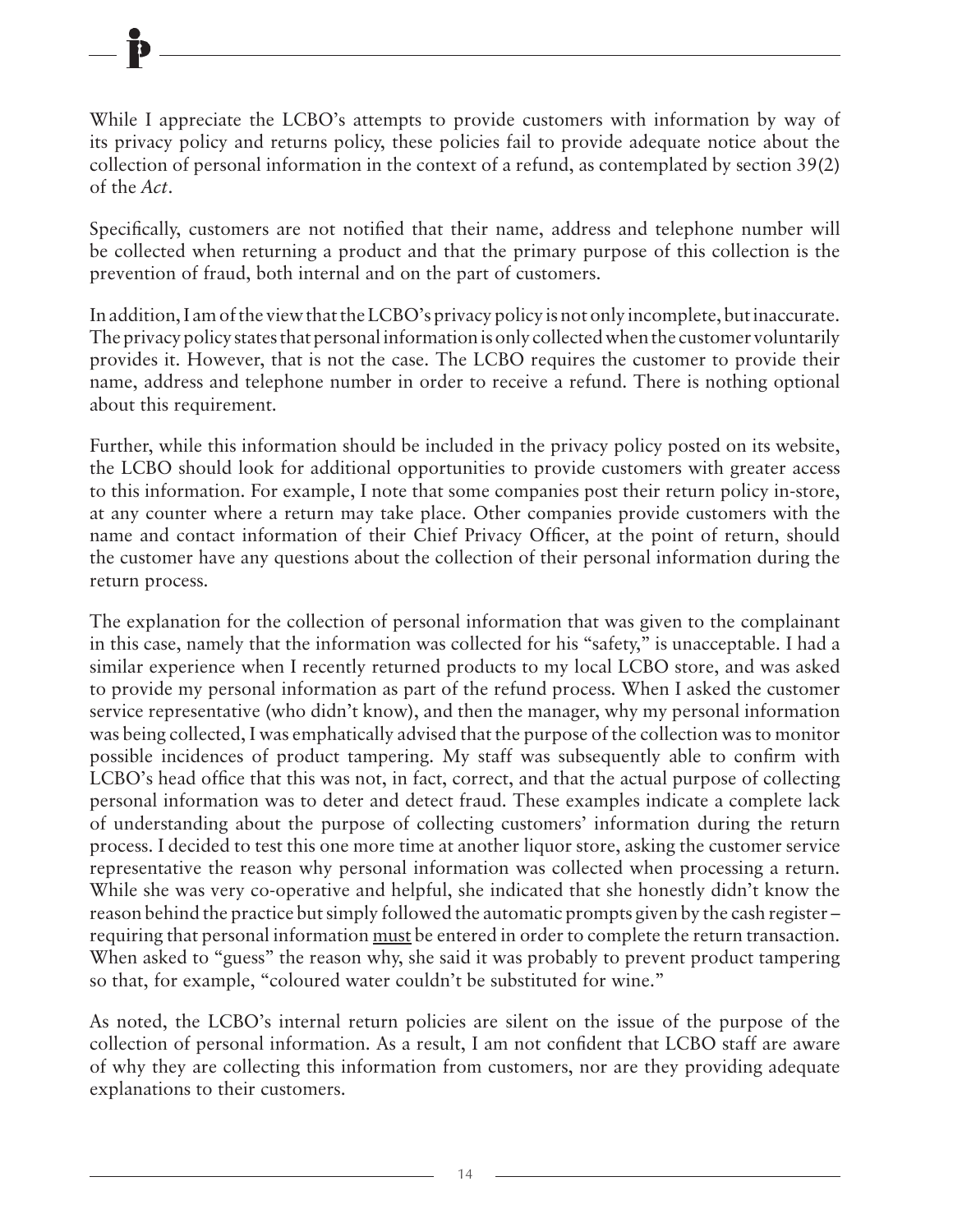The inability of customers to obtain a clear and courteous explanation of why their personal information is being collected is, in my view, a significant reason for their resistance to providing that information. If informed that their name, address and phone number are only being collected for the purpose of preventing both internal and external fraud, and that this information will not be used for any other purpose, a number of concerns may be allayed. Taking the time to provide such an explanation would also be viewed by most as extending an additional courtesy to the customer.

Finally, the LCBO provided representations stating that customers who may object to verbally providing their personal information for fear of other customers overhearing them have the option of writing it down for staff. Based on his representations, the complainant was not offered this option. Again, staff need to be made aware that customers have this alternative to verbally providing their personal information.

Based on the above analysis, I conclude that notice to the individual was not provided in accordance with section 39(2) of the *Act*.

Providing notice to customers is not merely a matter of complying with a legislative requirement. The provision of proper, timely and comprehensible notice will, in my view, result in an informed consumer and reduce concerns regarding the collection and use of their personal information. As a result, in addition to addressing the issue of staff training in my recommendations, I urge the LCBO, and any other retailer, to ensure that the following steps are taken when a customer returns a product:

- The customer should be treated with courtesy and respect not as if the mere act of returning a product is reason for suspicion;
- Staff should provide the customer with a clear explanation as to why a limited amount of their personal information is required; i.e., to prevent internal and external fraud;
- The customer should be assured that their personal information will be retained in a secure manner and will not be used for any other purpose; e.g. profiling customer activities for marketing purposes;
- Customers who may be concerned that their personal information will be overheard if provided verbally must be given the option of providing that information in writing; and
- Staff should be able to refer customers to an employee, such as the Chief Privacy Officer, who can answer any additional questions regarding the collection of personal information.

#### **Issue D: Is the use of the "personal information" in accordance with section 41(1) of the**  *Act***?**

Section 41(1) of the *Act* imposes a general prohibition on the use of personal information, but states that personal information may be used in a number of enumerated exceptional circumstances. Section 41(1) states: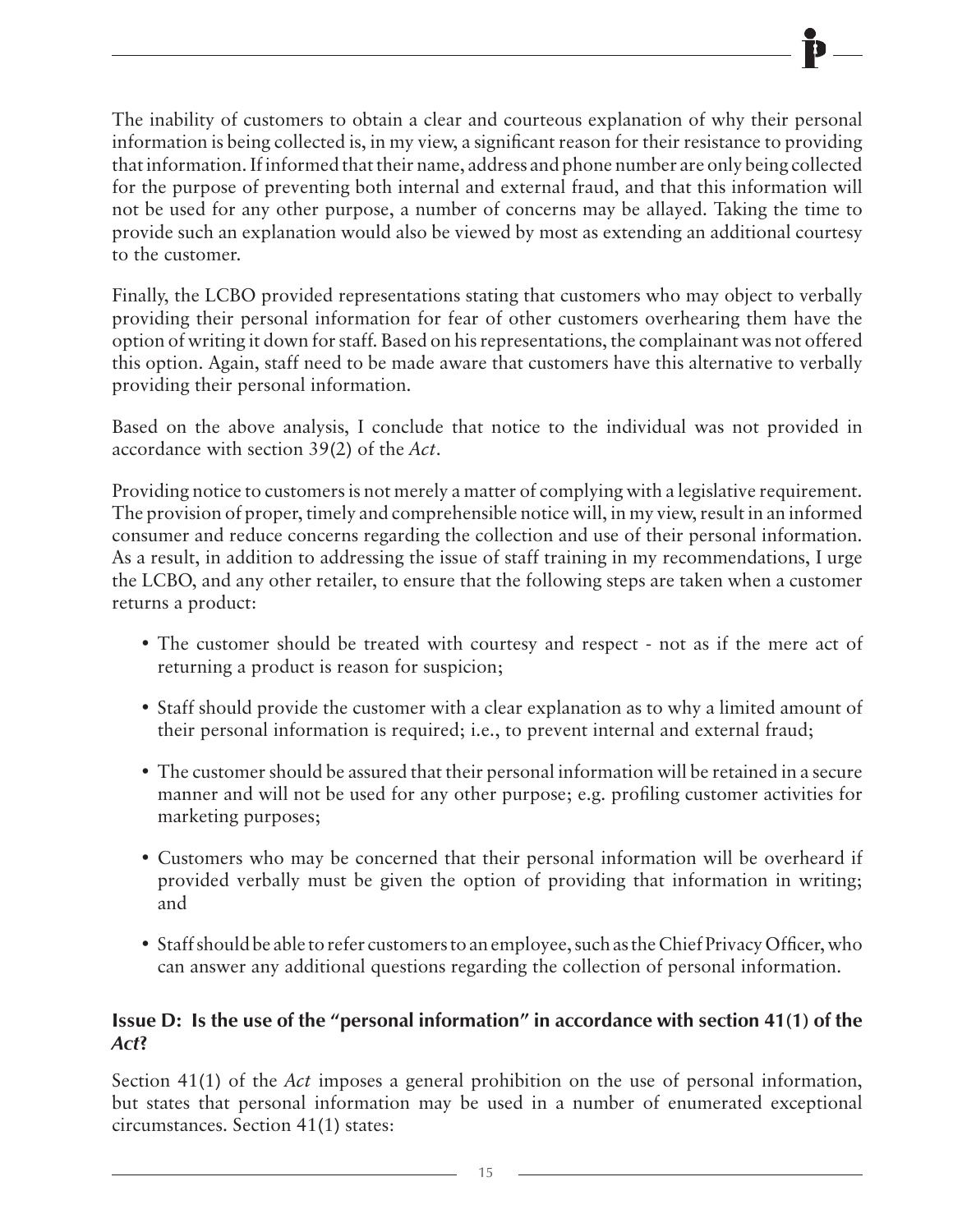An institution shall not use personal information in its custody or under its control except,

- (a) where the person to whom the information relates has identified that information in particular and consented to its use;
- (b) **for the purpose for which it was obtained or compiled or for a consistent purpose;**
- (c) for a purpose for which the information may be disclosed to the institution under section 42 or under section 32 of the *Municipal Freedom of Information and Protection of Privacy Act*; or
- (d) subject to subsection (2), an educational institution may use personal information in its alumni records for the purpose of its own fundraising activities, if the personal information is reasonably necessary for the fundraising activities.

[emphasis added].

In order for a given use of personal information to be permissible under the *Act*, the institution in question must demonstrate that the use was in accordance with at least one of the exceptions in section 41(1).

In this instance, the LCBO has taken the position that its use of the complainant's personal information was in accordance with section  $41(1)(b)$ , (i.e., that the personal information was used for the original purpose for which it had been obtained or compiled, or for a purpose that was consistent with that original purpose).

In determining whether a given use of personal information is in accordance with section 41(1) (b), it is first necessary to determine the original purpose of the collection. Next, it is necessary to assess whether the use of this information can be properly characterized as being either for the original purpose of the collection, or for a purpose that is consistent with that original purpose.

The LCBO submits in its representations that the purpose of the collection of customers' personal information by the LCBO in the context of returns is to prevent and detect fraud. As previously indicated, the LCBO advises that the personal information collected during returns is downloaded daily and stored in a secure database called the T-log along, with all other daily transactional details from all LCBO stores. The Store and Winery Audit Department have audit software that flag potentially fraudulent returns based on a variety of parameters, which the LCBO provided to the IPC. The audit software is not run with the intent to profile customers in any way.

If suspicious patterns of returns are identified by the audit software, the Store and Winery auditors may verify if the names, and associated addresses and phone numbers, correspond to publicly available information. The auditors may then contact the customers in question to confirm whether they returned a product at a particular time. If there is a pattern of fraudulent activity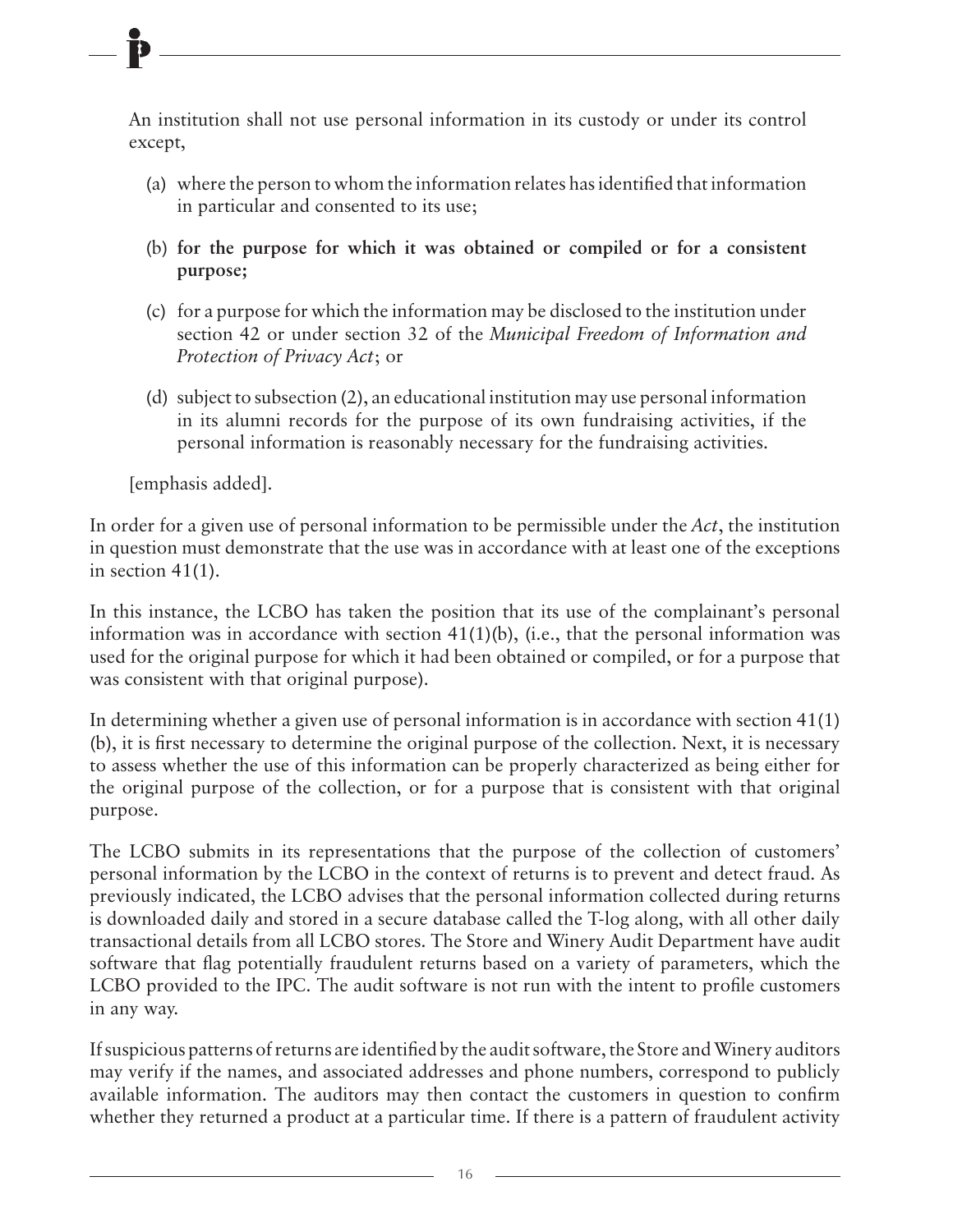that has been verified, the matter is then turned over to the Resource Protection Department, who may, in turn, transfer the matter to the police.

Employee access to the return information, and any personal information collected as a result of efforts to identify fraud, is limited to the Store and Winery Audit Department and the Resource Protection Department.

Any personal information that is used by the Store and Winery Auditors and the Resource Protection Department is kept in the auditor's and investigator's working papers in individual files. It is important to note that these departments do not create or keep a database of customers' personal information. Therefore, neither department creates a list of "fraudulent" customers that could later be misused by the LCBO, perhaps for example, by providing it to other retailers.

The LCBO also indicates that the personal information collected in connection with refunds is not used for any other purposes such as marketing or mailing lists.

Based on the detailed information provided by the LCBO, I am satisfied that the use of personal information in the context of refunds is for the original purpose for which it was collected, which is the prevention and detection of fraud. There was no evidence that this information was used to profile customers; nor is it used to for marketing purposes or for the creation and distribution of mailing lists.

Having determined that the use of the personal information was for the original purpose for which it was collected, it is not necessary to determine if the collection was for a purpose that was consistent with the original purpose.

Therefore, I am satisfied that the personal information collected is used in accordance with section 41(1)(b) of the *Act*.

#### **Issue E: Is the retention of personal information in accordance with Section 40(1) of the**  *Act***?**

Section 40(1) of the *Act* states:

Personal information that has been used by an institution shall be retained after use by the institution for the period prescribed by regulation in order to ensure that the individual to whom it relates has a reasonable opportunity to obtain access to that information.

Section 5(1) of Ontario Regulation 460 stipulates the retention period of personal information, as follows:

Personal information that has been used by an institution shall be retained by the institution for at least one year after use unless the individual to whom the information relates consents to its earlier disposal.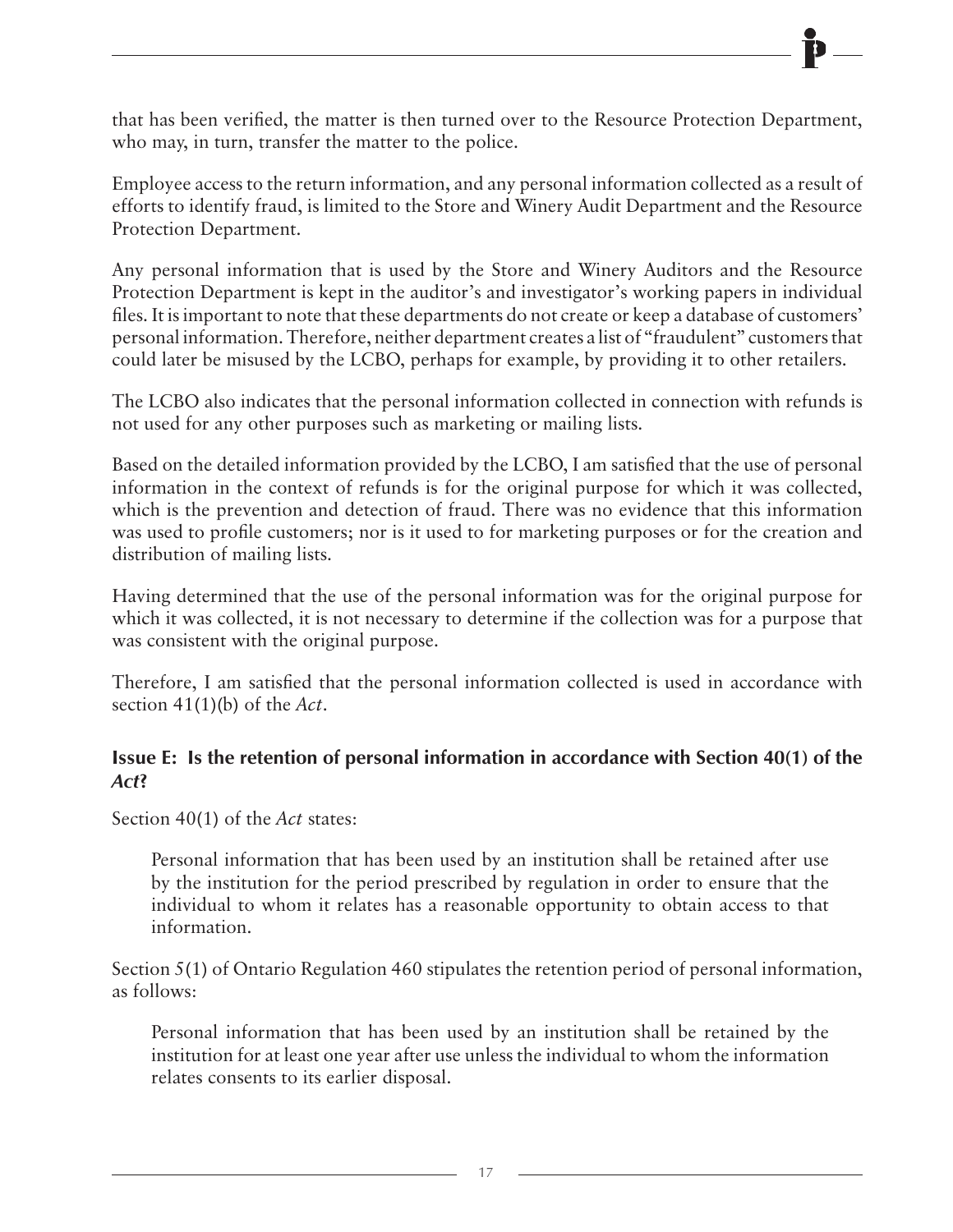The LCBO provided the following information regarding its retention period. The receipt signed by the customer at the time of the refund is kept for a two year period. As previously noted, the LCBO has advised the IPC that they are changing their practice such that personal information will no longer be recorded on this receipt, effective the end of February, 2009.

The personal information that is entered into the POS system (the electronic cash register) is transferred from the POS system to the LCBO's mainframe on a daily basis and stored in a secure database (the T-log). The personal information remains on the T-log for one year, unless it is used for investigating fraudulent returns, in which case it is retained for a minimum of one year after use.

In the usual course of business, after one year on the T-log, personal information is then transferred onto electronic tape and stored for seven years in secure storage. I am advised by the LCBO that this retention period is necessary as the T-log contains all the transactional information from all retail stores. The seven year retention period is required by Canada Customs and Revenue Agency (CCRA), pursuant to section 98 of the *Excise Tax Act* and by the Ministry of Finance pursuant to regulation 1012 of the provincial *Retail Sales Act*. In addition, the Ontario Government Common Record Schedule requires all provincial ministries and agencies to retain financial records for seven years.

If personal information is used by the Store and Winery Audit Department and the Resource Protection Department for the purpose of investigating potentially fraudulent returns, it is kept in individual files for a period of seven years.

The complainant submits that the LCBO's retention periods are too long.

The purpose of section 5(1) of Ontario Regulation 460 and section 40(1) of the *Act* is to stipulate the minimum period of time an institution must retain personal information, so that an individual has the opportunity to access their personal information. There is no maximum retention period set out in the Regulation. As the LCBO retains personal information for a minimum of one year after use, I am satisfied that the LCBO's retention period meets the requirements set out in Regulation 460.

While the *Act* and regulation set out a minimum retention period for personal information that has been used by an institution, it is a fundamental tenet of accepted privacy principles that personal information should not be retained longer than necessary to achieve its required purpose. I have therefore examined the LCBO's retention periods to determine if their lengths are justified.

While I am satisfied that the LCBO retains transactional information on the T-log for seven years in order to comply with the above stated statutory authorities, I am not convinced that customers' personal information, in the context of returned products, needs be retained for that length of time. I will address this issue in my recommendations.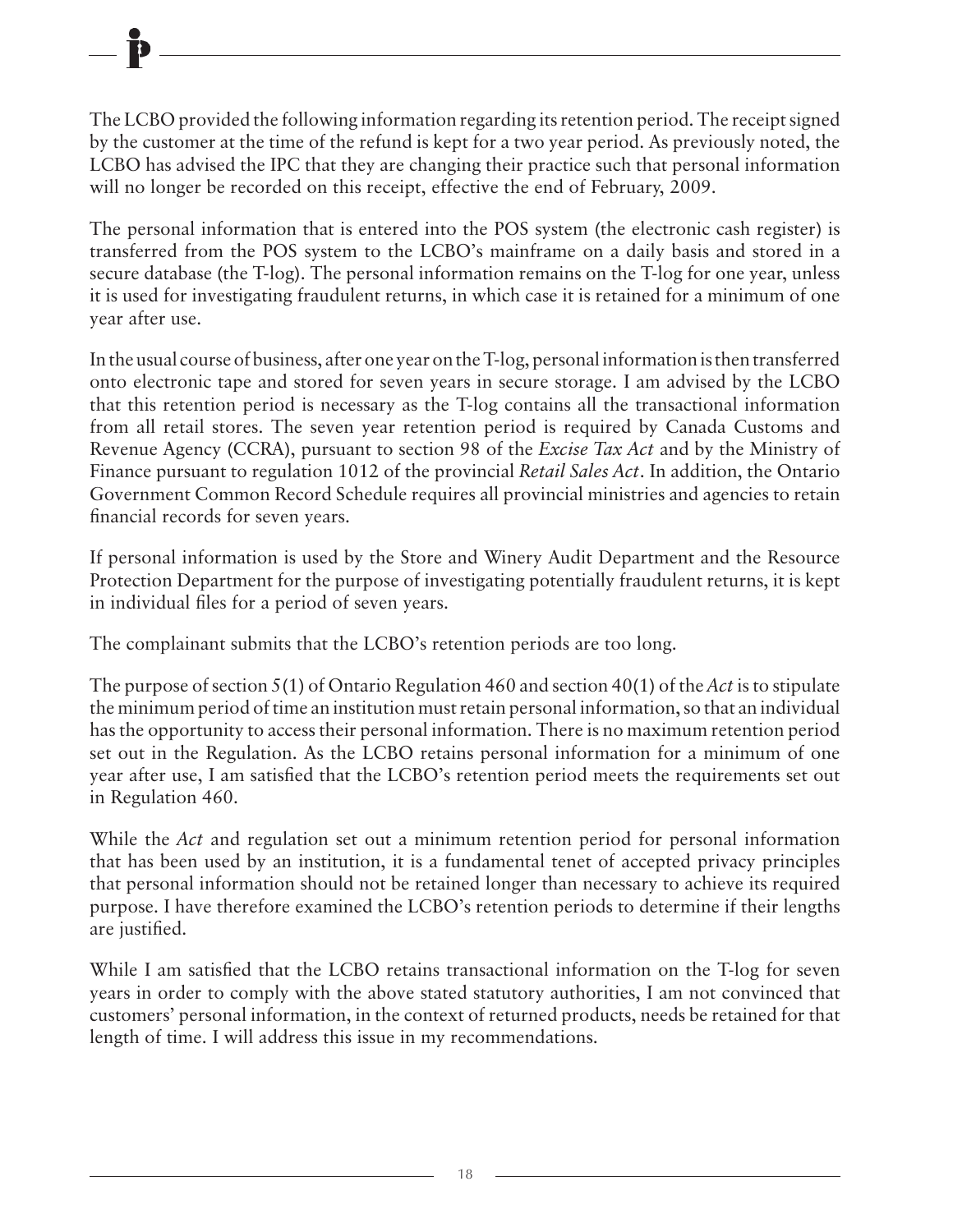I am satisfied that the retention period for the files created by the LCBO's auditors and investigators is reasonable, as that information may be required for possible future prosecutions. I note that this conclusion is based on the fact that this information is retained in discrete files and is not merged or amalgamated with any other personal information, to create lists of potentially problematic customers.

Therefore, I am satisfied that the LCBO's retention of personal information is in accordance with section 40(1) of the *Act*, subject to the outcome of my recommendation, below.

### **Conclusions**

I have reached the following conclusions based on the results of my investigation:

- The information in question qualifies as "personal information" as defined in section 2(1) of the *Act*.
- The personal information was collected in accordance with section 38(2) of the *Act*.
- Notice to the individual was not provided in accordance with section 39(2) of the *Act*.
- The personal information was used in accordance with section 41(1) of the *Act*.
- The personal information was retained in accordance with section 40(1) of the *Act*, subject to the outcome of my recommendation, below.

### **Recommendations**

In light of the above conclusions, I make the following recommendations:

- 1. That the LCBO review and revise its privacy and returns policies to clearly indicate the authority for collecting personal information, the type of personal information that is collected in the context of refunds, the purpose of the collection of the personal information, the use of the personal information, and the public official to whom customers can direct their inquiries.
- 2. That the LCBO develop a clear short notice to advise customers of the information set out in recommendation #1. Further, that the LCBO look for opportunities, in addition to their website and receipts, for making customers aware of the return policy, including what personal information is collected and why.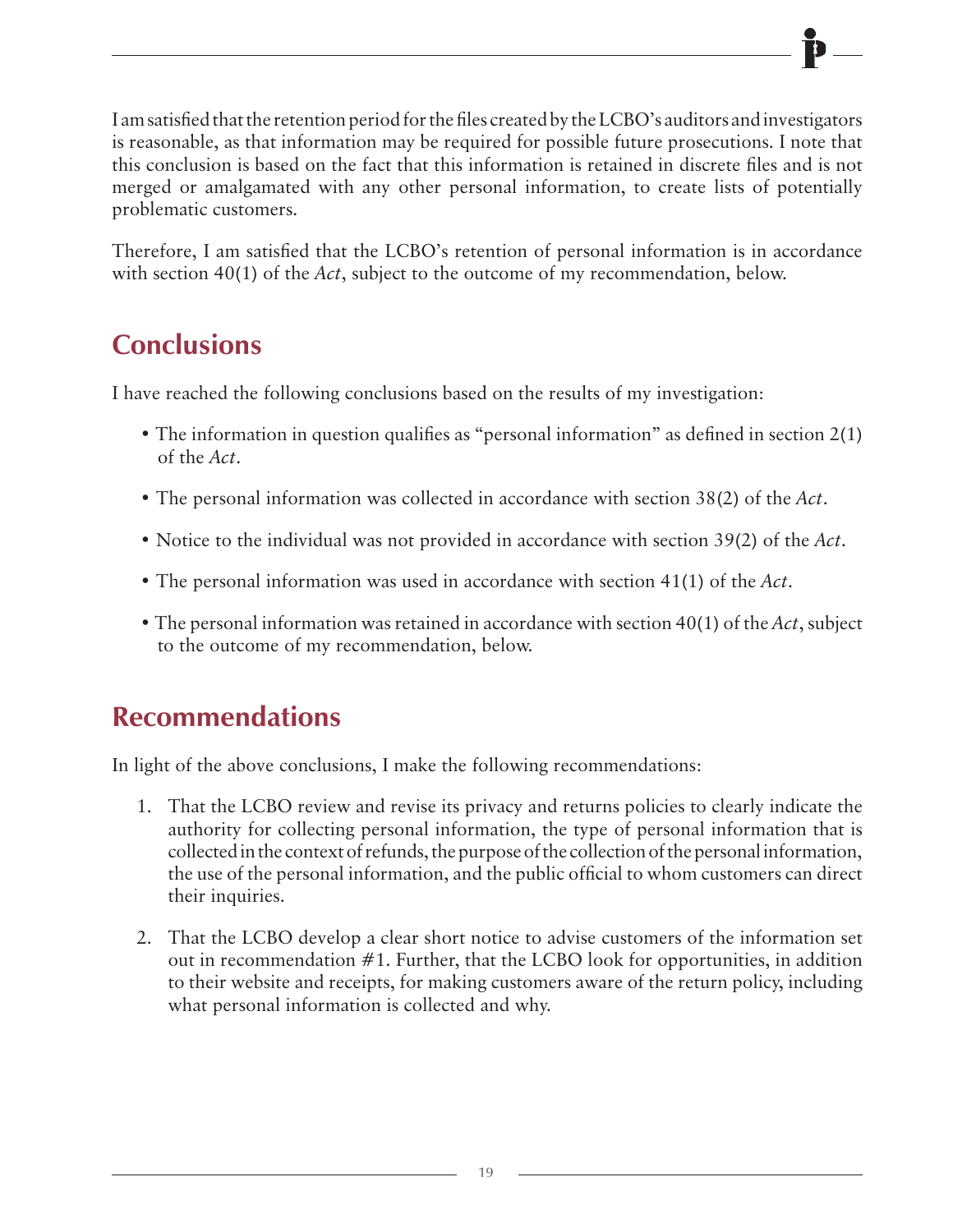3. a) That the LCBO ensure that staff members who process returns are trained to advise the customer of the reasons why the collection of their personal information is required, for what purpose it may be used, and to provide the customer with the opportunity to give their personal information in a privacy protective manner.

 b) That the LCBO develop a prepared text to serve as the script for training staff members in providing customers with an explanation of the reasons why their personal information must be collected, and how it will be used. In addition, staff members should be trained to provide contact information for the LCBO's chief privacy officer to any customer who questions the need to provide personal information to process a return.

4. That the LCBO review its practices associated with the retention of personal information related to returned products and enter into discussions with the CCRA and the Ministry of Finance, to determine whether customers' contact information (name, address and telephone number) must be retained for seven years, in addition to the transactional information that is required to be retained.

By 3 months from the date of this report, the LCBO should provide the IPC with proof of compliance with the above recommendations.

### **Commissioner's Message**

While generally considered to be a private sector issue, this is the third time that my office has been asked to investigate retailing practices relating to Ontario public sector organizations. In addition to the present investigation, my office has also reviewed the return policies of several other government organizations, starting with our provincial transit authority – GO Transit, with respect to the practice of returning purchased tickets. Similarly, my office has also worked with the Ontario Government Bookstore, which sells books and other goods to the public.

The question of what type of personal information may be collected when a customer returns a product is key for all retailers, whether they be in the public or private sector. There are numerous government organizations involved in the selling of goods and services, making their functions somewhat akin to private sector retailers, in this regard. As a result, I am adding an Addendum to this report that contains a review the literature in the area and examines current retail practices. Although the guidance provided is based on our public sector experience, it may also be of assistance to private sector retailers.

I am grateful to the Privacy Commissioner of Canada and the Information and Privacy Commissioners of Alberta and British Columbia for their "Guide for Retailers" jointly released on December 2, 2008. The recommendations contained in the present report and our Addendum are completely consistent with their approach.

Much of the concern that consumers have in providing their personal information when returning a product relates to the collection of their driver's licence number or other identifying information. Viewing the driver's licence, a provincial government-issued identification (ID),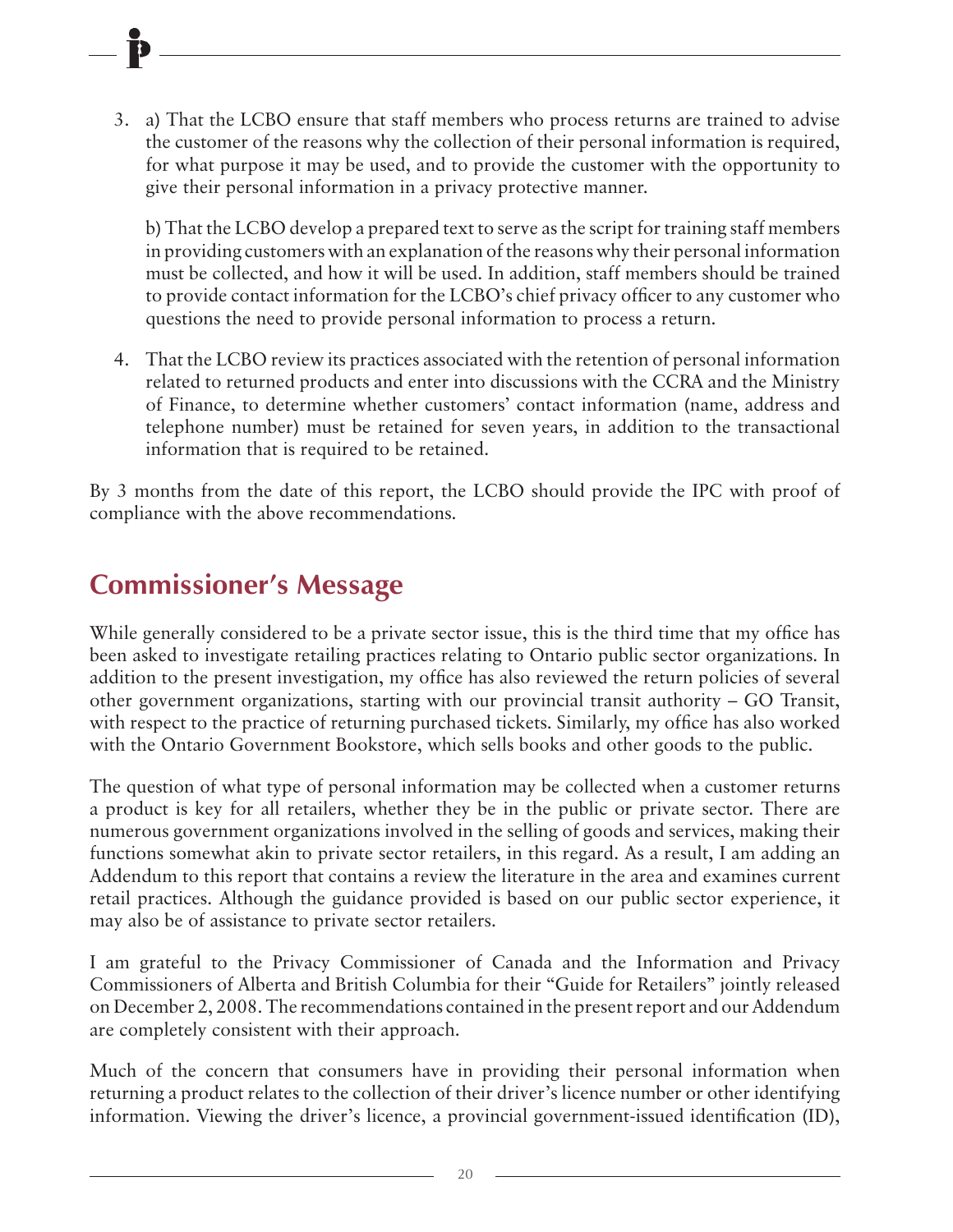is often the ID of choice and a practice that my federal and provincial counterparts agree is acceptable, as long as it is used only to verify a customer's name and address when processing a return, and no information from the licence is actually recorded. It should be noted that the LCBO follows this practice.

On a related matter, I should add that from time to time, a similar issue has arisen with regard to requests from retailers to view a customer's Ontario Health Insurance Plan (OHIP) card as a form of identification. In Ontario, the administration of health insurance and related services falls under the Ontario Ministry of Health and Long-Term Care. With respect to the collection of the OHIP number, the prohibition contained in the *Personal Health Information Protection Act* (*PHIPA*), is clear.

Under *PHIPA*, a retailer is prohibited from even requesting the production of an OHIP card, as well as prohibited from collecting, using or disclosing an OHIP number. A customer has the option, however, of voluntarily choosing to present his or her health card to a retailer for purposes of verifying identification. The retailer is prohibited, however, from collecting the OHIP number, which includes a prohibition against recording, taking note of, making a copy of the health card, or using and disclosing the number. It is critical that all retailers recognize the legal prohibition that *PHIPA* places on the production of OHIP numbers and on their collection, use and disclosure, as well as the guidance associated with not collecting or recording provincial driver's licence numbers.

While I have not ruled against the collection of a customer's name and address for the purpose of processing refunds for returned goods, let me be clear – the sole reason for this is because it serves as a strong deterrent to fraud. However, I would not have been aware of this fact had my office not been required to investigate this matter. I suspect that most people, likewise, would not be aware of it. For that reason (not to mention good customer service and courteous behaviour), all customers should be informed of this fact. Sales staff should lead by providing clear notice to customers of the reasons why they are required to ask for their personal information. If more retailers lead with notice instead of suspicion, when processing returned goods, they may encounter fewer difficulties in obtaining the information they seek.

Ann Cavoukian, Ph.D. Date Commissioner

January 15, 2009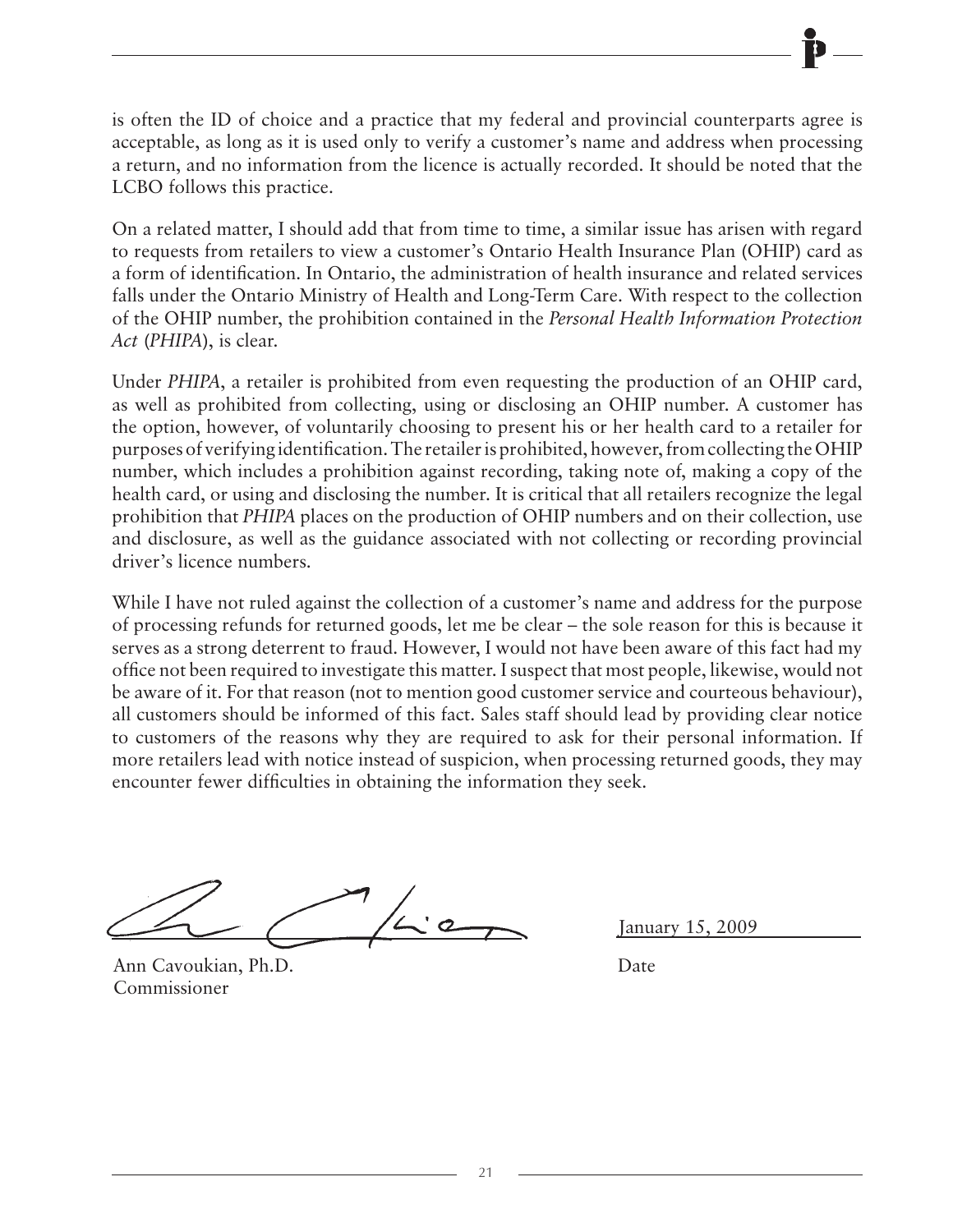# **A Review of the Literature Relating to Fraudulent Returns: Practices Used by Retailers to Combat Fraud**

**Addendum**

**to**

**Privacy Investigation Report: Reviewing the Return Policies of the Liquor Control Board of Ontario**

**January 15, 2009**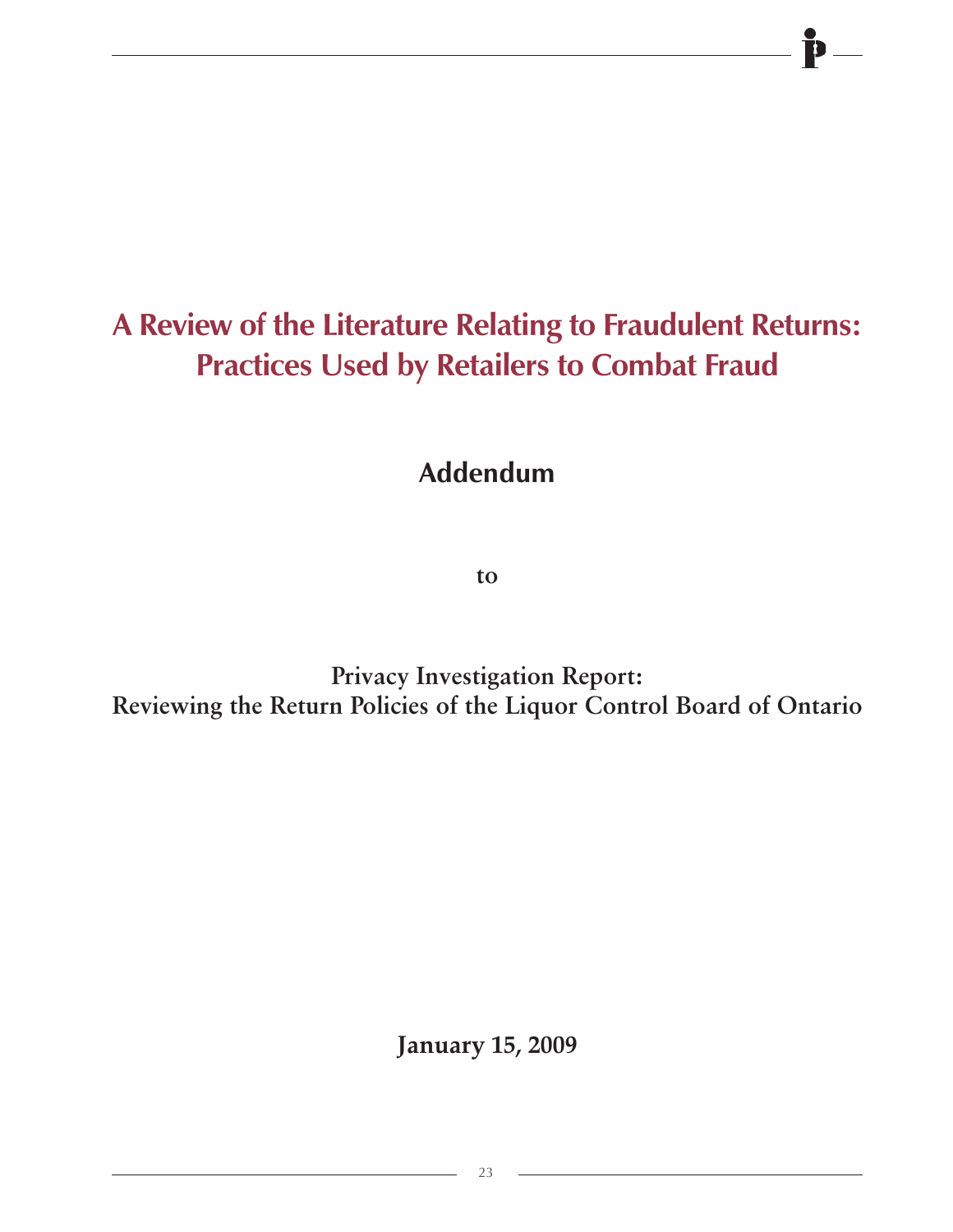### **Introduction**

On November 6, 2008, I gave a keynote address to the 2008 Privacy Invitational Forum, and mentioned in passing that my office was reviewing a privacy complaint regarding the collection of personal information in the context of returned goods. I was surprised at the high level of interest expressed by members of the audience after my speech. I was then approached by two senior executives from Canada's private sector – one from a large North American retailer and the other, a partner from a leading Canadian law firm – who encouraged me to examine the larger issue of return fraud. I agreed based on my understanding that this was a growing issue with significant implications to privacy and business.

Return fraud is a significant issue for consumers and retailers. In a report commissioned by my office, we asked Ernst & Young to delve into why personal information is often collected when goods are returned, and to identify the key privacy considerations for retailers.1 Although the preceding privacy investigation report dealt with a specific complaint filed with my office, this Addendum reviews the issue of fraudulent returns and practices used by retailers to combat the problem. I hope that this review, based on my office's public sector experience and review of the literature, is helpful to other branches of government providing goods and services in similar contexts, and that it may also be of assistance to the private sector.

### **The Issue of Fraudulent Returns**

Fraudulent returns fall under the larger umbrella of retail crime, which includes activities such as vandalism, burglary, and shoplifting. Retail crime is a serious problem for retailers around the world.<sup>2</sup> Unfortunately, the current economic downturn may serve to increase retail crime.<sup>3</sup> In 2006, 72 per cent of Canadian retailers said they experienced refund fraud in their stores<sup>4</sup>; in 2008, return fraud in the United States was estimated at \$11.8 billion.<sup>5</sup>

Flexible return policies can contribute to a competitive business strategy. For example, J.C. Penney once changed their return policy to "no questions asked," even if the product did not come from their store. The policy was abused by some customers, with several staff refusing to give refunds despite the change in policy. It was later explained to staff that "… the policy generated more sales than losses due to customer abuse of it."6 Therefore, lenient return policies

<sup>1</sup> Ernst and Young. The Retail Perspective: Loss prevention, fraud control and privacy. (January, 2009) www.ey.com/privacy.

<sup>2</sup> J. Shapland, "Preventing Retail-Sector Crimes" (1995) 19 Crime and Justice 263 at 292 citing results from an International Commercial Crime Survey conducted by the Netherlands.

<sup>3</sup> "When a major electronics manufacturer opened a box of returned merchandise and found a tombstone instead of a television, the discovery did more than sound a grim warning for retailers in recession – it served as an omen of more brazen retail cons to come." J. Trop, "Businesses expect retail fraud to grow" *The Detroit News* (4 December 2008).

<sup>4</sup> *2008 Retail Organized Crime Report* by the Retail Council of Canada and Brinks.

<sup>5</sup> The National Retail Federation, Loss Prevention Research Council, and The Retail Equation's 2007-08 Customer Returns in the Retail Industry. Note, in this survey, the term "fraud" refers to "returns using counterfeit receipts, wardrobing (returns of used, non-defective merchandise), return of stolen merchandise, and return of merchandise purchased on fraudulent or stolen tender."

<sup>6</sup> D. Challinger, "Refund fraud in retail stores" (1996) 7 Security Journal 27 at 28, 29.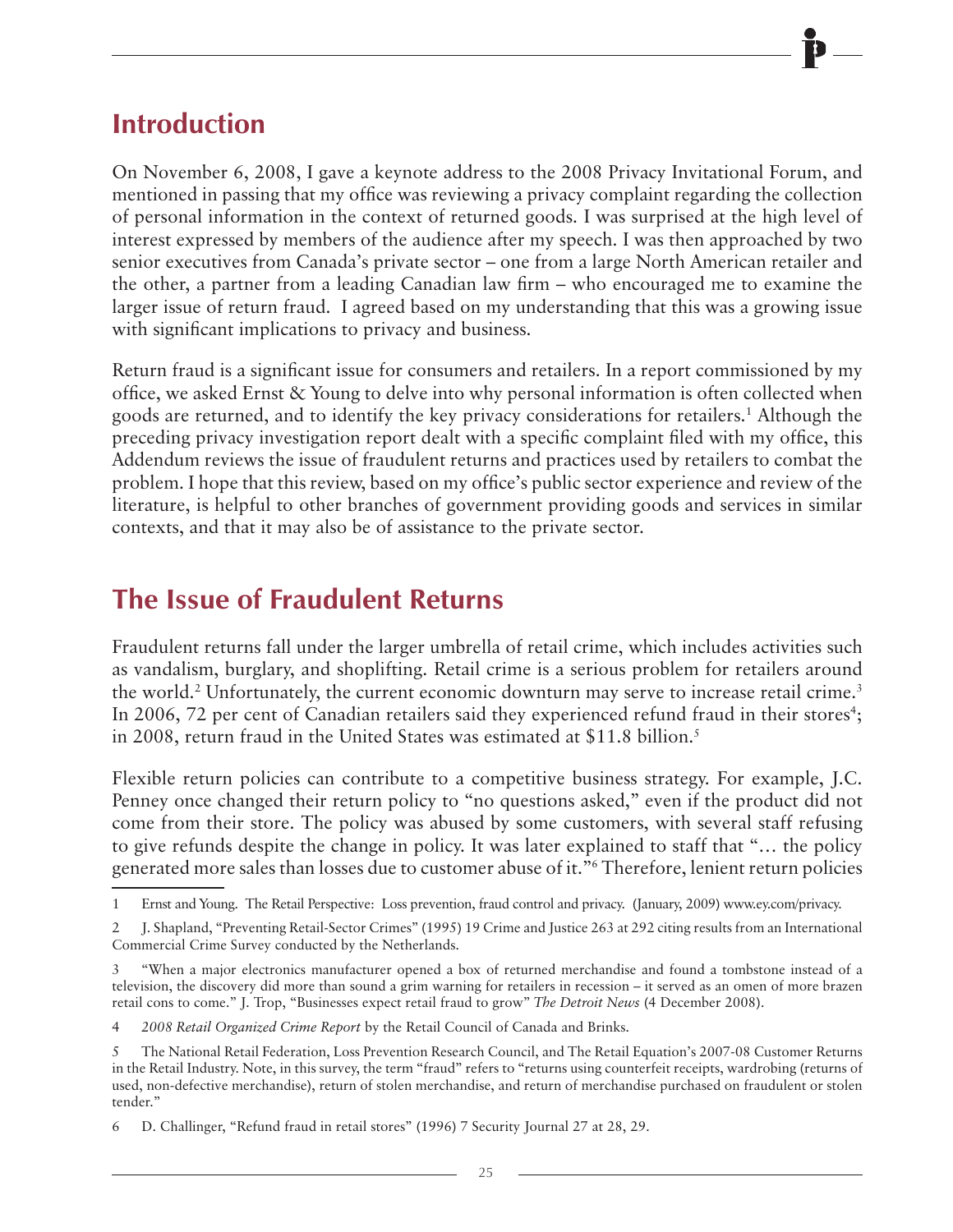can be a doubled-edged sword. Customer satisfaction goes up when returns are quick and easy, and, for that reason, customers may choose to shop at a particular store. On the other hand, return fraudsters can also exploit such return policies.

#### **The Retail Perspective – A Report by Ernst & Young**

At my Office's request, Ernst & Young researched the practice of retailers collecting personal information from customers wishing to return goods. They found that retailers collect personal information for purposes of fraud control and loss prevention, as well as identifying and categorizing customers. Retailers combating fraud collect personal information to identify and deter perpetrators which serves to prevent fraud, and can later involve law enforcement, if needed.

Ernst & Young found that the practices used by retailers are not uniform across the retail industry. They also found that when retailers ask for personal information, they may or may not document the personal information collected. Retailers who document personal information may limit the personal information being collected, and may or may not verify the personal information by asking to view identification.

Ernst & Young found that key components of return policies used by retailers included: limiting the time period a customer may return a product; restricting the types of products that may be returned; and restricting the condition of return items. As a result of such policies, customers may, for example, receive a partial refund, be charged a restocking fee, or be denied the refund.

Some key privacy considerations that Ernst & Young identified for retailers include stating in return policies if personal information is collected as part of the return process – in other words, giving clear notice. In addition, privacy considerations include limiting the amount of personal information collected, and ensuring the accuracy of any information, especially if used to take adverse action against individuals.

In summary, Ernst & Young confirmed that the practice of collecting the name, address and telephone number of customers returning goods is consistent with retail industry standards and is a recognized tool in addressing the significant problem of return fraud.

#### **Categories of Return Customers**

Return customers may fall into the following categories:

- **Fraudulent return customer:** The fraudulent return customer engages in conduct that is clearly against the law, such as asking for a refund for a stolen product or presenting a forged receipt. This return customer may or may not be part of an organized retail crime ring.
- **Abusive return customer**: The abusive return customer engages in conduct that is clearly unethical, such as asking for a refund for an item which was knowingly bought for a onetime use (known as "wardrobbing," "retail renting," or "deshopping").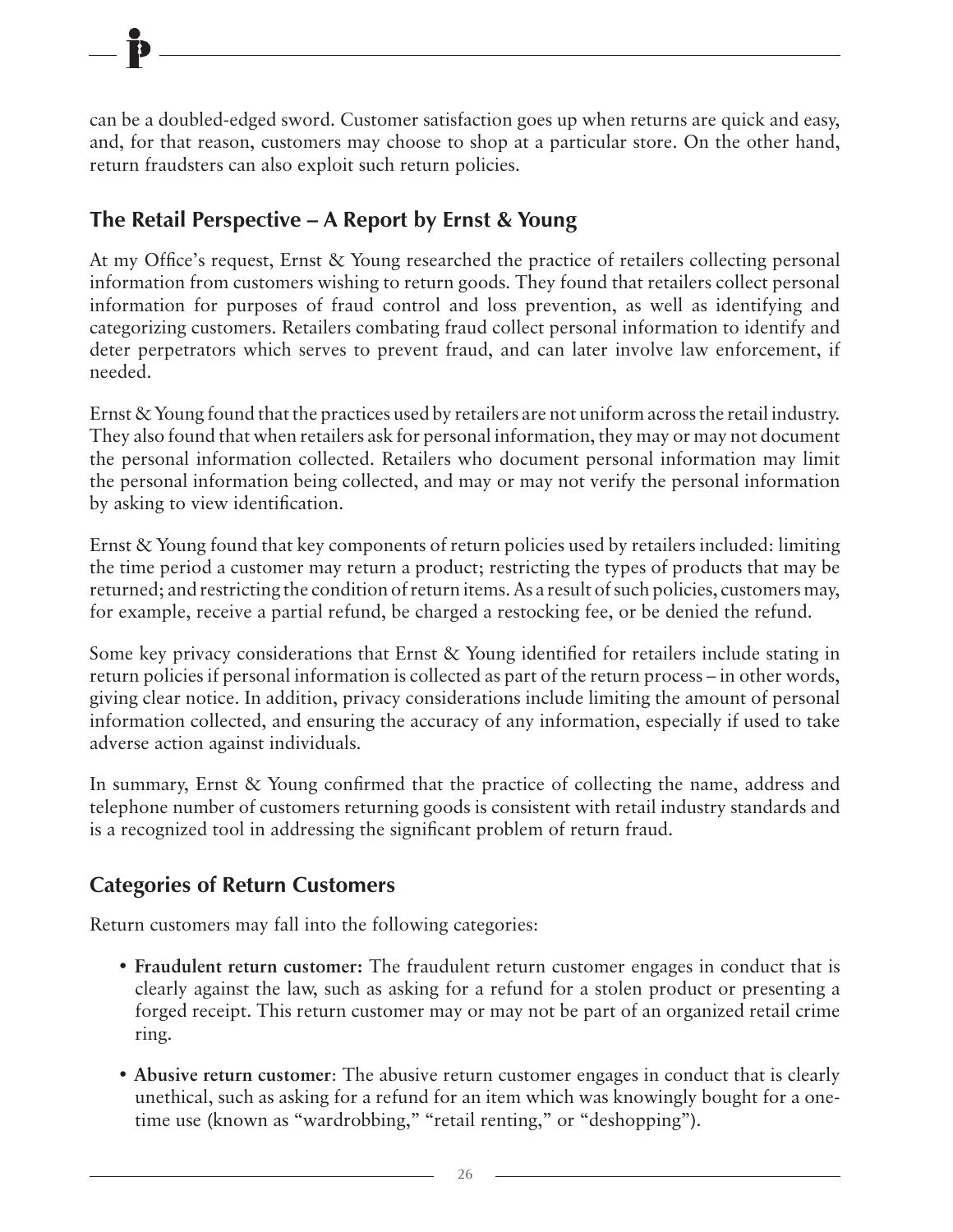- **Careless return customer**: The careless return customer makes purchases without careful thought or examination, such as failing to try on clothing, or purchasing an item and realizing one cannot afford it.
- **Typical return customer**: The typical return customer has a legitimate complaint regarding the purchased product, such as a defect or misrepresentation regarding the product.
- **Higher volume return customers**: The higher volume return customer is a customer who purchases more products than the average individual because of loyalty to the store, or because of their professional occupation, such as a wedding planner. Therefore, this type of customer will have more return items than the average customer.

### **Examples of fraudulent return activities**

#### **Return of stolen merchandise**

The fraudulent return customer steals an item and requests a refund for the stolen item. This may be done by purchasing an item, and during or after the purchase, stealing an item of the same description and returning with the receipt to get a refund for one of the items.<sup>7</sup>

#### **Return of merchandise purchased with a stolen credit or debit card**

The fraudulent return customer purchases an item with a stolen credit or debit card and returns for a cash refund.

#### **Phoney or altered receipts**

The fraudulent return customer will show a phoney or altered receipt. "Well over half of the retailers are seeing fraudulent receipts used in committing return fraud."8 Fifty-five per cent of retailers have identified fraudulent receipts forged on company receipt paper, and 67 per cent of retailers have identified fraudulent receipts forged on other receipt paper. In the organized retail crime context, "return gangs" will set up in parking lots with in-car printers and copiers.<sup>9</sup> An Australian parliamentary Crime Prevention Committee looked at the issue of return fraud and sheds additional light on forged receipt practices:

Offenders may purchase a small item at the start of the day from a store in order to obtain the code that relates to that day's trading. They will then go to their car and generate receipts for high value goods, such as televisions, using a portable laptop computer and printer. They then

<sup>7</sup> Final Report of Australia's Parliament of Victoria Drugs and Crime Prevention Committee's inquiry into fraud and electronic commerce, January 2004, at 41.

<sup>8</sup> The National Retail Federation, Loss Prevention Research Council, and The Retail Equation's *2007-08 Customer Returns in the Retail Industry*.

<sup>9</sup> C. Timberlake, "Spider Wrap, Inks Arm Retailers Fighting Holiday Return Fraud" *Bloomberg.com* (13 November 2008).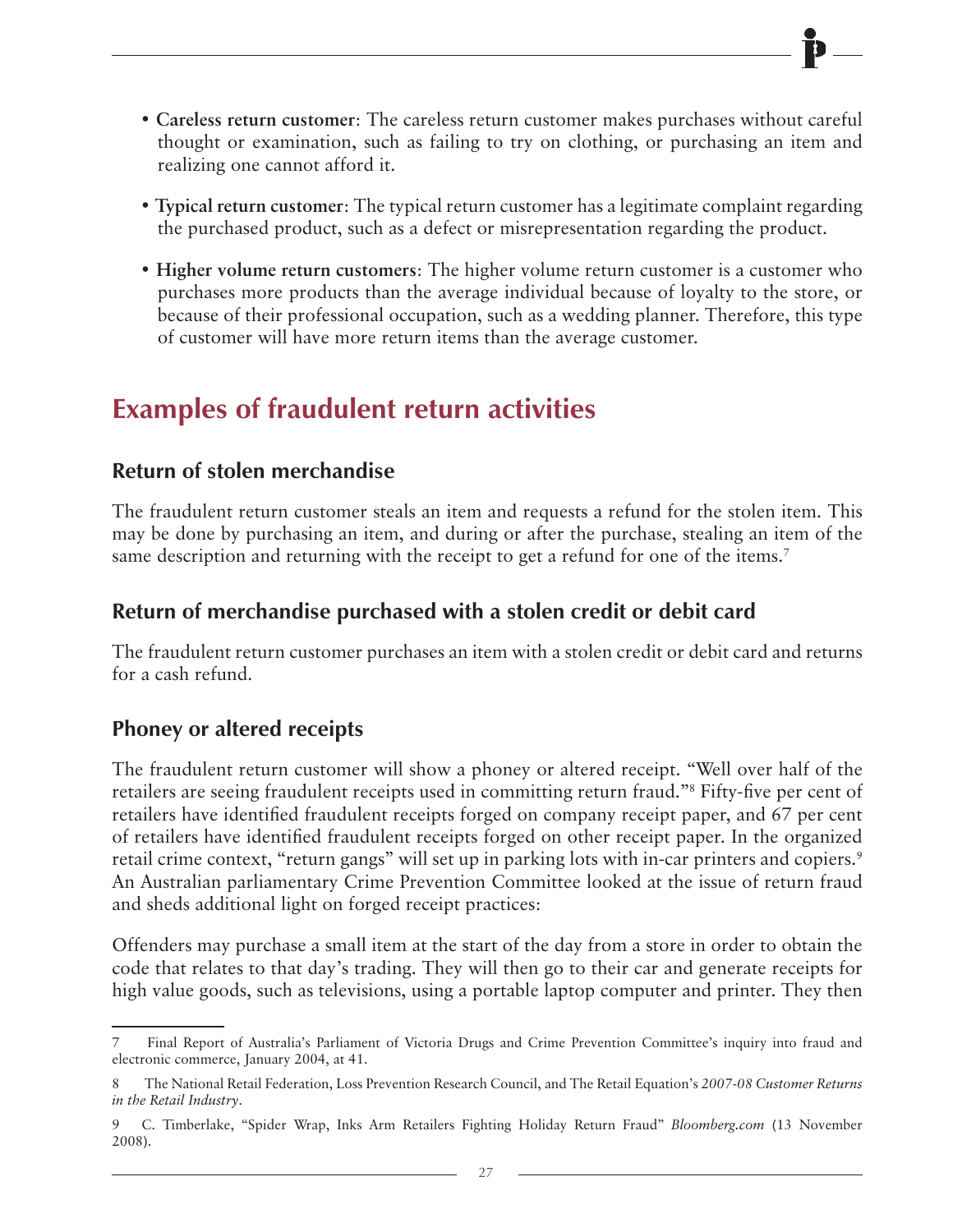return to the store, select a television, and take it to the counter with their manufactured receipt to claim a refund. 10

As this example may suggest, "Organized retail fraud is more sophisticated; fraudulent receipts and other techniques are making traditional methods of return fraud prevention less effective."11

#### **Use of legitimate receipts discarded by paying customers**

The fraudulent return customer uses a receipt discarded by a paying customer, such as a receipt discarded in a parking lot.12 In a practice called "shoplisting" the fraudulent returner will take items off the shelves that match the items on the receipt, and will present them for a refund.

#### **Full price refund for discounted merchandise**

The fraudulent return customer requests a full price refund for an item purchased at a discounted price by, for example, claiming a refund at a different store than the item was purchased. "Ticket switching" occurs when the offender alters the price tag of an item to show a lesser price than was originally attached to the goods.<sup>13</sup> "Offenders have also been known to make bar codes at home with computer equipment and place them over the real ones, leading to the item being scanned at a lower price. They then tear off the new bar code, and return it for full price."<sup>14</sup>

#### **Return fraud assisted by a store employee**

The fraudulent return customer is assisted by a staff member who processes a non-existent refund or a refund greater than the amount of the product. "The offender uses either proof of purchase documents from a previous sale, provides fictitious customer details in place of a receipt, or processes a refund without including a receipt."<sup>15</sup> Such a practice is called "sweethearting."

#### **Wardrobbing**

Some consumers engage in a return practice called "wardrobbing" (aka "retail renting," or "deshopping") by buying a product for one-time use, knowing they will return the item for a full refund.

<sup>10</sup> Final Report of Australia's Parliament of Victoria Drugs and Crime Prevention Committee's inquiry into fraud and electronic commerce, January 2004, at 41.

<sup>11</sup> The National Retail Federation, Loss Prevention Research Council, and The Retail Equation's *2007-08 Customer Returns in the Retail Industry.*

<sup>12</sup> Final Report of Australia's Parliament of Victoria Drugs and Crime Prevention Committee's inquiry into fraud and electronic commerce, January 2004, at 41.

<sup>13</sup> Final Report of Australia's Parliament of Victoria Drugs and Crime Prevention Committee's inquiry into fraud and electronic commerce, January 2004, at 41.

<sup>14</sup> Final Report of Australia's Parliament of Victoria Drugs and Crime Prevention Committee's inquiry into fraud and electronic commerce, January 2004, at 42.

<sup>15</sup> Final Report of Australia's Parliament of Victoria Drugs and Crime Prevention Committee's inquiry into fraud and electronic commerce, January 2004, at 41.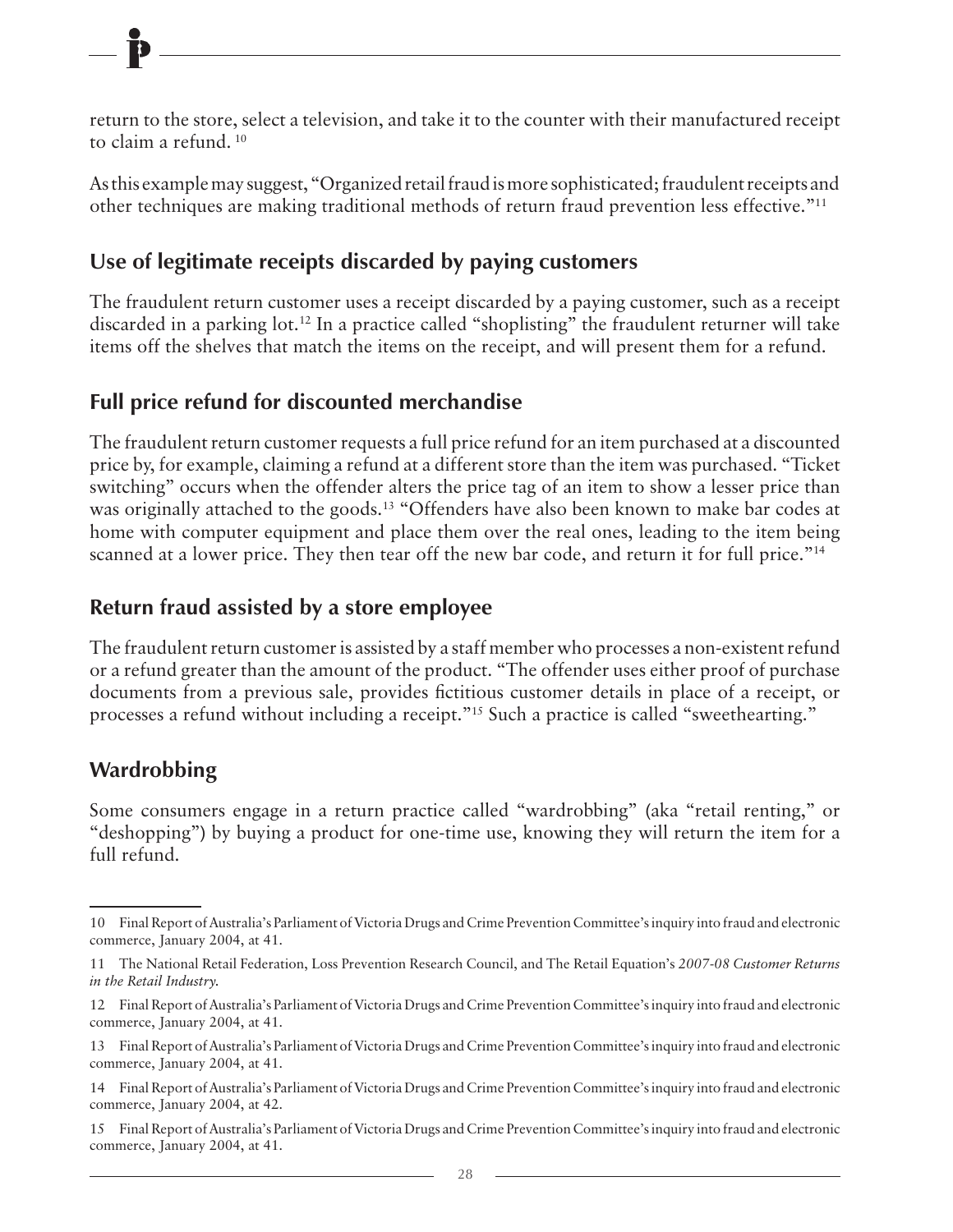Wardrobbing costs retailers<sup>16</sup> significantly. To address such return abuse, some retailers try to stem their losses via, for example, imposing a restocking fee – Circuit City introduced a 15 per cent restocking fee for returns of non-defective merchandise.17 This, however, penalizes legitimate returns made by honest customers, who may then take their business elsewhere. Other retailers place tags in visible places on clothing, for example, and require that they be on the garment when returning an item.

### **Examples of practices used by retailers to combat the problem of return fraud**

According to one survey, "Retailers continue to use a variety of methods, both manual and automated, in order to identify "bad returners" and stop the attempted return transaction. Tools employed include abuser lists, exception reports, real-time fraud detection systems, video analysis, and more."18 Almost half of all retailers (49%) say that reducing fraudulent returns is a very high priority.

I have examined three employed practices in depth: tightening return policies; employing technology; and the collection of personal information and confirmation of identity.

#### **Tightening return policies**

According to a major survey conducted by the Retail Council of Canada and Price WaterhouseCoopers, 100 per cent of Canadian retailers surveyed have a formal policy for returns.<sup>19</sup> Retailers have responded to return fraud and abuse by tightening their return policies.<sup>20</sup>

In Australia, lenient return policies have worked against retailers trying to recoup money lost due to return fraud. For example, a Chief Magistrate of the State of Western Australia refused to order a fraudster to repay the money acquired from refunding stolen goods. The magistrate did so on the grounds that the "proudly advertised" refund policy "… encouraged people in difficult financial circumstances to steal."21 Another magistrate in the State of Victoria refused to require a woman to repay \$7,000 to a department store. "He claimed the store had to 'wear the consequences' of its negligence in letting the woman repeatedly get refunds for stolen merchandise." He said the store made it "… far too simple for people to go into the store, steal

<sup>16</sup> "Previous research indicates that deshopping is widespread and is substantially affecting retailers' profits. Indeed, reducing the behaviour could add up 10 per cent or more to profitability ([9], [13] King, 1999, 2004)." T. King, C. Dennis, "Unethical consumers: Deshopping behaviour using the qualitative analysis of theory of planned behaviour and accompanied (de)shopping" (2006) 9:3 Qualitative Market Research 282.

<sup>17</sup> J. Bilzi, "Circuit City applauded for new returns policy" (Nov. 17, 1997) 12:27 TWICE 1, 59.

<sup>18</sup> The National Retail Federation, Loss Prevention Research Council, and The Retail Equation's *2007-08 Customer Returns in the Retail Industry*.

<sup>19</sup> Retail Council of Canada and PriceWaterhouseCoopers' *Canadian Retail Security Survey 2007*.

<sup>20</sup> S. Barlyn, "Cranky Consumer: Putting Return Policies to the Test; With Rising Fraud, Retailers Get Tough; 'No' to Washed Item" Wall Street Journal (Eastern Edition) (22 February 2007).

<sup>21</sup> D. Challinger, "Refund fraud in retail stores" (1996) 7 Security Journal 27 at 28.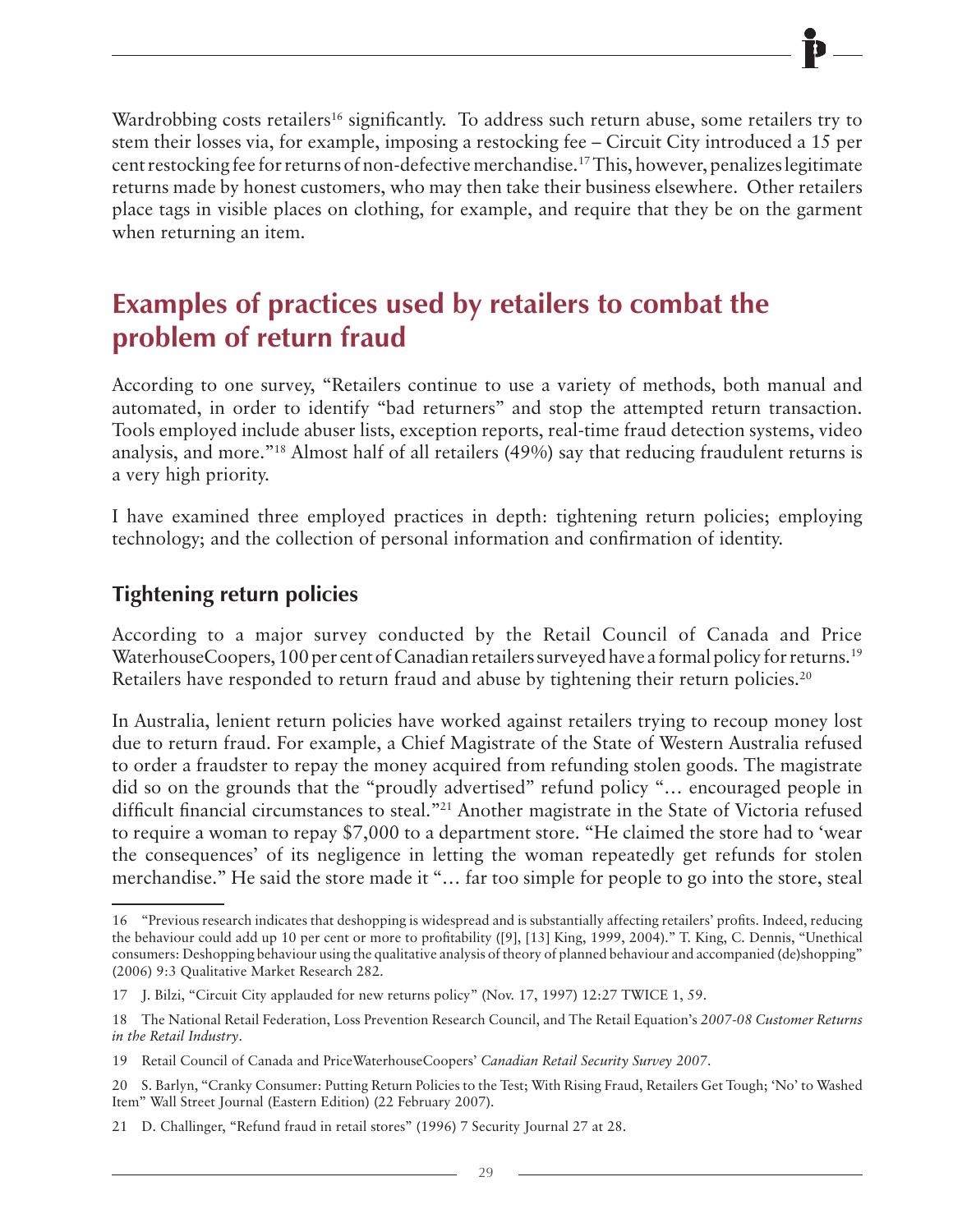property and ask for a refund," adding that "… the store needs to learn a lesson as well as the accused."<sup>22</sup> It is perhaps views such as this that discourage retailers from offering lenient return policies.

#### *Limit time period after which a customer can make a return*

Some retailers choose to limit the time period after which a customer can make a return, or limit the number of returns a customer can make within a certain period of time. For example, Costco changed its return policy regarding electronic products. Previously, a customer could return the product at any time. The policy was changed so that customers had to return their electronic purchases within 90 days, with an exception for computers.<sup>23</sup> Seventy-one per cent of retailers have a date limit for allowing returns, exchanges or refunds.24 The age of the receipt when processing returns matters 61 per cent of the time, and ranges from "as low as 5 days to as high as 90 days, with 30 and 90 days being the two most common time periods, at 40 % each."25

#### *Taking into account the price of an item*

Retailers will take into account the price of an item in determining whether the return will be accepted 30 per cent of the time in non-receipted situations, and 21 per cent in receipted situations.26 Target Stores in the United States changed their return policy in this manner. Previously, customers could obtain a full refund without a receipt for purchases up to \$100. Now the limit is \$20 for returns without a receipt, with an exception for credit card purchases. $27$ 

#### *Receipted vs. non-receipted*

Eighty-one per cent of retailers require a receipt or proof of purchase to process returns, exchanges or refunds.<sup>28</sup> Retail and loss prevention groups in the United States have expressed concern that retailers are "… overly focused and more successful in stopping return fraud and abuse on transactions where receipts are not provided," adding:

The majority of retailers' current processes and systems for reducing return fraud continue to focus on non-receipted versus receipted returns. At the same time, well over half of those surveyed have found forged receipts used in committing return fraud,

<sup>22</sup> D. Challinger, "Refund fraud in retail stores" (1996) 7 Security Journal 27 at 28.

<sup>23</sup> T. Sowa, "Privacy put on hold; As retailers try to cut down on fraudulent returns, consumers are asked to give up personal information" Spokesman Review (11 November 2007) E1.

<sup>24</sup> Retail Council of Canada and PriceWaterhouseCoopers' Canadian Retail Security Survey 2007.

<sup>25</sup> The National Retail Federation, Loss Prevention Research Council, and The Retail Equation's 2007-08 Customer Returns in the Retail Industry.

<sup>26</sup> The National Retail Federation, Loss Prevention Research Council, and The Retail Equation's 2007-08 Customer Returns in the Retail Industry.

<sup>27</sup> T. Sowa, "Privacy put on hold; As retailers try to cut down on fraudulent returns, consumers are asked to give up personal information" Spokesman Review (11 November 2007) E1.

<sup>28</sup> The Retail Council of Canada and PriceWaterhouseCoopers' Canadian Retail Security Survey 2007.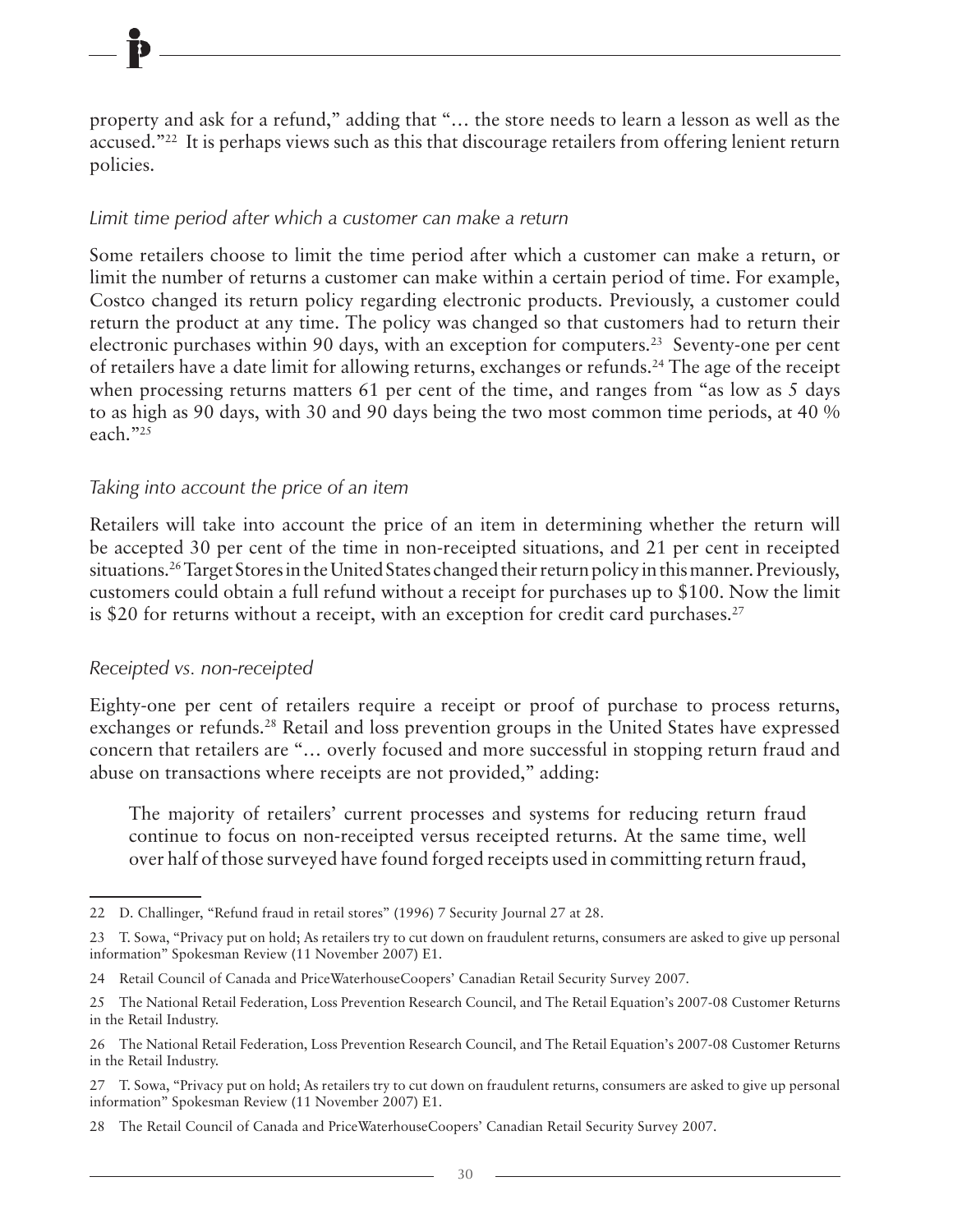which may indicate a growing trend and result in closer attention to the vulnerability of receipted returns.29

#### *Requiring manager approval for returns*

Sixty-two per cent of all retailers require manager approval prior to any return, exchange or refund.30 For example, "Wal-Mart announced in 2004 that it began using its return-tracking system to alert cashiers to customers who bring back more than three items without receipts within 45 days. Those customers must get a manager to approve their returns."<sup>31</sup>

#### *Refraining from providing cash refunds*

Businesses attempt to prevent refund fraud by refraining from giving cash refunds, and instead only allowing an exchange of goods. Some businesses offer colour-coded refund credit notes, others with individual barcodes. Nevertheless, "Although such strategies could be circumvented by the onselling of credit notes or refund vouchers, this would limit some of the more obvious risks of refund fraud."32

#### *Collection of personal information*

Seventy per cent of retailers require that customers show some ID for non-receipted returns, and 21 per cent of retailers require customer to show ID for receipted returns. Sixty-eight per cent enter customer name, address or telephone number into a point-of-sale return system for non-receipted returns, and 49 per cent for receipted returns.<sup>33</sup>

#### **Employing technology**

#### *Hard to forge receipts*

Retailers may employ special paper to create hard to forge receipts. For example, one company produces receipt paper that changes colour when scratched.34

<sup>29</sup> The National Retail Federation, Loss Prevention Research Council, and The Retail Equation's 2007-08 Customer Returns in the Retail Industry.

<sup>30</sup> Retail Council of Canada and PriceWaterhouseCoopers' Canadian Retail Security Survey 2007.

<sup>31</sup> "Returns: Prepare to be challenged" Consumerreports.org (December 2006).

<sup>32</sup> Final Report of Australia's Parliament of Victoria Drugs and Crime Prevention Committee's inquiry into fraud and electronic commerce, January 2004, (available online at <http://www.parliament.vic.gov.au/dcpc/Reports/DCPC\_ FraudElectronicCommerce\_05-01-2004.pdf) at 168.

<sup>33</sup> The National Retail Federation, Loss Prevention Research Council, and The Retail Equation's 2007-08 Customer Returns in the Retail Industry report.

<sup>34</sup> For example, see "Scratch and Secure" receipt <http://www.nashua.com/ESol/NashuaCom/CIS ProductList. aspx?Selected=ESol>.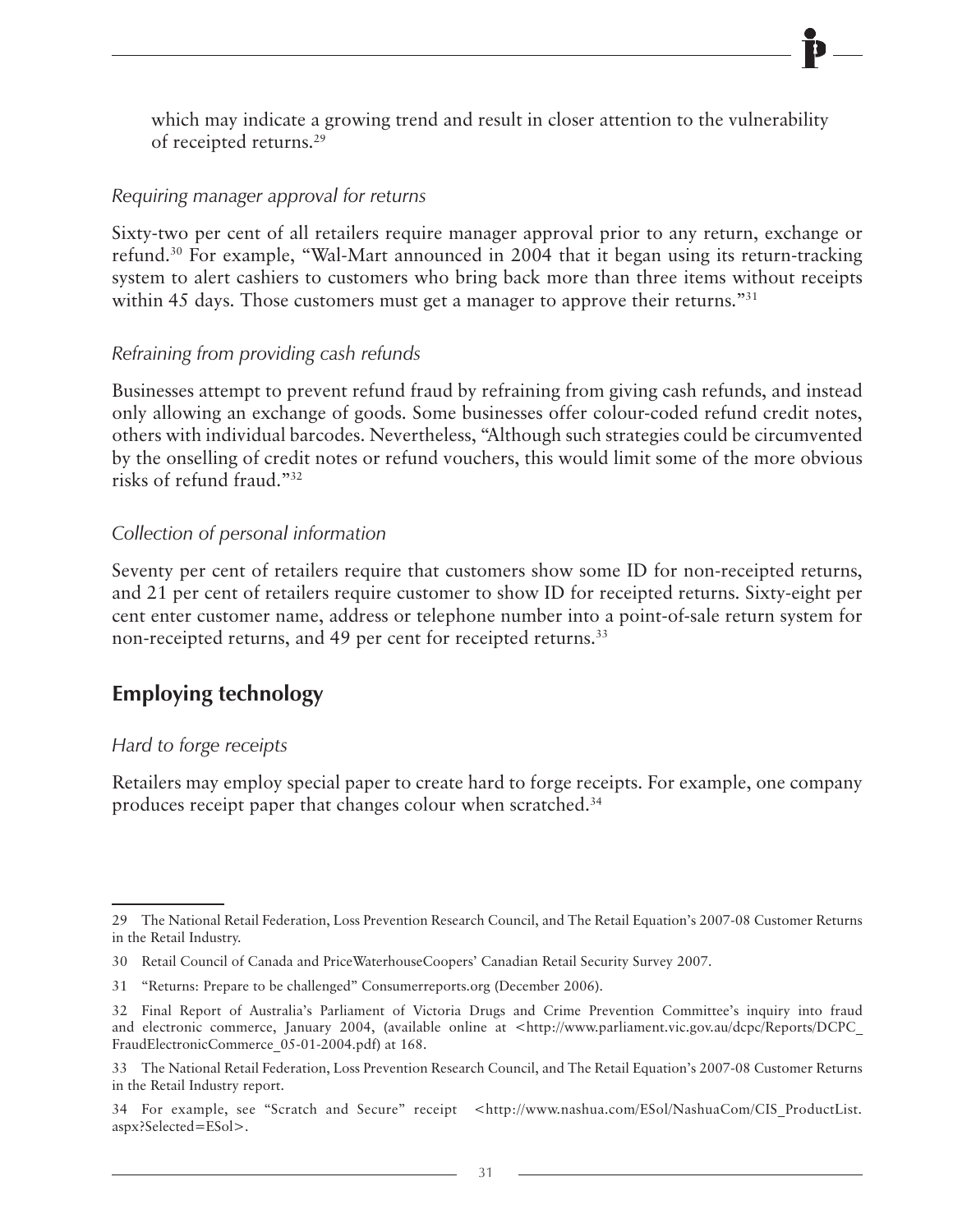#### *Point-of-sale receipt and goods tracking*

Forty-two per cent of retailers use automated electronic return authorization systems.<sup>35</sup> Seventy per cent of retailers tie receipted returns to the original receipt value via an automated process.<sup>36</sup> Sixty-seven per cent of retailers tie receipted returns to the original item on the original receipt by looking up both the item (sku) and item purchase price (dollar value).<sup>37</sup> For example, one company that helps businesses keep track of goods such as TVs and DVD players employs a tracking system that works by assigning a unique "fingerprint" to each product sold in relation to the product's UPC code and serial number on the box:<sup>38</sup>

In one example, someone may purchase a computer printer and then walk into the store, grab another unit and return it using the original receipt. Because [the company's system] prints both the UPC and the serial number on the receipt, the clerk would know immediately whether that was a fraudulent return … [the company's system] does not collect personal data about the customer; only the serial number and the UPC code, as well as the date and location of the transaction.39

#### **Collection of personal information and confirmation of identity**

It is a widely held view that collection of personal information and confirmation of identity detects and deters fraud. Accordingly, retailers commonly collect personal information as a means to reduce fraud, employing a variety of approaches depending on their fraud and loss prevention strategies as well as the availability of technology and resources.<sup>40</sup> The Federal, Alberta and British Columbia privacy commissioners have stated that the collection of personal information is "… used to detect and deter fraudulent returns of goods as part of its overall loss-reduction strategy," and that photo identification may be requested, but not recorded, in order to verify that the information provided by the customer is accurate. 41 I fully agree with my colleagues. Our research confirms the benefits of reducing fraud by collecting personal information and confirming identity.

39 B. Ploskina "Reducing Returns, 50:7 Dealerscope (July 2008).

<sup>35</sup> The National Retail Federation, Loss Prevention Research Council, and The Retail Equation's 2007-08 Customer Returns in the Retail Industry.

<sup>36</sup> The National Retail Federation, Loss Prevention Research Council, and The Retail Equation's 2007-08 Customer Returns in the Retail Industry.

<sup>37</sup> The National Retail Federation, Loss Prevention Research Council, and The Retail Equation's 2007-08 Customer Returns in the Retail Industry.

<sup>38</sup> The company has assisted retailers such as Wal-Mart, Target, Kmart, Toys "R" Us, Circuit City and Best Buy. Nintendo first used the system and saw a reduction in overall returns by 72 per cent. A. Gilroy, "Audiovox Taps SIRAS Tracking" (April 21 2008) 23:9 TWICE 30.

<sup>40</sup> Ernst & Young, "The Retail Perspective: loss prevention, fraud control and privacy," (2008) at 4.

<sup>41</sup> Photo Identification Guidance, Sept. 19, 2007. In Order P05-01, British Columbia Information and Privacy Commissioner David Loukidelis accepted representations from the Retail Council of Canada that personal information is essential in detecting and deterring fraud: "…criminals abhor visibility. Our members advise us that the mere request for personal information will cause some customers to refuse or leave the desk immediately. Our members recognize that some legitimate customers genuinely object to providing personal information. But it has also proven to be a strong indicator of fraud. Those retailers who ask for an address to which they can send a cheque reimbursing the customer are confident that a customer who refuses this information has a high likelihood of being a fraudster. The normal business response is simply to decline to accept a return of the product."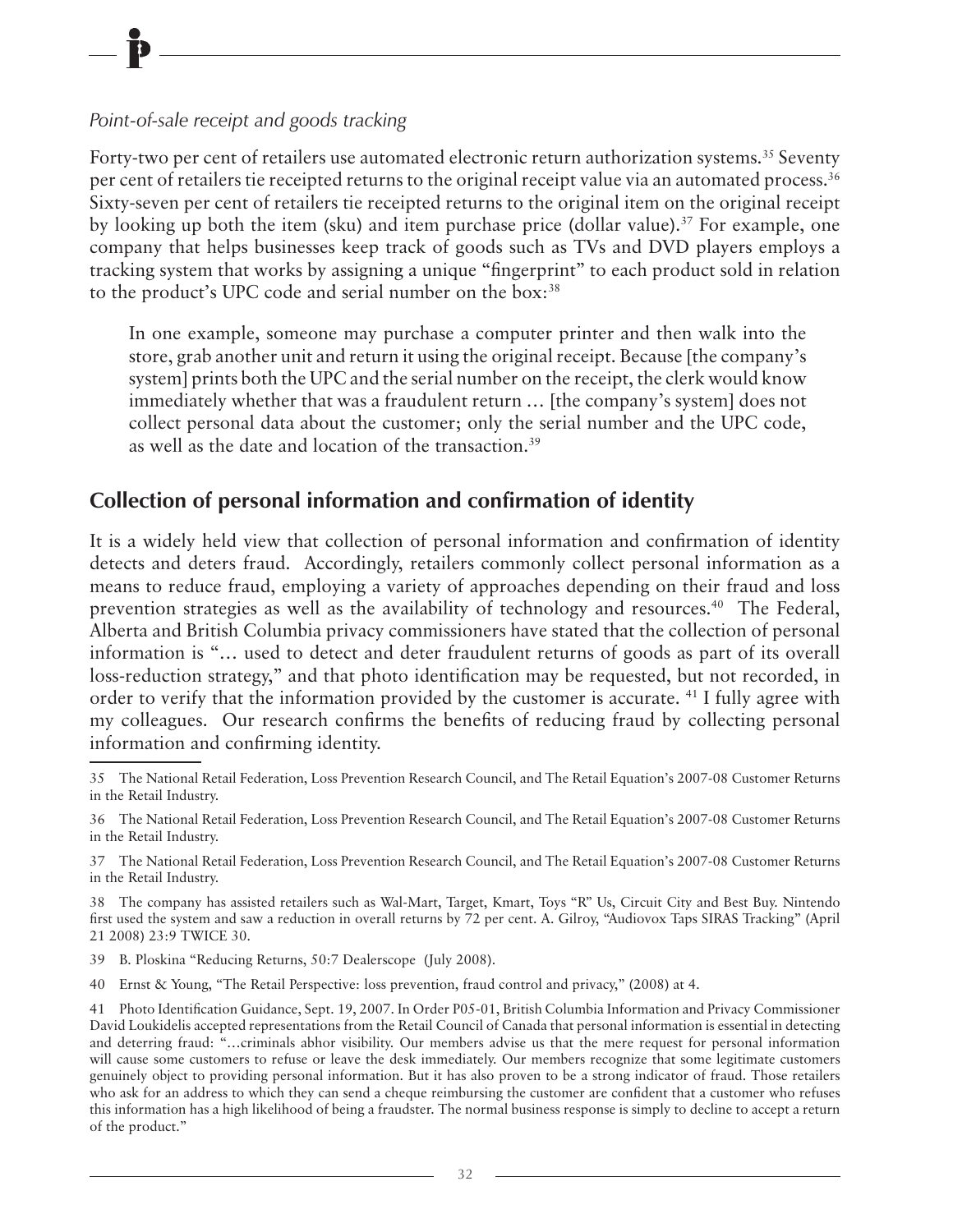It is well-known that a higher risk of detection and fear of apprehension lowers criminal behaviour:

Researchers have explored the negative association between the illegal behaviour and the perceived chance of being caught. Such studies demonstrate that the fear of punishment deters people from partaking in behaviour, and a person is more likely to partake in criminal behaviour if there is low risk of detection ([3] Cole,  $1989$ .).<sup>42</sup>

A combined approach (tightening of the return policy and collecting personal information) led to a reduction in fraudulent returns at Australia's leading retail company, Coles Myer Ltd., which at the time of the study had 1700 retail stores and \$17 billion in yearly sales.<sup>43</sup> Coles Myer Ltd. tightened its refunds policy following the release of a model refund policy developed by the Retailers Council of Australia in 1993.<sup>44</sup> The revised policy provided that customers returning items without a receipt could exchange the item or obtain a credit voucher. With a receipt, a customer could be provided with a refund. In addition, cash refunds were permitted where the original purchase was made in cash, but not for credit card sales.<sup>45</sup> The company implemented a "refunder's database" which "… highlights frequent refunders to allow legitimate customers to be fast-tracked but also causes suspect refunders to be identified."46 In an extensive review of the impact of the new policy, information was collected from 500 supermarkets, 391 discount stores and 70 department stores owned by Coles Myer Ltd. over a two year period. The results of the study, "… clearly show a marked reduction in fraudulent refund activity after introduction of the policy." During the peak months of the study, 600 fraudsters were detected.<sup>47</sup> In one example, a woman was identified, who in an 8-week period, visited three different store locations on 10 different occasions, seeking refunds without a receipt for computer games and toys. Overall, she obtained close to \$3,000 for fraudulently refunding merchandise that she had not purchased.<sup>48</sup>

According to another study, confirmation of identity was shown to drastically reduce cheque fraud in Sweden.49 The city of Stockholm faced an increasing problem with cheque fraud in the 1960s and 1970s. In 1965, instances of cheque fraud were 2,663, which rose dramatically to

- 47 D. Challinger, "Refund fraud in retail stores" (1996) 7 Security Journal 27 at 31.
- 48 D. Challinger, "Refund fraud in retail stores" (1996) 7 Security Journal 27 at 34.

<sup>42</sup>T. King, C. Dennis, "Unethical consumers: Deshopping behaviour using the qualitative analysis of theory of planned behaviour and accompanied (de)shopping" (2006) 9:3 Qualitative Market Research 282.

<sup>43</sup> D. Challinger, "Refund fraud in retail stores" (1996) 7 Security Journal 27.

<sup>44</sup> The model policy included the following elements: 1. Inform customers that proof of purchase is required for later refund (by signage or warning printed on register docket). 2. Require presentation of proof of purchase when refund requested. 3. If no proof of purchase is provided when refund is requested – (a) proof of identity must be seen; (b) the customer should provide a signed statement in their own handwriting detailing their identity, address, and details of the purchase; (c) a cash refund should not exceed a specified value set by the retailer and greater amounts should be paid by check; and (d) if the purchase had been made with a check, a refund should not be processed until the check is cleared. D. Challinger, "Refund fraud in retail stores" (1996) 7 Security Journal 31.

<sup>45</sup> D. Challinger, "Refund fraud in retail stores" (1996) 7 Security Journal 27 at 31.

<sup>46</sup> D. Challinger, "Refund fraud in retail stores" (1996) 7 Security Journal 27 at 34.

<sup>49</sup> J. Knutsson, E. Kuhlhorn, "Macro-measures Against Crime: The Example of Check Forgeries" Chapter 7 in Situational Crime Prevention: Successful Case Studies Second Edition, ed. Ronald V. Clarke, (Guilderland, New York: Harrow and Heston, 1997).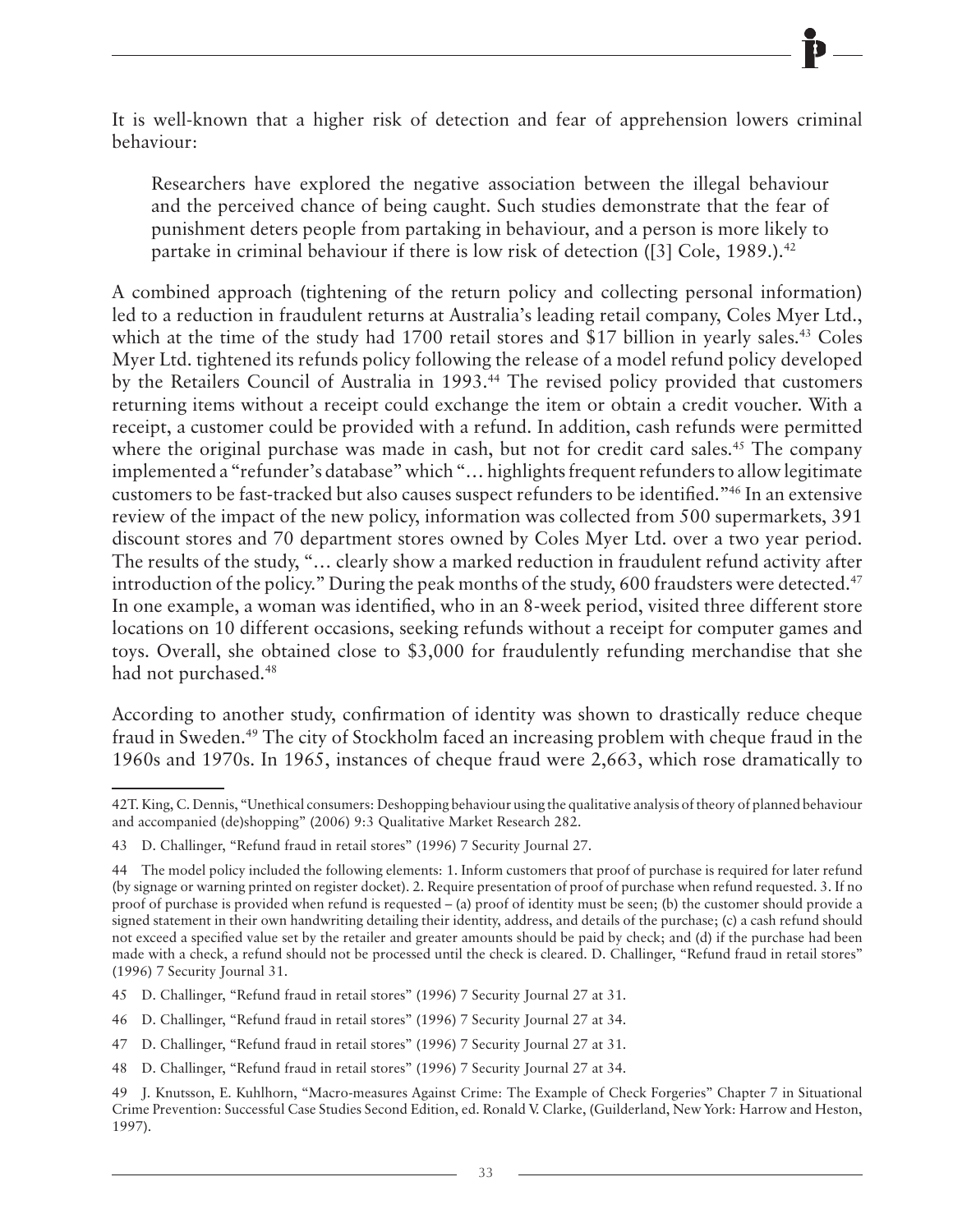15,817 in 1970. Criminals would steal cheque books and use cheques for payment in stores, or to obtain cash at a bank. At the time, stores did not have an incentive to ask for identification as banks indemnified cheques under 300 Swedish kronors, and the average amount for fraudulent cheques was also 300 Swedish kronors. Swedish law enforcement worked with banks and retailers to remove the bank guarantee and require that all cheque users show identification, which began July 1, 1971. Following the 15,817 peak in 1970, the cheque crime figures for Stockholm dropped steadily to a reported low of 2,066 in 1978 (1971 – 7,835 instances of cheque fraud; 1972 – 2,198; 1973 – 1,668; 1974 – 1,496; 1975 – 1,867; 1976 – 2,548; 1977 – 3,107; 1978 – 2,066 instances of cheque fraud). The researchers concluded that: "There is little doubt that the measures taken – the elimination of the bank guarantee and the introduction of identification requirements – were effective." They also note that unfortunately, "The measures meant that everyone who used checks was affected. The great majority of legal checking account users had to put up with increased restrictions so as to make it possible to cope with the abuses of a relatively small group."50

Another researcher found a 90 per cent reduction of credit card fraud losses during a 17 month period after the introduction of a computerised personal identification system used at an appliance chain store in New York.51 Also in the context of cheque and credit card fraud, in New Zealand "Trustcard N.Z. ran an experiment for 18 months and found [photo cards] not cost-effective, though it did reduce fraud."52 In the plastic and cheque fraud context, it is known that "Identity checking and matching with known previous frauds continues to cut fraudulent applications."53 In the United Kingdom, the Credit Industry Fraud Avoidance System (CIFAS)

… co-ordinates data on names and addresses involved in verified fraud. During 1999, 36,316 frauds were identified and reported to CIFAS in the banking sector, saving an estimated £47 million, while 25,948 frauds were reported in the retail credit (including store cards) sector, saving an estimated  $\text{\pounds}9$  million. In addition 17,608 frauds were identified as 'first party fraud' in which the cardholders themselves were implicated.54

When a CIFAS member identifies fraud, they file the name, address and other details with the CIFAS. When another member receives an application with, for example, the same address, that member will undertake a thorough investigation to determine if it is a fraudulent application. Such a flag on an address does not mean it is blacklisted, and members are not permitted to

<sup>50</sup> J. Knutsson, E. Kuhlhorn, "Macro-measures Against Crime: The Example of Check Forgeries" Chapter 7 in Situational Crime Prevention: Successful Case Studies Second Edition, ed. Ronald V. Clarke, (Guilderland, New York: Harrow and Heston, 1997).

<sup>51</sup> R. Smith, "Best Practice in Fraud Prevention" (Paper submitted to the National Outlook Symposium on Crime in Australia, 22-23 March 1999) 8, referencing research by Barry Masuda.

<sup>52</sup> M. Levi, P. Bissell, T. Richardson, "The Prevention of Cheque and Credit Card Fraud" Crime Prevention Unit Paper No. 26, (1991) London Home Office at 39.

<sup>53</sup> M. Levi, The Prevention of Plastic and Cheque Fraud: A Briefing Paper (School of Social Sciences, University of Cardiff School, 2000 [Prepared for Home Office Research, Development and Statistics Directorate] at 4.

<sup>54</sup> M. Levi, The Prevention of Plastic and Cheque Fraud: A Briefing Paper (School of Social Sciences, University of Cardiff School, 2000 [Prepared for Home Office Research, Development and Statistics Directorate] at 4.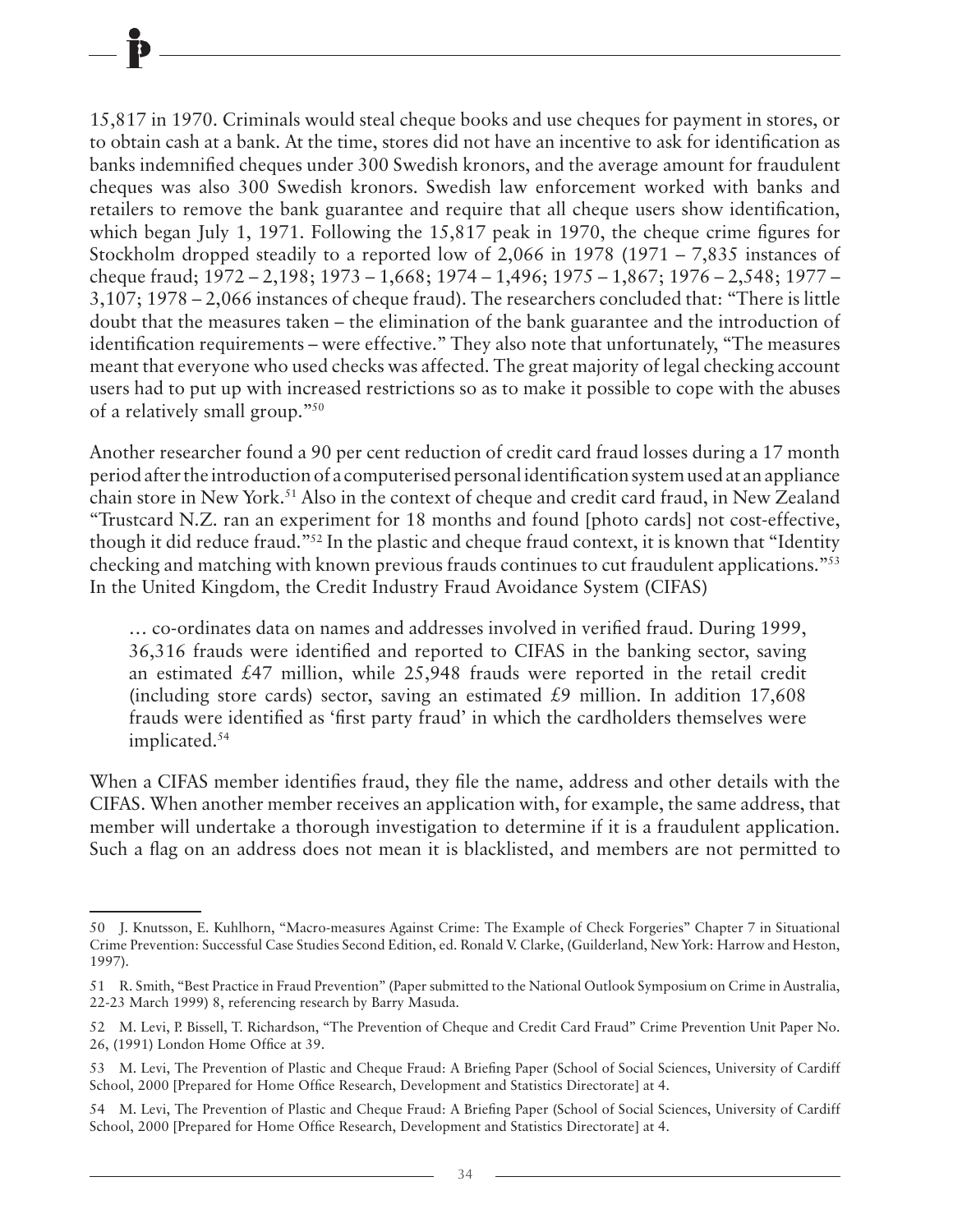automatically refuse an application based on such a flag. In 2007, CIFAS identified 185,003 fraud cases which avoided losses equal to £987,829,077 (approximately \$1.8 billion CAD).<sup>55</sup>

When personal information is collected, statistical fraud analysis may be performed to alert one to "… the fact that an observation is anomalous, or more likely to be fraudulent than others, so that it can then be investigated in more detail."56 This type of statistical analysis returns a score – the higher the score, the more likely it is that fraud is taking place. These scores "… can be computed for each record in the database (for each customer with a bank account or credit card, for each owner of a mobile phone, for each desktop computer and so on), and these [are] updated as time progresses."57 By creating a model of a baseline distribution that mirrors normal behaviour, statistical fraud analysis attempts to detect instances that exhibit the greatest departure from the norm.58 To detect credit card fraud, for example, statistical fraud analysis scores are used to "… detect whether an account has been compromised" which is "… based on models of individual customers' previous usage patterns, standard expected usage patterns, particular partners which are known to be often associated with fraud, and on supervised models." Sudden jumps in transaction or expenditure rates may be further investigated. <sup>59</sup>

Between 2002 and 2004, Australia's Parliament of Victoria Drugs and Crime Prevention Committee conducted an extensive review of fraud and electronic commerce. Their final report, over 400 pages in length, includes information from various testimony and hundreds of sources. Regarding confirmation of identity, the Committee reports:

Identity-related fraud takes place when an offender defeats the user authentication strategies of a system, whatever they may be, and successfully identifies himself or herself as someone else, whether in the guise of a real other person or under cover of a totally fabricated identity. Where user authentication procedures are circumvented, the offender can avoid responsibility for his or her actions. **One way in which to address this problem is to improve the methods by which people are identified, or authenticate their identity, so that people who attempt to use false identities are likely to be detected.** This is seen to be essential to fraud prevention: 'Fundamental to this whole problem of commerce and crime, particularly e-commerce, is knowing who you are dealing with.' "60 [*emphasis added*]

Checking the identity of customers is especially important in the context of deterring and detecting certain fraudulent activities, such as money laundering. According to a 2007 European

<sup>55</sup> http://www.cifas.org.uk.

<sup>56</sup> R. Bolton, D. Hand, "Statistical Fraud Detection: A Review" 17:3 Statistical Science 235 at 236.

<sup>57</sup> R. Bolton, D. Hand, "Statistical Fraud Detection: A Review" 17:3 Statistical Science 235 at 236.

<sup>58</sup> R. Bolton, D. Hand, "Statistical Fraud Detection: A Review" 17:3 Statistical Science 235 at 237.

<sup>59</sup> R. Bolton, D. Hand, "Statistical Fraud Detection: A Review" 17:3 Statistical Science 235 at 239.

<sup>60</sup> Final Report of Australia's Parliament of Victoria Drugs and Crime Prevention Committee's inquiry into fraud and electronic commerce, January 2004, at 156.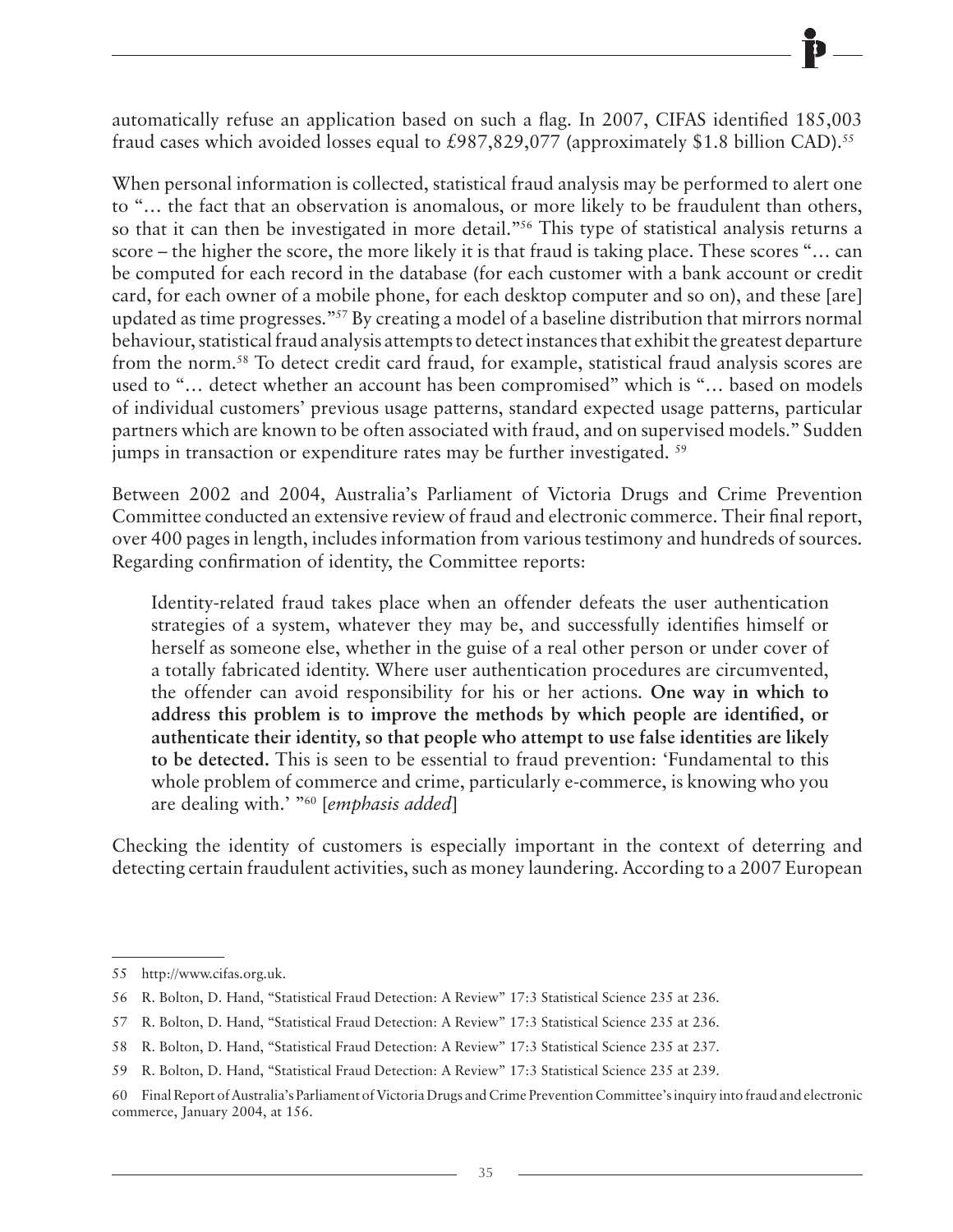Commission report, requiring identification for fraud prevention in this context is legitimate and helps merchants "… avoid being liable for fraudulent transactions."61

According to the U.S.-based National Retail Federation, Loss Prevention Research Council, and The Retail Equation's *2007-08 Customer Returns in the Retail Industry*:

Whether with a manual or automated system, a retailer's approach to managing returns should be keyed on identifying all return customers (receipted and non-receipted) and acting on their purchase and return histories). Implementing the right technology, combined with employee training that encourages diligent attention to the issue at the store level, will help combat the growth of forged receipts and result in reduced return fraud and abuse – leading to lower return rates, increased net sales, higher profits, and improved customer satisfaction.

### **Protecting customers' privacy, while at the same time attaining the legitimate business objective of detecting and preventing fraud, should be the goal.**

*Return fraud strategies should not come at the expense of courteous customer service*

"I'll never shop here again" are words a retailer never wants to hear. The unintended consequences of tightening return policies, employing various technologies, and collecting personal information to identify return fraud is the unintentional targeting of, for example, the typical and higher volume customer described previously. Technology that monitors return information to spot potentially fraudulent returns is far from fool-proof. Statistical fraud analysis experts provide a caution in this regard:

Fraudsters adapt to new prevention and detection measures, so fraud detection needs to be adaptive and evolve over time. However, legitimate account users may gradually change their behaviour over a longer period of time and it is important to avoid spurious alarms. Models can be updated at fixed time points or continuously over time.<sup>62</sup>

The nightmare scenario of targeting innocent customers is something that retailers will want to avoid at all costs. For example, a retired woman accidentally gave the wrong address on a refund slip when returning some nail clippers. The identification she offered did not list the address provided. As a result, she was arrested and spent 44 days in jail because she could not afford the fines for providing a false address.<sup>63</sup> While this example is extreme, it serves to demonstrate the point.

<sup>61</sup> Working Party 4 Final Report titled "Study of user identification methods in card payments, mobile payments and e-payments of the European Commission: Analysis of the possible regulatory and contractual barriers to the use of available or prospective best technologies" MARKT/2006/08/F/WP 4 at 47.

<sup>62</sup> R. Bolton, D. Hand, "Statistical Fraud Detection: A Review" 17:3 Statistical Science 235 at 237, 238.

<sup>63</sup> M. Curriden, "Expensive refund" (1993) 79 ABA Journal 42.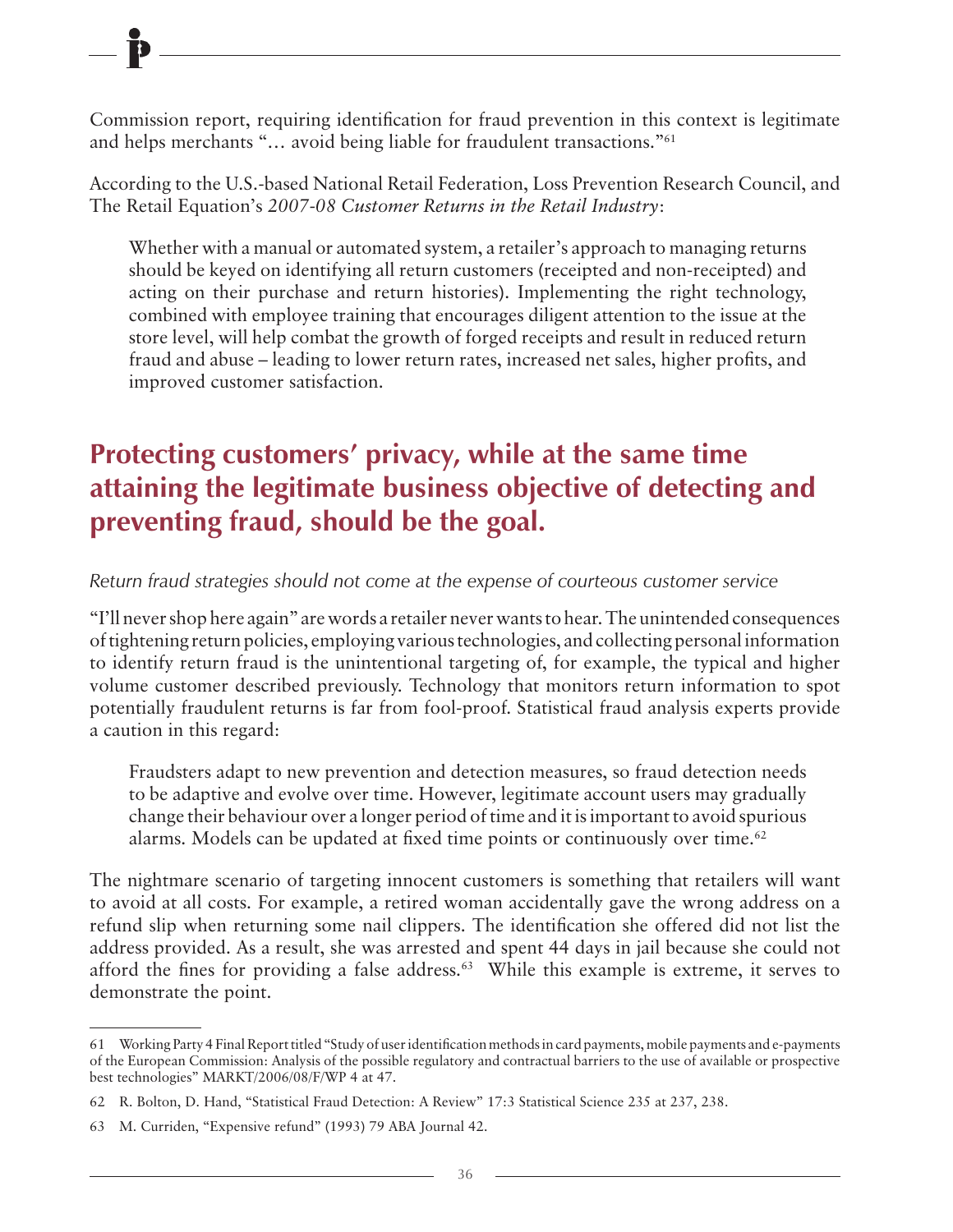Sixty-one per cent of retailers would consider giving an incentive at the point of return to their best customers, and 3 per cent say they already do. "Other studies have shown that incentives such as this can add incremental sales."<sup>64</sup> In this regard, retailers will need effective systems in place to ensure they are targeting the right individuals.

#### **Explain that your losses arise from fraudulent returns**

Retailers must be prepared to answer customer questions regarding their return policy. According to an Ipsos Reid survey commissioned by the Federal Privacy Commissioner of Canada, "Half of respondents (52%) have asked a store why they need this information when asked for their name, phone number, or postal code, while close to half (45%) have refused to provide such information upon request."65 First, you must ensure that your losses are in fact due to fraudulent returns as opposed to other types of retail losses ("shrinkage"). Other losses that can occur relate to product damage, accounting and data errors, physical loss such as waste and spoilage, pure cash loss due to theft or error, or simple variances in the value of stock such as pricing changes.<sup>66</sup> The types of criminal activity faced by retailers is wide-ranging and includes employee theft (95%), customer theft (95%), credit card fraud (90%), break and enter (81%), counterfeit bank notes (76%), merchandise theft from organized groups (76%), gift card fraud (62%), acts of violence (57%), debit card fraud (57%), PIN pad tampering (38%), cheque fraud (33%), customer information theft (29%), armed robbery (29%), and vendor/contractor fraud (29%).<sup>67</sup>

In 2008, the Retail Council of Canada and the Royal Bank of Canada produced a tool – the *Retail Business Security Self Assessment,* to help retailers identify and prevent losses from all forms of retail crime, such as theft by employees, armed robbery, cash handling losses, credit card fraud, theft from stores, etc.<sup>68</sup> In addition, retailers may wish to ask the following questions as part of their overall loss prevention strategy to understand their vulnerabilities:<sup>69</sup>

- 1. What is the total impact of theft to the retail organization? What are the direct (loss of product, cost of replacing goods) and indirect costs (time spent investigating thefts, damage to brand image)?
- 2. Where are the losses coming from? Are losses internal or external? Where can the organization make investments in training, staffing, hardware and software to offset these losses?

<sup>64</sup> The National Retail Federation, Loss Prevention Research Council, and The Retail Equation's 2007-08 Customer Returns in the Retail Industry.

<sup>65</sup> Ipsos Reid, Final Report "The Personal Information Canadians Give to Retailers" (Submitted to Office of the Privacy Commissioner, 4 January 2008) at 5.

<sup>66</sup> A. Beck, C. Peacock, "Redefining Shrinkage – Four New Buckets of Loss" Loss Prevention Magazine (1 July 2006).

<sup>67</sup> Retail Council of Canada and PriceWaterhouseCoopers' Canadian Retail Security Survey 2007.

<sup>68</sup> See also, "Chapter 10: Loss Prevention" Winning Retail (Industry Canada/The Graff Retail Group) available at < http:// www.retailcouncil.org/storeops/graff\_report/winning\_retail/Chapter10.pdf>. In addition, see R. Price, "Loss prevention dos and don'ts" 3:5 Retailer's Guide, Loss Prevention 1.

<sup>69</sup> 2008 Retail Organized Crime Report by the Retail Council of Canada and Brinks.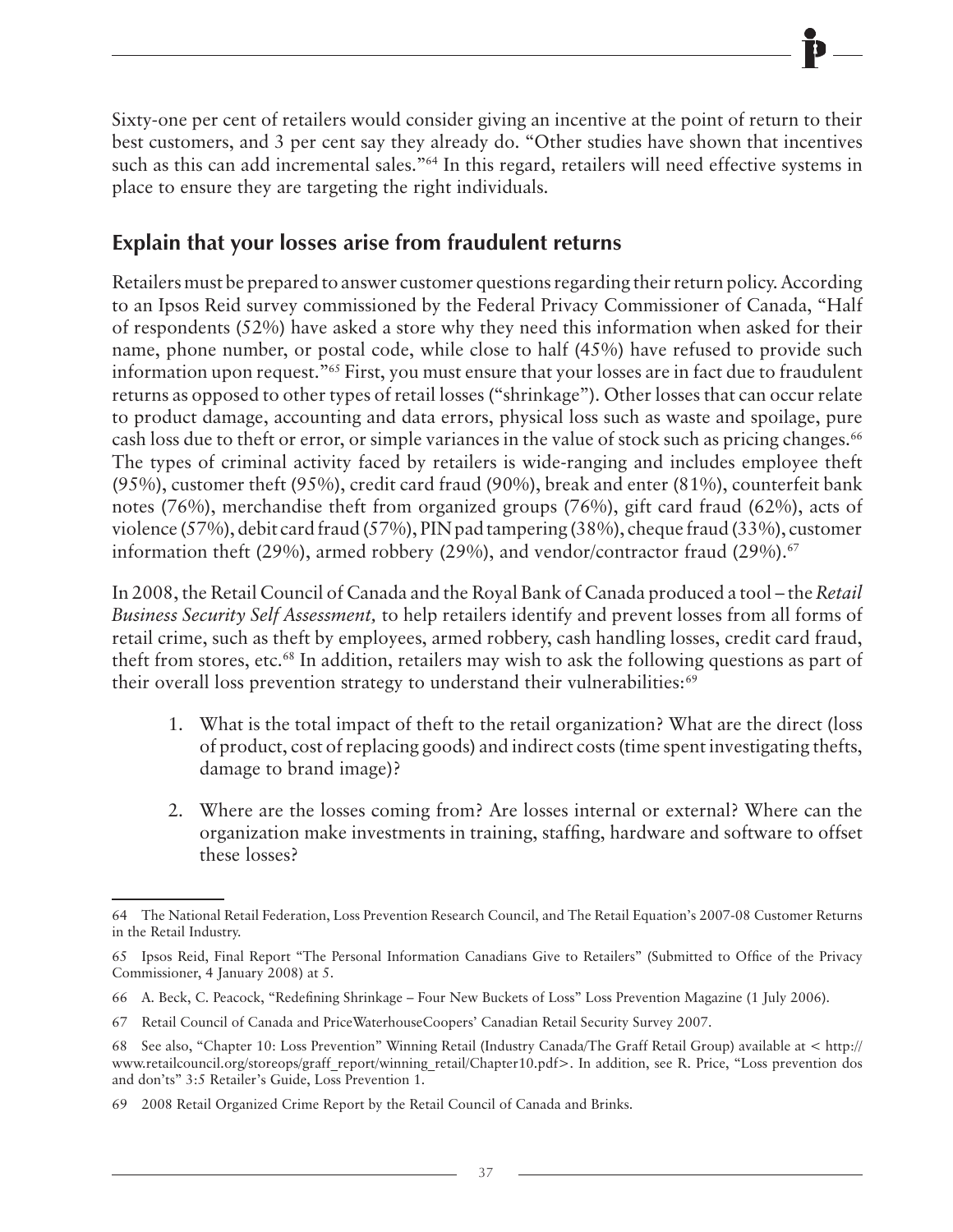- 3. Who is responsible for understanding the organization's losses? Does the company's structure provide loss prevention the ability to get the answers they need from all departments?
- 4. What is the history of loss in the organization? What historical measures exist? Do measurements use consistent methodologies?

It goes without saying that customers will expect their personal information to be collected for the purpose of detecting and deterring return fraud, and not used for secondary purposes, such as identifying less profitable customers.

Customers should be made aware why their personal information is being collected. Retail organizations should look for different opportunities to provide customers with greater access to this information. For example, I note that some companies post their return policy on their websites, as well as in-store, at any counter where a return may take place. Other companies provide customers with the name and contact information of their Chief Privacy Officer, at the point of return, should the customer have any questions about the collection of their personal information during the return process.

None of these fraud detection practices should come at the expense of customers' privacy. The reality, however, is that they often do. For this reason, not to mention providing good customer service, a sales attendant should lead with an explanation of the reasons why a customer's name and address (and any other information) are required in order to process the return. Staff should be trained in advance with a prepared text that may be rehearsed in advance of processing returns. If this sounds excessive, then retailers should take the role of their customers, who, like me, have tried to innocently return an item within a reasonable period of time, only to be treated like a criminal and given the third degree. This is no way to treat your customers.

#### **Employ a variety of strategies, not just collection of personal information**

In addition, retailers should employ a variety of strategies, along with the collection of customers' personal information, to tackle the problem of return fraud, such as theft prevention. Research suggests that there is a relationship between the amount of fraudulent returns and thefts that a store may experience:

A further success of Target's crime prevention approach to refund fraud is a diffusion of benefits in that there has been 'a reduction in crimes not directly addressed by the preventive measure' (Clarke, 1992, p. 25). In particular, theft of stock has decreased apparently because there were a number of offenders who were stealing from stores simply so they could then effect a fraudulent refund. With the refund option cut off, theft became pointless (or insufficiently rewarding) for them.70

<sup>70</sup> D. Challinger, "Refund fraud in retail stores" (1996) 7 Security Journal 27 at 35.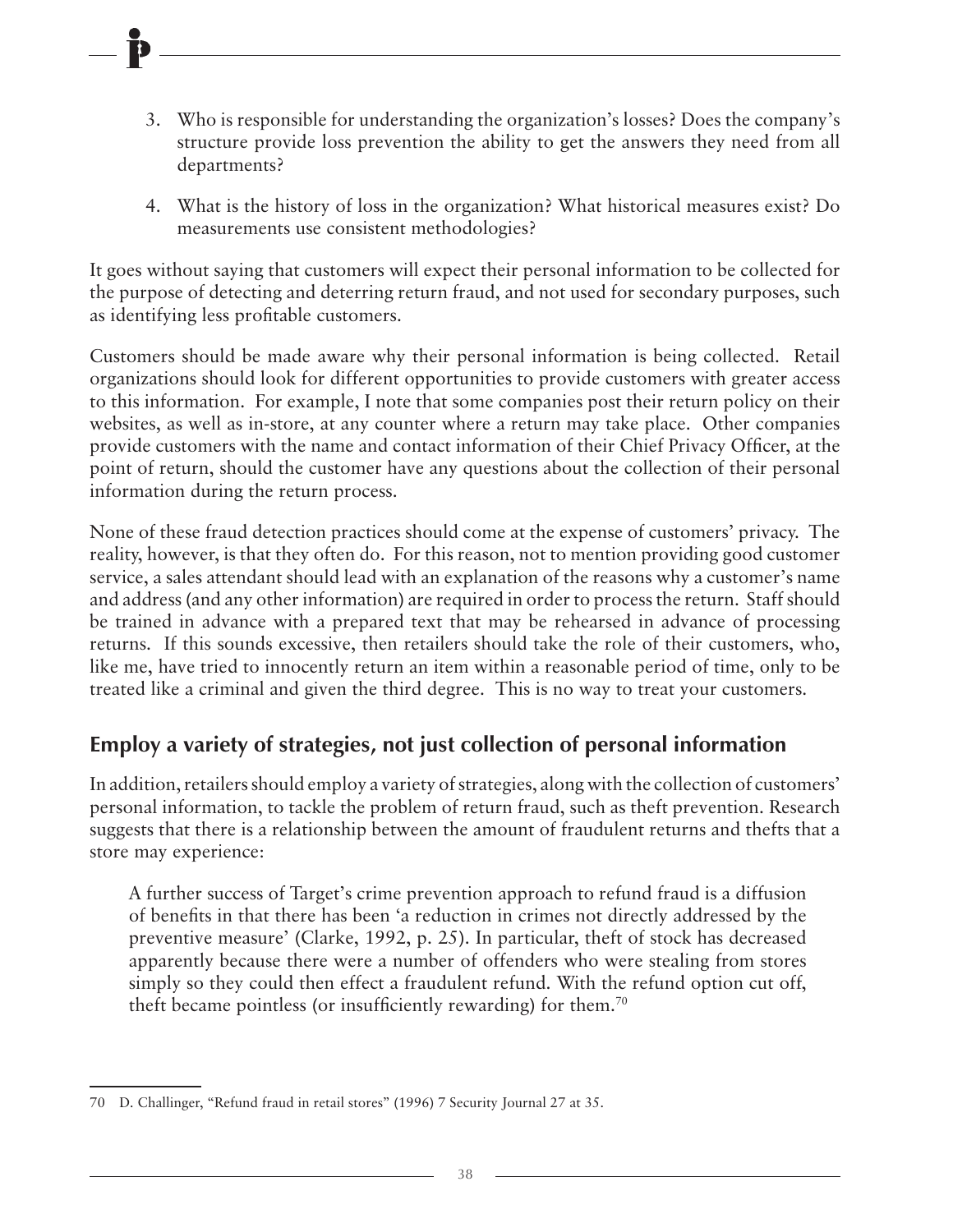For example, retailers will be well aware of measures that can be taken to prevent theft that may lead to the return of stolen items, such as:<sup>71</sup>

- tight supervision of goods and adequate security in the store to prevent fraudsters walking out with merchandise;
- adequate customer access control to high-end goods, such as putting high-end goods in cabinets;
- tagging of items;
- use of dummy goods and empty boxes for display purposes;
- goods in place;
- adjusting the store layout;
- warning notices about the consequence of theft;
- alarm systems;
- observation mirrors; and
- fitting room attendants.

Interestingly, identifying store items as ones that are frequently stolen by shoplifters, via placing a notice and red star on the item, significantly reduces the theft of those items.72

Retailers will also want to employ strategies to cut down on internal theft. Canadian retailers leverage simple control measures to reduce risk of losses due to internal sources such as preemployment screening, rotating employees' duties where possible, avoiding having employees work alone in stores, providing training and training materials to employees on store policies specifically related to theft prevention. To prevent vendor and supplier fraud, retailers should also conduct routine reference checks prior to selecting a supplier, as well as tracking supplier delivery compliance to stores, and reconciling cheques to suppliers, on a regular basis.<sup>73</sup>

Having efficient processes in place will also minimize the impact that returned products have on retailers, such as reusing and reselling returned products (referred to as "reverse supply chain" or

<sup>71</sup> J. Shapland, "Preventing Retail-Sector Crimes" (1995) 19 Crime and Justice 263 at 320.

<sup>72</sup> J. Shapland, "Preventing Retail-Sector Crimes" (1995) 19 Crime and Justice 263 at 321.

<sup>73</sup> Retail Council of Canada and PriceWaterhouseCoopers' Canadian Retail Security Survey 2007.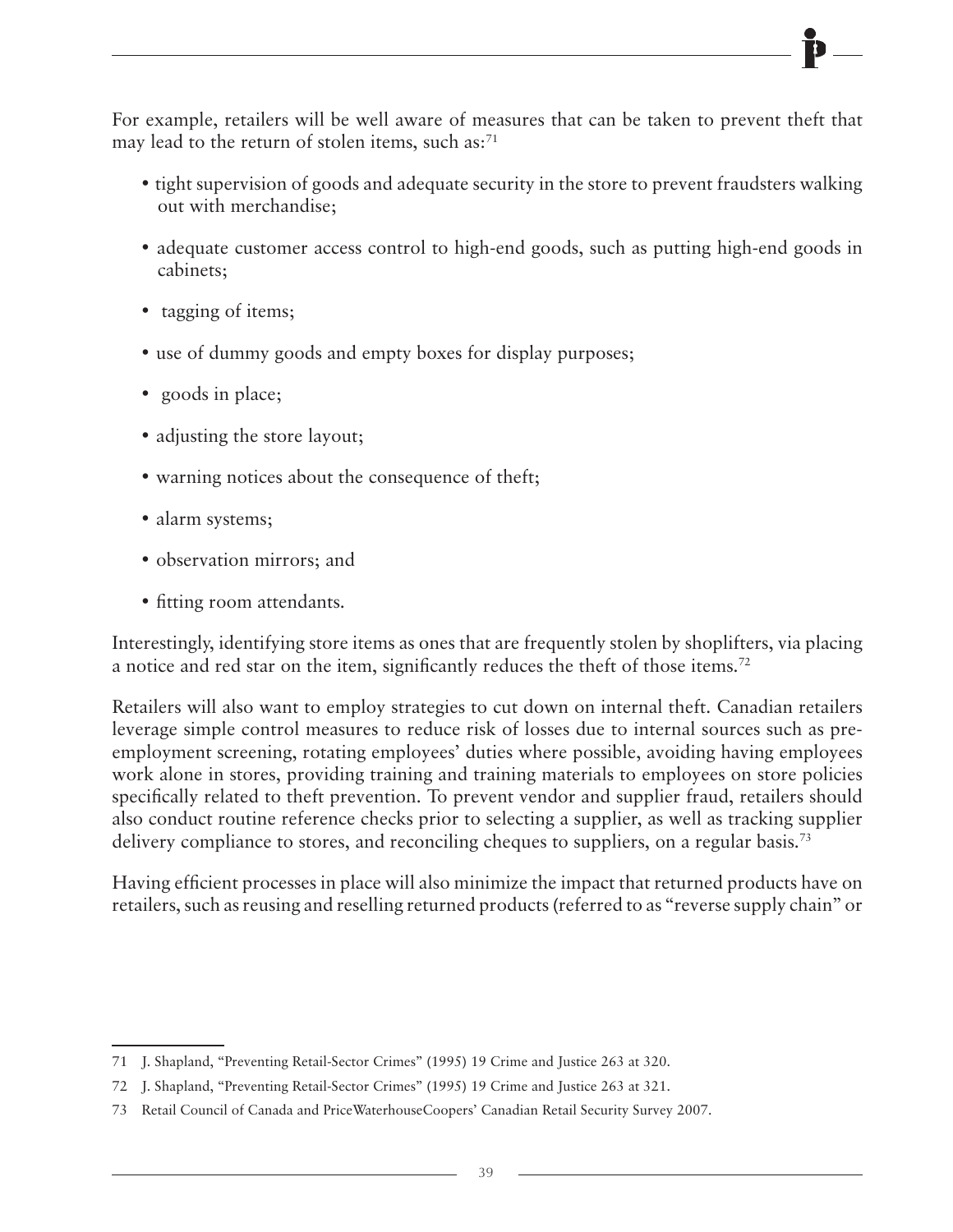"reverse logistics").74 For example, Estée Lauder has a \$250 million product line from returned cosmetics that are sold to seconds stores and retailers in developing countries.75

### **Conclusion**

Much of the annoyance that customers feel upon attempting to return an item to a retail store arises from how they are treated – poorly. Having reviewed the literature in this area, I now appreciate the high levels of fraud associated with the return of goods – in the vicinity of 10%. However, there is no reason to expect most customers to be aware of that fact. Nor is that an acceptable reason to treat the roughly 90% of honest customers with derision and suspicion. Leading with a polite explanation of the reasons why a customer's name and address (and any other information) are required, and, dare I say it, a smile, would go a long way to obtaining the necessary information and having a satisfied customer. Fraudulent returns are the retailer's problem, not the innocent customers', who nonetheless most often pay the price. Providing proper notice and courteous service achieves the retailer's need to obtain the necessary information and allows the customer to leave with their dignity intact – a win/win, positive-sum solution for both retailers and consumers alike.

<sup>74</sup> V. Daniel, R. Guide Jr., L. Van Wassenhove, "The Reverse Supply Chain" Harvard Business Review (1 February 2002); J. Stock, T. Speh, H. Shear, "Many Happy (Product) Returns" Harvard Business Review (1 July 2002); S. Mukhopadhyay, R. Setaputra, "The role of 4PL as the reverse logistics integrator: Optimal pricing and return policies" (2006) 36:9 International Journal of Physical Distribution & Logistics Management 716.

<sup>75</sup> A. O'Connell, "Improve Your Return on Returns" Harvard Business Review (1 November 2007).